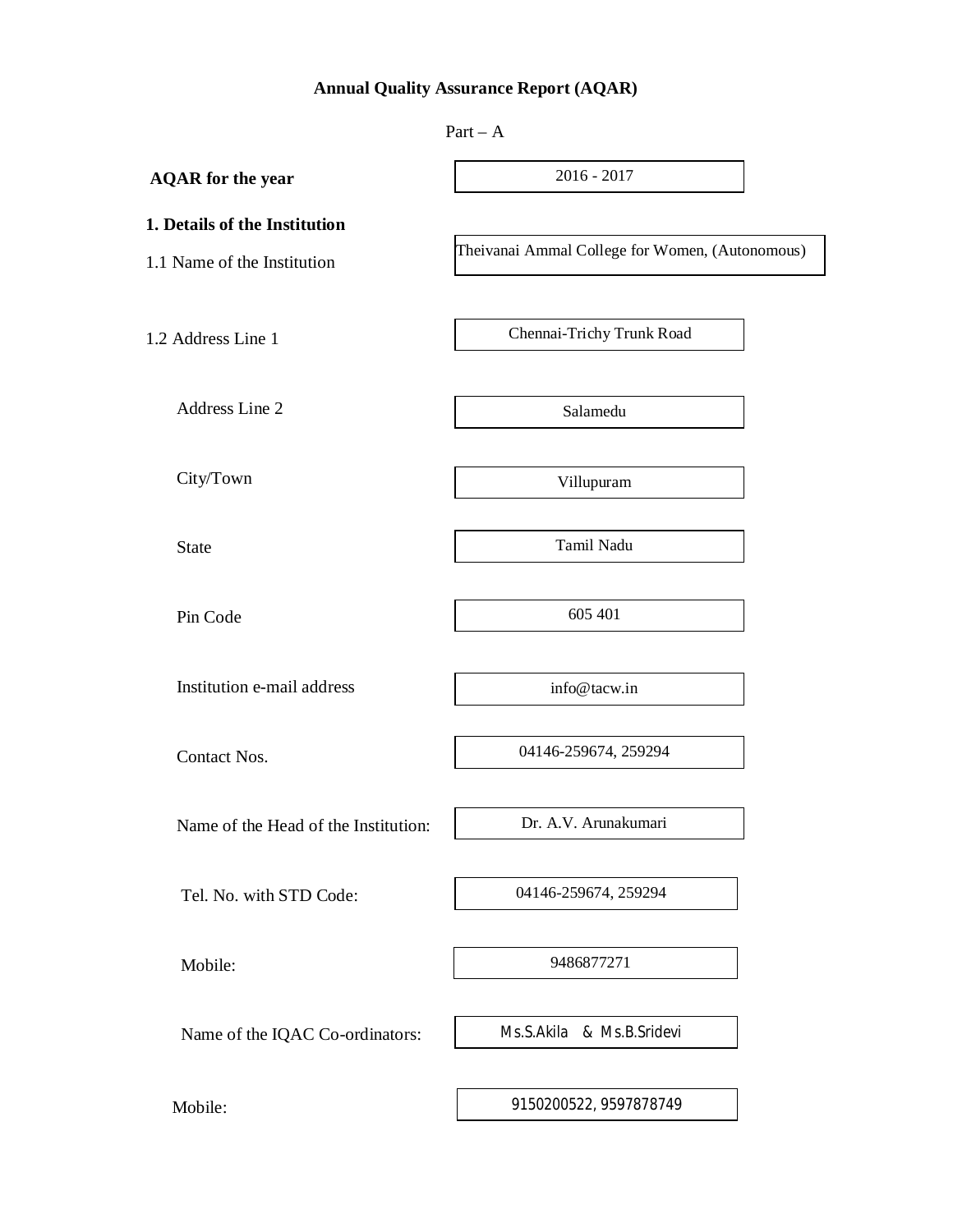IQAC e-mail address:

1.3 NAAC Track ID

dean@tacw.in

11506

1.4 NAAC Executive Committee No. & Date:

EC/60/RAR/07 dated 5.5.2012

www.tacw.in

1.5 Website address:

Web-link of the AQAR:

http://www.tacw.in/AQAR2016-17.pdf

1.6 Accreditation Details

| Sl. No. |             | Grade | <b>CGPA</b> | Year<br>of <sup>2</sup> | Validity |
|---------|-------------|-------|-------------|-------------------------|----------|
|         | Cycle       |       |             | Accreditation           | Period   |
|         | $1st$ Cycle | $A^+$ |             | 2003                    | 5 years  |
|         | $2nd$ Cycle | A     | 3.08        | 2012                    | 5 years  |
|         | $3rd$ Cycle |       |             |                         |          |
|         | $4th$ Cycle |       |             |                         |          |

1.7 Date of Establishment of IQAC: DD/MM/YYYY

1.8 AQAR for the year (*(for example AQAR 2010-11)*

1.9 Institutional Status

| University                                         | State<br>Central<br>$\sqrt{ }$      | Private<br>Deemed                                          |
|----------------------------------------------------|-------------------------------------|------------------------------------------------------------|
| <b>Affiliated College</b>                          | N <sub>0</sub><br>Yes<br>$\sqrt{ }$ |                                                            |
| <b>Constituent College</b>                         | Yes<br>No<br>$\sqrt{ }$             |                                                            |
| Autonomous college of UGC Yes $\vert \sqrt{\vert}$ | No                                  |                                                            |
| Regulatory Agency approved Institution             | Yes                                 | $\mathbb{N}^{\mathbb{O}}$ $\sqrt{\mathbb{N}^{\mathbb{O}}}$ |
|                                                    |                                     |                                                            |

(eg. AICTE, BCI, MCI, PCI, NCI)

05/04/2004

2016-17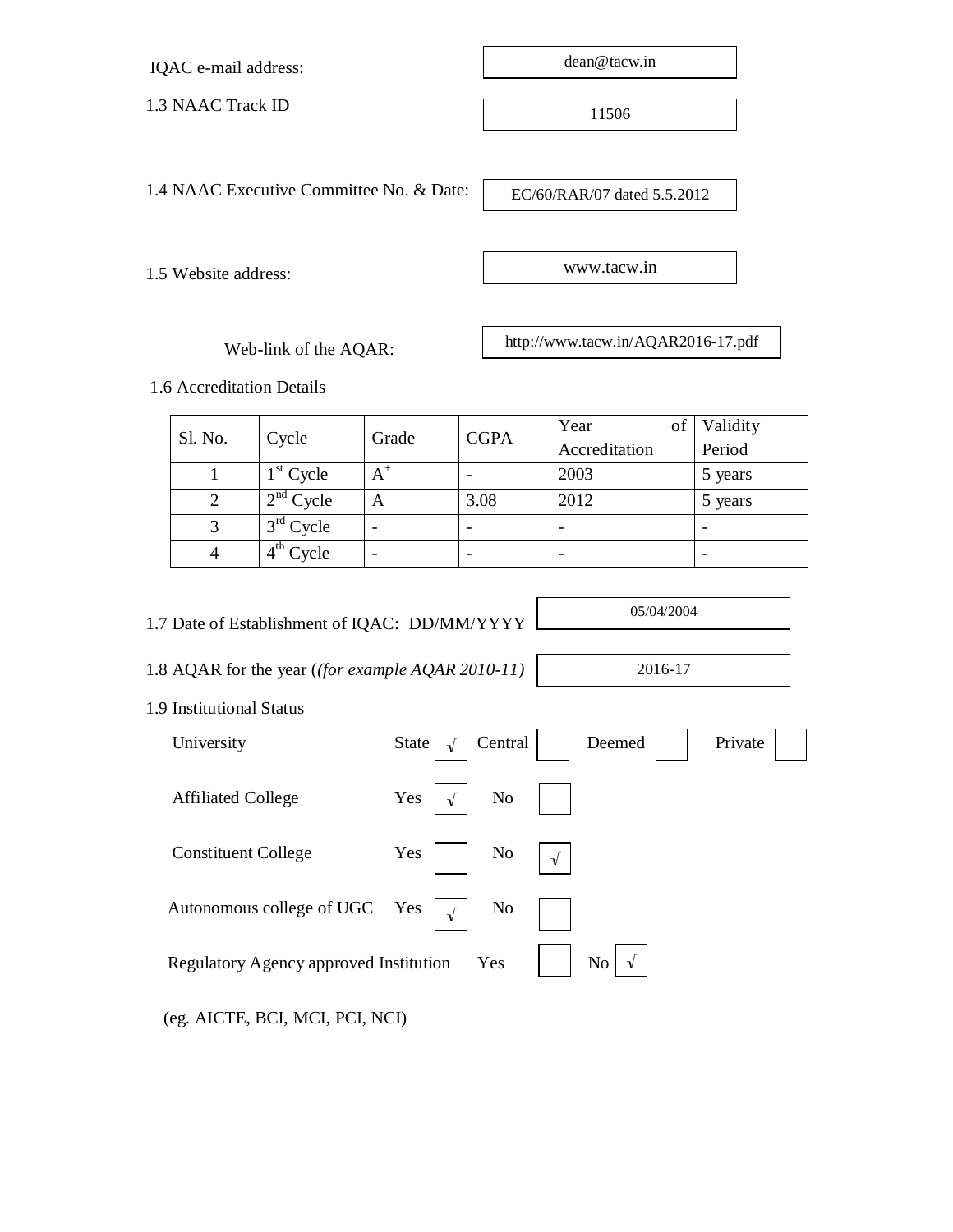| Type of Institution                                                                                                                                     | Co-education                    |          | Men            | Women      | $\sqrt{ }$                    |                          |
|---------------------------------------------------------------------------------------------------------------------------------------------------------|---------------------------------|----------|----------------|------------|-------------------------------|--------------------------|
|                                                                                                                                                         | Urban                           |          | V<br>Rural     | Tribal     |                               |                          |
| <b>Financial Status</b>                                                                                                                                 | Grant-in-aid                    |          | $U$ GC $2(f)$  | $\sqrt{ }$ | UGC 12B                       | $\sqrt{ }$               |
|                                                                                                                                                         | Grant-in-aid $+$ Self Financing |          |                |            | <b>Totally Self-financing</b> | $\sqrt{ }$               |
| 1.10 Type of Faculty/Programme                                                                                                                          |                                 |          |                |            |                               |                          |
| Arts                                                                                                                                                    | Science                         | Commerce | √              | Law        | PEI (Phys Edu)                |                          |
| TEI (Edu)                                                                                                                                               | Engineering                     |          | Health Science |            | Management                    | $\sqrt{ }$               |
| Others (Specify)                                                                                                                                        |                                 |          |                |            |                               |                          |
| 1.11 Name of the Affiliating University (for the Colleges)                                                                                              |                                 |          |                | Vellore.   | Thiruvalluvar University,     |                          |
| 1.12 Special status conferred by Central/ State Government-- UGC/CSIR/DST/DBT/ICMR<br>etc<br><b>UGC</b><br>Autonomy by State/Central Govt. / University |                                 |          |                |            |                               |                          |
| University with Potential for Excellence                                                                                                                |                                 |          |                |            | UGC-CPE                       |                          |
| <b>DST Star Scheme</b>                                                                                                                                  |                                 |          |                |            | UGC-CE                        |                          |
| <b>UGC-Special Assistance Programme</b>                                                                                                                 |                                 |          |                |            | <b>DST-FIST</b>               |                          |
| <b>UGC-Innovative PG programmes</b>                                                                                                                     |                                 |          |                |            | Any other (Specify)           | <b>TNSCST</b><br>Chennai |
| <b>UGC-COP Programmes</b>                                                                                                                               |                                 |          |                |            |                               |                          |
| <b>2. IQAC Composition and Activities</b>                                                                                                               |                                 |          |                |            |                               |                          |
| 2.1 No. of Teachers                                                                                                                                     |                                 |          | 07             |            |                               |                          |
| 2.2 No. of Administrative/Technical staff                                                                                                               |                                 |          | 03             |            |                               |                          |
| 2.3 No. of students                                                                                                                                     |                                 |          | 02             |            |                               |                          |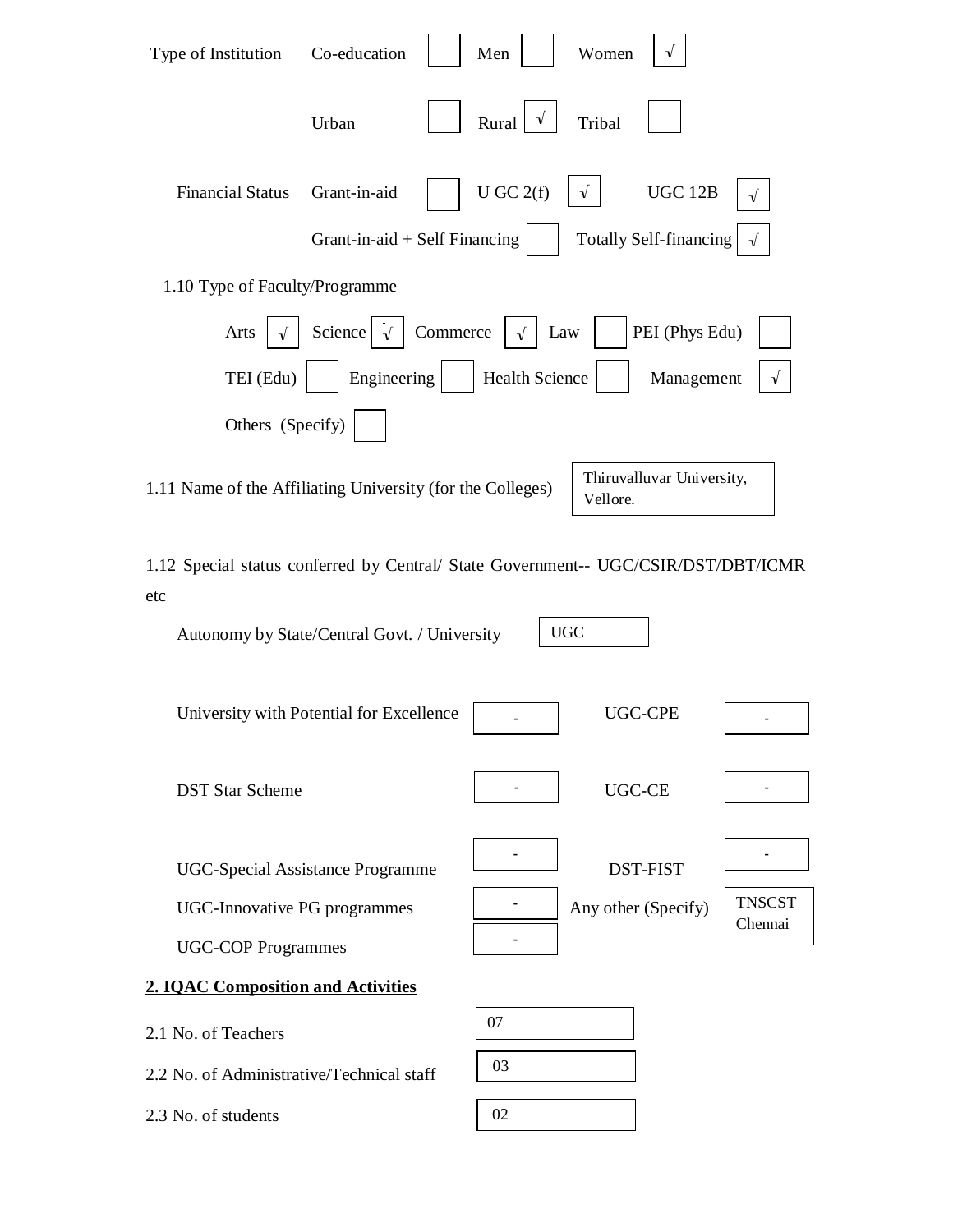| 2.4 No. of Management representatives                                                                                                                         | 01                                                                                                  |
|---------------------------------------------------------------------------------------------------------------------------------------------------------------|-----------------------------------------------------------------------------------------------------|
| 2.5 No. of Alumni                                                                                                                                             | 01                                                                                                  |
| 2.6 No. of any other stakeholder and<br>Community representatives                                                                                             | 01                                                                                                  |
| 2.7 No. of Employers/ Industrialists                                                                                                                          | 01                                                                                                  |
| 2.8 No. of other External Experts                                                                                                                             | 02                                                                                                  |
| 2.9 Total No. of members                                                                                                                                      | 18                                                                                                  |
| 2.10 No. of IQAC meetings held                                                                                                                                | 7                                                                                                   |
| 2.11 No. of meetings with various stakeholders:                                                                                                               | $\boldsymbol{0}$<br>Faculty<br>$\theta$<br>No.                                                      |
| Non-Teaching Staff/Students                                                                                                                                   | Alumni<br>Others<br>1<br>0                                                                          |
| 2.12 Has IQAC received any funding from UGC during the year? Yes                                                                                              | No                                                                                                  |
| If yes, mention the amount                                                                                                                                    |                                                                                                     |
| 2.13 Seminars and Conferences (only quality related)                                                                                                          |                                                                                                     |
| (i) No. of Seminars/Conferences/ Workshops/Symposia organized by the IQAC                                                                                     |                                                                                                     |
| Total Nos.<br>National<br>International<br>$\theta$<br>0                                                                                                      | <b>Institution Level</b><br><b>State</b><br>0<br>$\theta$<br>0                                      |
| 2.14 Significant Activities and contributions made by IQAC                                                                                                    |                                                                                                     |
| Norms drafted for                                                                                                                                             |                                                                                                     |
| Creation of Women's studies centre<br>$\bullet$                                                                                                               |                                                                                                     |
| Establishment of Research centre<br>$\bullet$<br>Credit transfer provision<br>$\bullet$                                                                       |                                                                                                     |
| Online teaching $&$ learning provision<br>$\bullet$                                                                                                           |                                                                                                     |
| $\bullet$<br>Department.                                                                                                                                      | National level seminar by all PG departments / international seminar for M.Phil and Ph.D            |
| Publication of department news letter<br>٠                                                                                                                    |                                                                                                     |
| Introduction of B.Sc Physics additional section<br>$\bullet$                                                                                                  |                                                                                                     |
| Affiliation of New Courses: Ph.D<br>Maths<br>$\bullet$                                                                                                        | <b>Computer Science</b>                                                                             |
| M.Phil Chemistry                                                                                                                                              |                                                                                                     |
| Revised Course Profile and evaluation components for II UG and PG.<br>٠<br>Conferment of UGC to receive grants under the section 12 (B) of UGC Act(1956)<br>٠ |                                                                                                     |
| $\bullet$                                                                                                                                                     | Continuation of provisional affiliation for II year M.Sc. Physics & Biochemistry and for additional |
| section in I year B.Sc Chemistry.<br>Established NPTEL Local Chapter with collaboration of IIT Madras.<br>٠                                                   |                                                                                                     |
| $\bullet$                                                                                                                                                     | Established Nodal Resource Centre for Spoken Tutorial Project with collaboration of IIT Bombay.     |
| MHRD; National Digital Literacy Mission (NDLM) Scheme.<br>$\bullet$<br>ISO Internal & External Surveillance audit.                                            |                                                                                                     |
| $\bullet$<br>Faculty Development programme was organized.<br>٠                                                                                                |                                                                                                     |
| Faculties were recommended<br>$\bullet$                                                                                                                       | by IQAC to participate in faculty programme (Seminar/                                               |
| Conference/Workshop)                                                                                                                                          |                                                                                                     |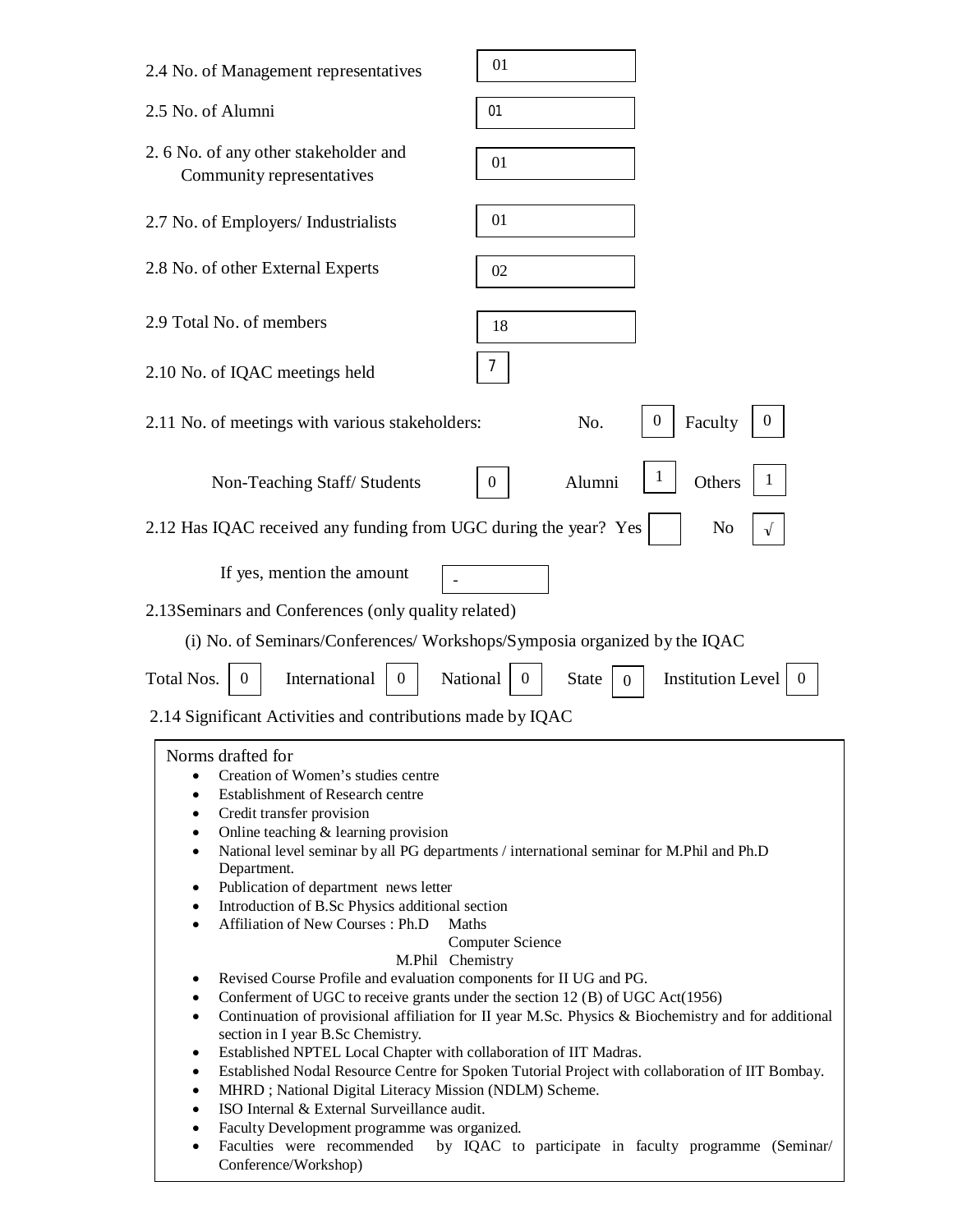# 2.15 Plan of Action by IQAC/Outcome

 The plan of action chalked out by the IQAC in the beginning of the year towards quality enhancement and the outcome achieved by the end of the year.

| Plan of Action                                                                                                                                                  | Achievements                                                                                                                                                                                                                                                                                                                                                                                                                                                                                                                                                                                                                                                                                                             |  |  |  |
|-----------------------------------------------------------------------------------------------------------------------------------------------------------------|--------------------------------------------------------------------------------------------------------------------------------------------------------------------------------------------------------------------------------------------------------------------------------------------------------------------------------------------------------------------------------------------------------------------------------------------------------------------------------------------------------------------------------------------------------------------------------------------------------------------------------------------------------------------------------------------------------------------------|--|--|--|
| Orientation<br>Programme<br>for <sub>1</sub><br><b>Teaching Faculty</b>                                                                                         | An orientation programme was organized at the<br>$\bullet$<br>beginning of the academic year for all the fresh<br>teachers about autonomy & functioning of TACW<br>under autonomy by Dr. Antony Raj, Principal,<br>Sacred Heart College Thirupathur.<br>An orientation programme was organized for all<br>٠<br>the teachers about "Class Room Management" by<br>Dr. Ramganesh, Head, Education Department,<br>Bharathidasan University, Trichy.<br>An orientation programme was organized for<br>teachers with doctorates about "Funding agencies;<br>Guidelines and approaches" by Dr. S. Munusamy,<br>Director, School of Life Science, University of<br>Madras to enhance the research and development<br>activities. |  |  |  |
| Planned to Conduct Internal<br><b>Audit Training Programme</b><br>Recommended<br>Introduction<br>of<br>Ph.D<br>in<br>Mathematics<br>and<br>Computer<br>Science. | 30 Faculties were trained by Mr. Giridharan,<br>$\bullet$<br>Trainer, Value Added Corporate Services Private<br>Ltd, Chennai.<br>Introduced full time Ph.D in Mathematics and                                                                                                                                                                                                                                                                                                                                                                                                                                                                                                                                            |  |  |  |
| Introduction<br>M.Phil.<br>of<br>Chemistry.                                                                                                                     | Computer Science.<br>Introduced M.Phil. Chemistry.                                                                                                                                                                                                                                                                                                                                                                                                                                                                                                                                                                                                                                                                       |  |  |  |
| Introduction<br>of<br>Additional<br>Section in B.Sc., Physics.<br>Planned to establish NPTEL                                                                    | Introduced additional Section in B.Sc., Physics.                                                                                                                                                                                                                                                                                                                                                                                                                                                                                                                                                                                                                                                                         |  |  |  |
| local Chapter.<br>Planned to establish Nodal<br>$\bullet$<br>Resource Centre for Spoken<br>Tutorial.                                                            | • Established<br>NPTEL Local<br>Chapter<br>with<br>collaboration of IIT Madras.<br>• Established Nodal Resource Centre for Spoken<br>Tutorial Project with collaboration<br>of IIT<br>Bombay.                                                                                                                                                                                                                                                                                                                                                                                                                                                                                                                            |  |  |  |
| National<br>Digital<br>Literacy<br>٠<br>Mission (NDLM) Scheme.                                                                                                  | Established National Digital Literacy Mission<br>$\bullet$<br>(NDLM) Scheme.                                                                                                                                                                                                                                                                                                                                                                                                                                                                                                                                                                                                                                             |  |  |  |
| Sending<br>Faculties<br>to<br>٠<br>participate<br>Research<br>in<br>Activities/<br>Seminar/                                                                     | 10 faculties were sent for off campus orientation<br>$\bullet$<br>entitled<br>"Capacity<br><b>Building</b><br>programme                                                                                                                                                                                                                                                                                                                                                                                                                                                                                                                                                                                                  |  |  |  |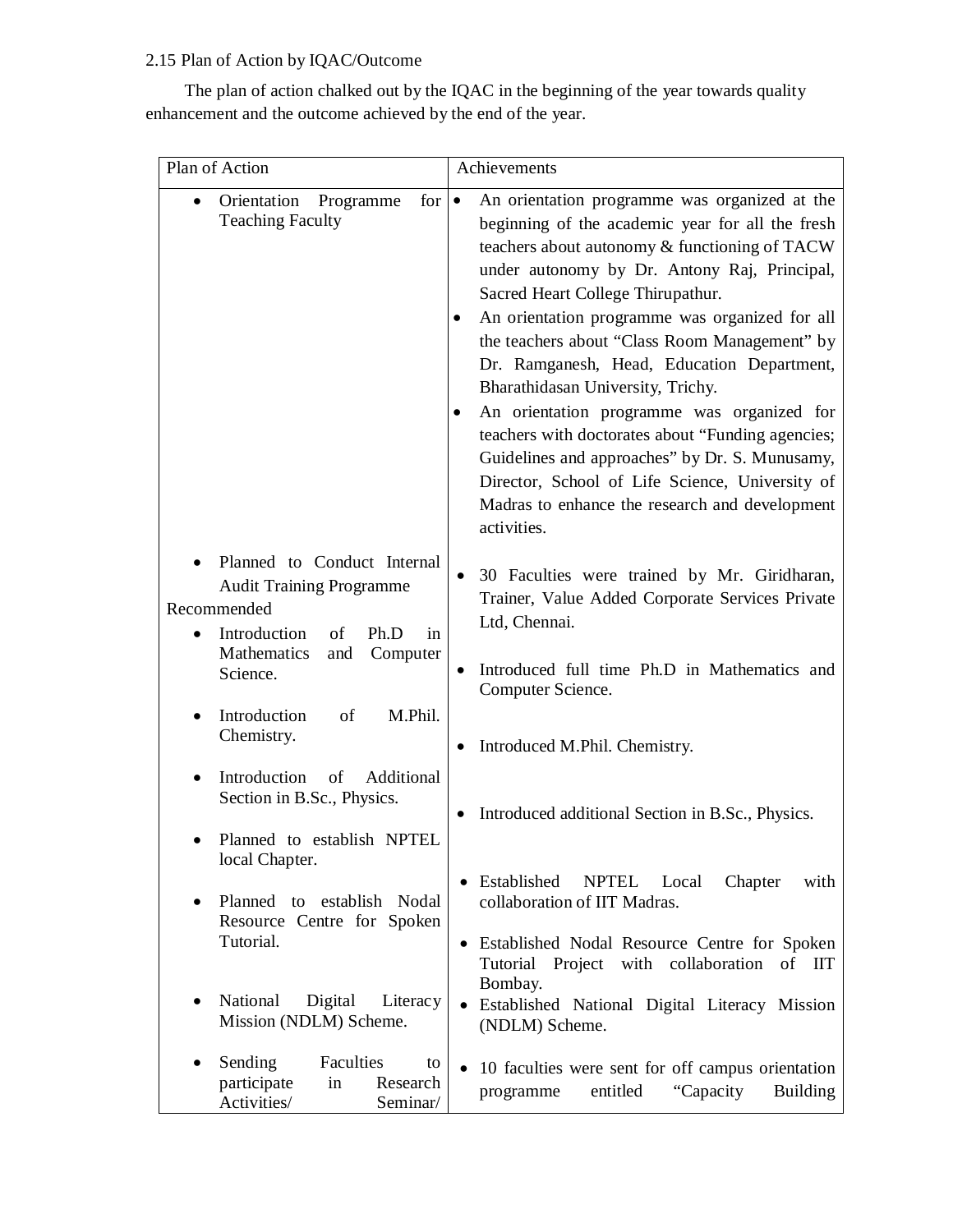| Conference/Workshop                                                  | Programme for Teachers" organized by St.                     |  |  |  |  |  |
|----------------------------------------------------------------------|--------------------------------------------------------------|--|--|--|--|--|
|                                                                      | Christopher College of Education, Chennai.                   |  |  |  |  |  |
|                                                                      | Faculties were sent for off campus Training to               |  |  |  |  |  |
|                                                                      | various Reputed institutions                                 |  |  |  |  |  |
|                                                                      | ← CLT, IIT Madras, Chennai                                   |  |  |  |  |  |
|                                                                      | $\checkmark$ St. Christopher College of Education,           |  |  |  |  |  |
|                                                                      | Chennai.                                                     |  |  |  |  |  |
|                                                                      | ← Achariya Arts & Science College,                           |  |  |  |  |  |
|                                                                      | Puducherry                                                   |  |  |  |  |  |
|                                                                      | ✓ Manakula Vinayagar<br>Institute<br>οf                      |  |  |  |  |  |
|                                                                      | Technology, Madagadipet.                                     |  |  |  |  |  |
|                                                                      | $\checkmark$ Krishnasamy College of Engineering              |  |  |  |  |  |
|                                                                      | & Technology, Cuddalore.                                     |  |  |  |  |  |
|                                                                      | $\checkmark$ Women's Christian College, Chennai.             |  |  |  |  |  |
|                                                                      | √ Tamil Nadu Open University, Chennai                        |  |  |  |  |  |
|                                                                      | Sri Sairam Institute of Technology,                          |  |  |  |  |  |
|                                                                      | Chennai.                                                     |  |  |  |  |  |
|                                                                      | Faculties were benefitted in<br>on campus                    |  |  |  |  |  |
|                                                                      | Training                                                     |  |  |  |  |  |
|                                                                      | $\checkmark$ ISO Internal Auditors' Training                 |  |  |  |  |  |
|                                                                      | Programme                                                    |  |  |  |  |  |
|                                                                      | $\checkmark$ Orientation programme for Fresh                 |  |  |  |  |  |
|                                                                      | teachers $-45$                                               |  |  |  |  |  |
|                                                                      | √ Class room management - All                                |  |  |  |  |  |
|                                                                      | faculties                                                    |  |  |  |  |  |
|                                                                      | $\checkmark$ NET/SET Training - 32                           |  |  |  |  |  |
|                                                                      | Soft Skill Orientation for                                   |  |  |  |  |  |
|                                                                      | Faculties $-30$                                              |  |  |  |  |  |
|                                                                      | • Six faculties have upgraded their Educational              |  |  |  |  |  |
|                                                                      | Qualification.                                               |  |  |  |  |  |
| Planned<br>to<br>encourage<br>for<br>upgrading faculty qualification | • 5 students along with one faculty have visited             |  |  |  |  |  |
|                                                                      | Singapore Educational Institutes from 28 <sup>th</sup> March |  |  |  |  |  |
| Planned to send the students                                         | $2017$ to $31st$ March 2017 to enhance their                 |  |  |  |  |  |
| for abroad study tour                                                | knowledge.                                                   |  |  |  |  |  |
|                                                                      |                                                              |  |  |  |  |  |

 *\* Attach the Academic Calendar of the year as Annexure I*

| 2.15 Whether the AQAR was placed in statutory body |                                 | Yes $\vert \sqrt{\vert}$ No $\vert$ |
|----------------------------------------------------|---------------------------------|-------------------------------------|
| Management     Syndicate Any other body            |                                 | College Administrative Council      |
| Provide the details of the action taken            | Approval for sending the report |                                     |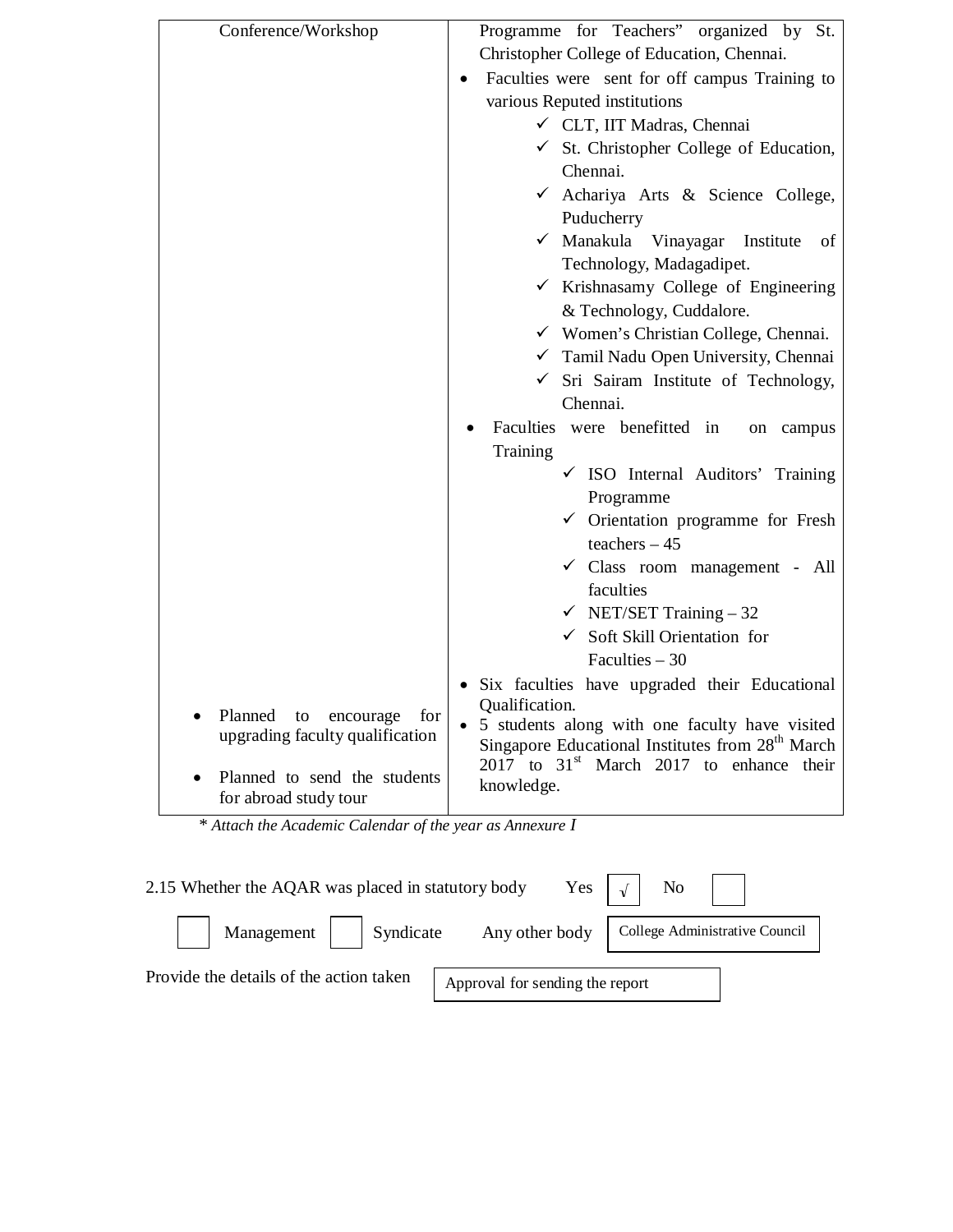# **Criterion – I**

# **1. Curricular Aspects**

1.1 Details about Academic Programmes

| Level<br>of<br>the<br>Programme | Number<br>of<br>existing<br>Programmes | Number<br>of<br>programmes added<br>during the year | of<br>Number<br>self-financing<br>programmes | Number of value<br>added<br>Career<br>Oriented<br>programmes |
|---------------------------------|----------------------------------------|-----------------------------------------------------|----------------------------------------------|--------------------------------------------------------------|
| PhD                             | $\overline{2}$                         | 2                                                   | 04                                           |                                                              |
| PG                              | 10                                     |                                                     | 10                                           |                                                              |
| <b>UG</b>                       | 13                                     |                                                     | 13                                           |                                                              |
| PG Diploma                      | $\theta$                               |                                                     | $\Omega$                                     |                                                              |
| <b>Advanced Diploma</b>         |                                        |                                                     | 0                                            |                                                              |
| Diploma                         | 13                                     | 3                                                   | $\Omega$                                     | 13                                                           |
| Certificate                     | 12                                     | $\mathbf Q$                                         | $\Omega$                                     | 12                                                           |
| Others - M.Phil                 | 05                                     |                                                     | 06                                           |                                                              |
| <b>Total</b>                    | 55                                     | 35                                                  | 58                                           |                                                              |

| Interdisciplinary |  |  |  |  |  |  |  |
|-------------------|--|--|--|--|--|--|--|
| Innovative        |  |  |  |  |  |  |  |
| <b>NPTEL</b>      |  |  |  |  |  |  |  |
| Spoken Tutorial   |  |  |  |  |  |  |  |

√

### 1.2 (i) Flexibility of the Curriculum: CBCS/Core/Elective option / Open options (ii) Pattern of programmes:

| Pattern                                                                                                                                                                                        | Number of programmes |    |                   |                          |  |  |
|------------------------------------------------------------------------------------------------------------------------------------------------------------------------------------------------|----------------------|----|-------------------|--------------------------|--|--|
| Semester                                                                                                                                                                                       | All UG/PG Programmes | 13 | $UG - PG -$<br>11 | $M.Phi1 - Ph.D - 4$<br>6 |  |  |
| Trimester                                                                                                                                                                                      |                      |    |                   |                          |  |  |
| Annual                                                                                                                                                                                         |                      |    |                   |                          |  |  |
| 1.3 Feedback from stakeholders* Alumni $\vert \nu \rangle$<br>  Employers $\vert \mathsf{v} \vert$<br>$\left  \text{Parents} \right $ $\sqrt{ }$<br>Students<br>$\sqrt{ }$<br>(On all aspects) |                      |    |                   |                          |  |  |
| Mode of feedback :                                                                                                                                                                             | Online<br>Manual     | V  |                   | Co-operating schools     |  |  |

(for PEI)

*\*Please provide an analysis of the feedback in the Annexure- II*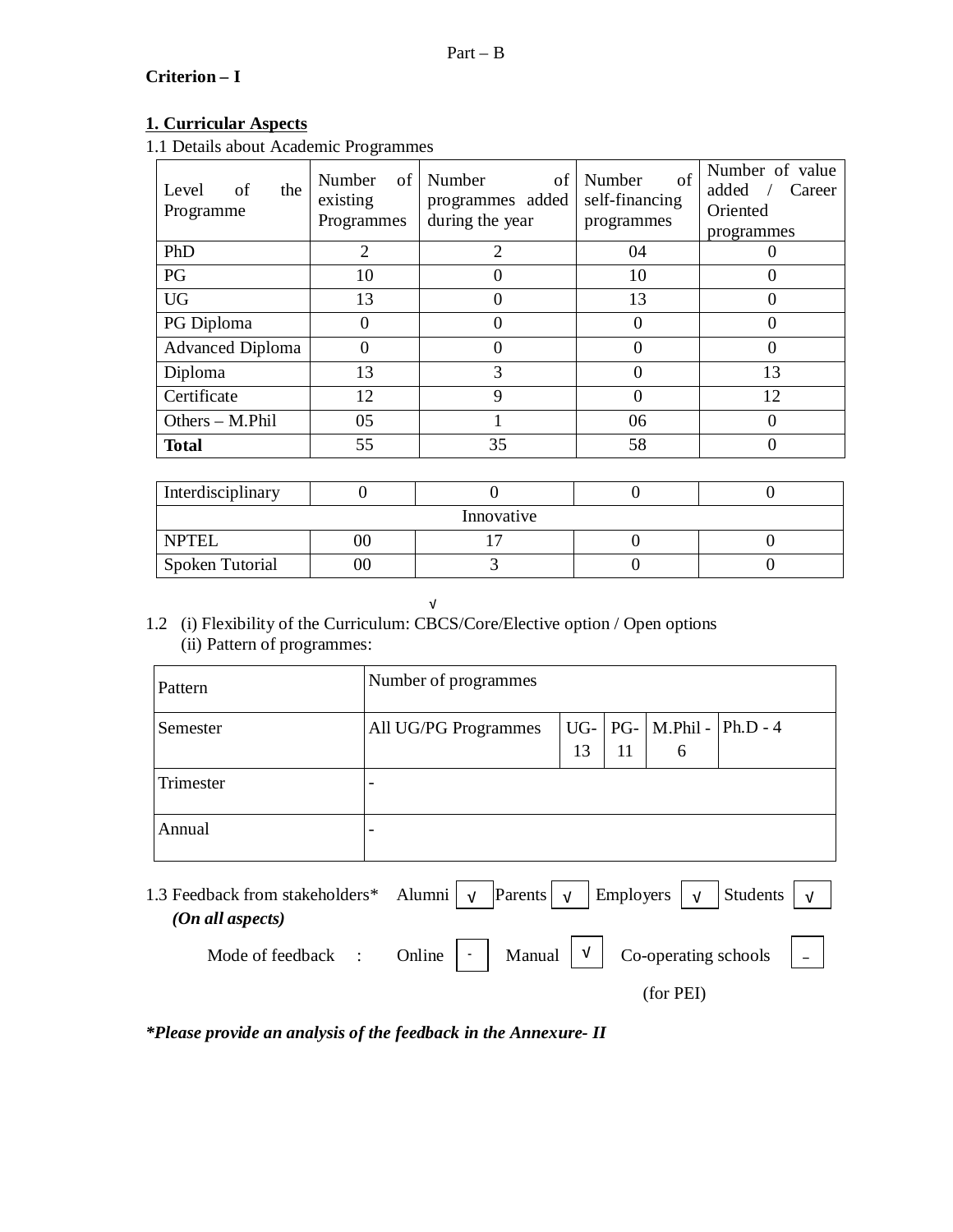1.4 Whether there is any revision/update of regulation or syllabi, if yes, mention their salient aspects.

- Course Profile for II UG and PG.
- Syllabi of Courses Offered in semester I & II of UG & PG.

1.5 Any new Department/Centre introduced during the year. If yes, give details.

Yes – Established NPTEL Local Chapter and Nodal Resource Centre for Spoken Tutorial with collaboration of IIT Madras and IIT Bombay.

#### **Criterion – II**

#### **2. Teaching, Learning and Evaluation**

2.1 Total No. of permanent faculty

| Total | Asst.      | Associate  | Professors | <b>Others</b> |
|-------|------------|------------|------------|---------------|
|       | Professors | Professors |            |               |
| 18    | 18         |            |            |               |

2.2 No. of permanent faculty with Ph.D. 25

2.3 No. of Faculty Positions Recruited (R) and Vacant (V) during the year

| Asst. Professors |   | Associate<br>Professors |   |   | Professors | Others |  | Total |   |
|------------------|---|-------------------------|---|---|------------|--------|--|-------|---|
|                  |   |                         |   | D |            |        |  |       |   |
| 41               | - |                         | - |   |            |        |  |       | - |

2.4 No. of Guest and Visiting faculty and Temporary faculty

| __ |  |
|----|--|
|    |  |

-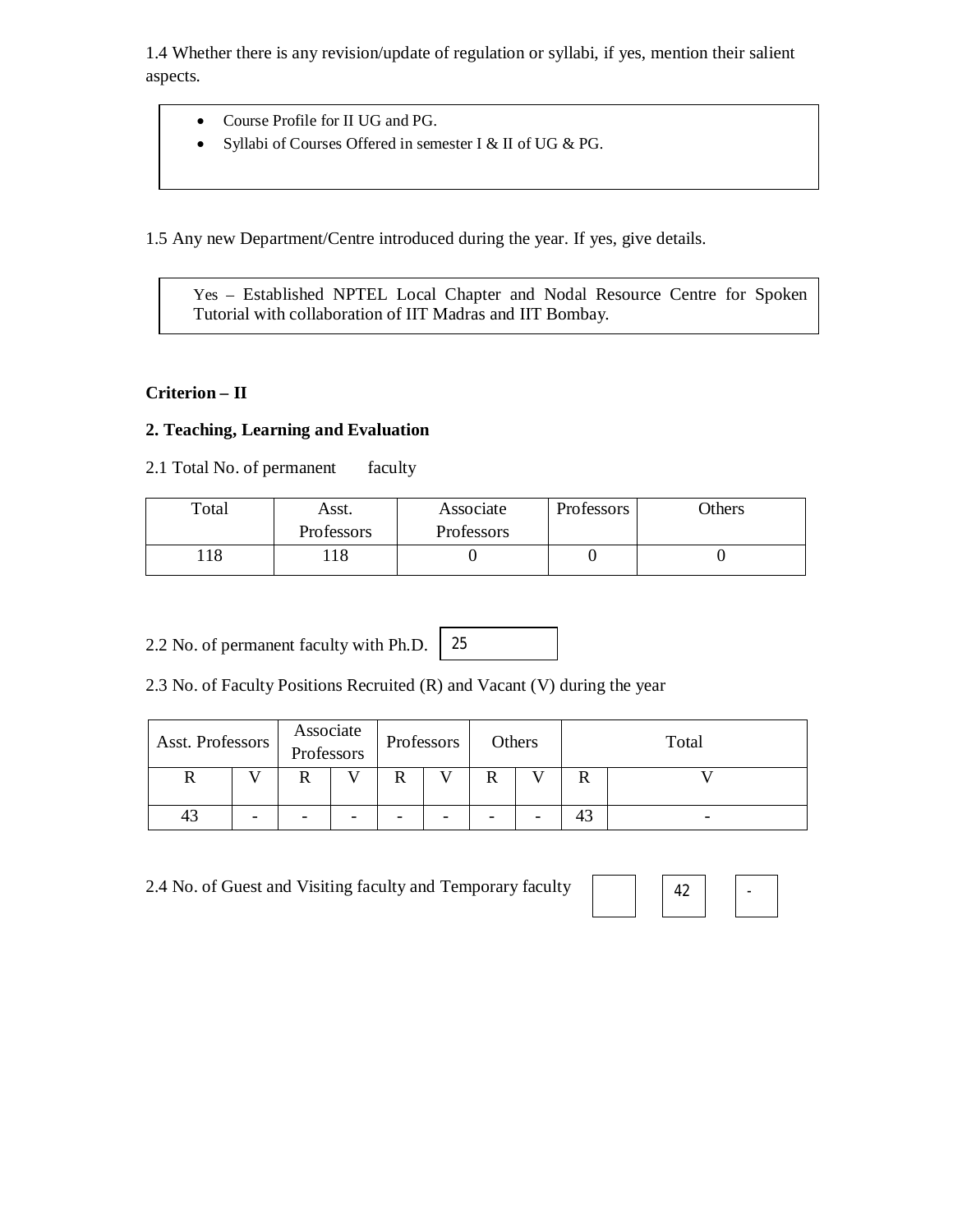# 2.5 Faculty participation in conferences and symposia:

| Name of the Staff     | <b>Department</b> | Date                             | <b>State/National</b><br><b>International</b> | Topic of the<br><b>Seminar</b>                                                    | Title of the<br>paper                                                                                  | Organizer                                                                                                 |
|-----------------------|-------------------|----------------------------------|-----------------------------------------------|-----------------------------------------------------------------------------------|--------------------------------------------------------------------------------------------------------|-----------------------------------------------------------------------------------------------------------|
| Ms.M. Mangaiyarkarasi | Tamil             | 24.02.2017 &<br>25.02.2017       | Symposium                                     | Thiruvamathur<br>Thalavaralaru                                                    | Symposium<br>on Research<br>in Tamilnadu                                                               | Thiruvalluvar<br>University,<br>Vellore                                                                   |
| Ms. K. Revathi        | Tamil             | 24.02.2017 &<br>25.02.2017       | Symposium                                     | Kurunthokaiyil<br>Thakaval<br>Dodarppiyal                                         | Symposium<br>on Research<br>in Tamilnadu                                                               | Thiruvalluvar<br>University,<br>Vellore                                                                   |
| Dr. V. Manikandan     | Tamil             | 24.02.2017 &<br>25.02.2017       | Symposium                                     | Literature in the<br>Development of<br>the Internet                               | $\overline{\text{Sym}}$ posium<br>on Research<br>in Tamilnadu                                          | Thiruvalluvar<br>University,<br>Vellore                                                                   |
| Dr. V. Manikandan     | Tamil             | 09.02.2017 &<br>10.02.2017       | Symposium                                     | Thulipavai<br>Payilvom<br>Padaipom                                                | Nagai<br>thulipkkalin<br>padaippaka<br>uthikkal                                                        | Pondicherry                                                                                               |
| Dr. S. Maria Selvam   | Tamil             | 24.02.2017 &<br>25.02.2017       | Symposium                                     | Sangam<br>Literature Life<br>Ideas                                                | Symposium<br>on Research<br>in Tamilnadu                                                               | Thiruvalluvar<br>University,<br>Vellore                                                                   |
| Ms. S. Rajalakshmi    | Commerce          | 06.09.16                         | National Level<br>conference                  | <b>Current Trends</b><br>in Internet<br>Marketing                                 | Current<br>Trends in<br>Internet<br>Marketing                                                          | Loyola College of<br>Arts & Science,<br>Vettavalam                                                        |
| Ms. A. Jesmine Mary   | Commerce          | 10.02.2017<br>$\&$<br>11.02.2017 | International<br>conference                   | Contemporary<br>Development in<br>Business (2-day<br>International<br>Conference) | Contemporary<br>Development<br>in Business<br>$(2-day$<br>International<br>Conference)                 | Dharmamurthi<br>Rao Bahadur<br>Calavala Cunnan<br>Chetty's Hindu<br>College,<br>Pattabiram,<br>Chennai    |
| Dr. R. Suguna         | CS                | 07.03.2017                       | National Level<br>conference                  | National Level<br>Conference on<br><b>Recent Trends</b><br>in Data Mining         | Improved<br>Boid<br>Algorithm for<br>Web Logs<br>Clustering for<br>to Identify<br>Customer<br>Behavior | Vivekanandha<br>College of Arts<br>and Sciences for<br>Women(Autonom<br>ous),<br>Trichengode,<br>Namakkal |
| Dr. S Manimekalai     | CS                | 07.03.2017                       | National Level<br>conference                  | National Level<br>Conference on<br><b>Recent Trends</b><br>in Data Mining         | Region<br>Features and<br>Segmentation<br>of Breast<br>Cancer Image<br>Density<br>Classification       | Vivekanandha<br>College of Arts<br>and Sciences for<br>Women(Autonom<br>ous),<br>Trichengode,<br>Namakkal |
| Dr. J. Kalaimathi     | Bio-<br>Chemistry | 06.03.2017                       | International<br>conference                   | Innovative<br>Research in Life<br>Science                                         | Forced<br>degradation<br>study of<br>famotidine in<br>Tablet<br>Formulation.                           | Dhanalakshmi<br>Srinivasan<br>College<br>of Arts and<br>Science for<br>Women,<br>Perambalur.              |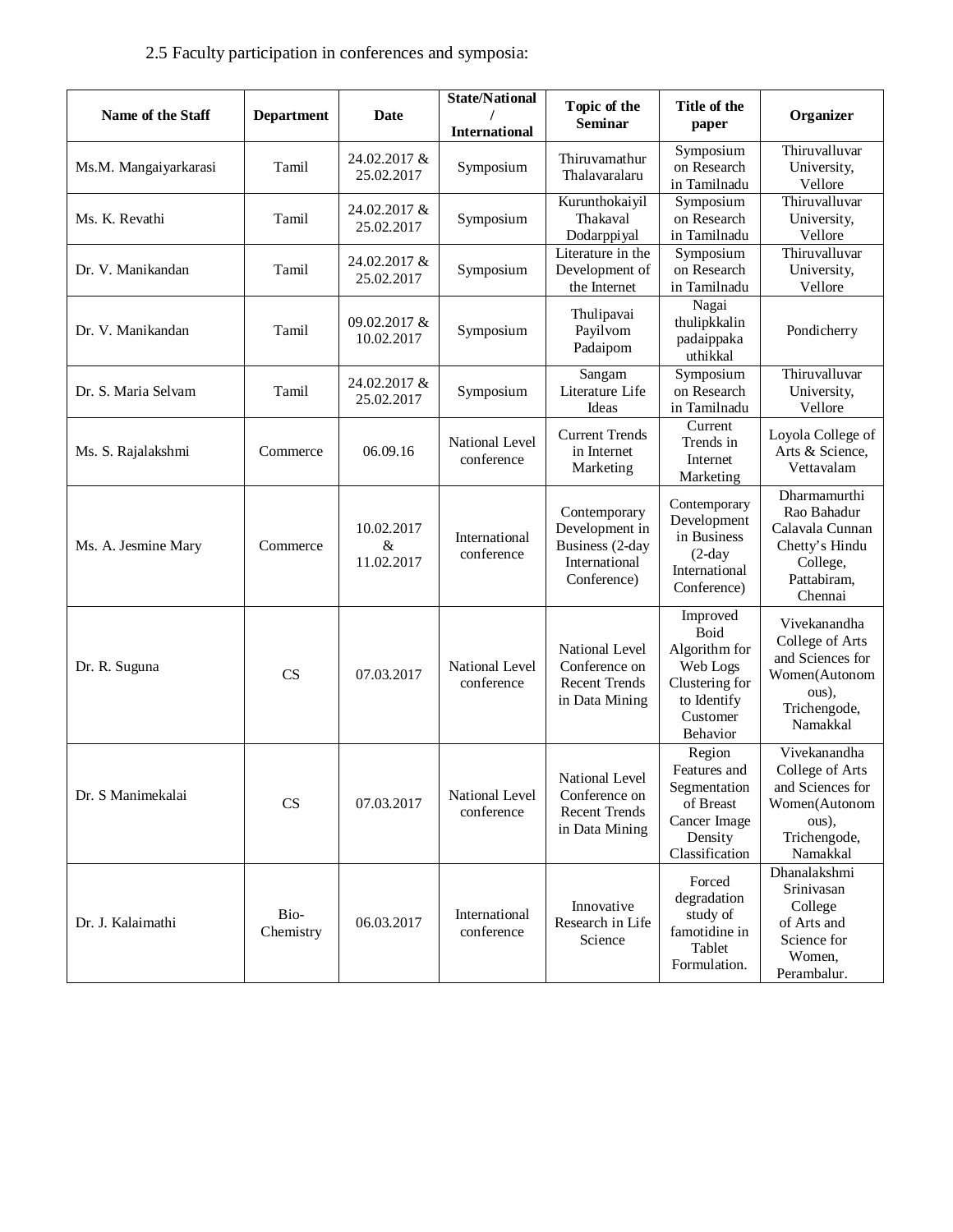### **Faculty Publication Details:**

| SI. No | Name of the<br><b>Staff</b> | <b>Department</b> | Journal<br>Book/<br>Article | National/<br><b>International</b> | <b>Title</b>                                                                                                                                    |
|--------|-----------------------------|-------------------|-----------------------------|-----------------------------------|-------------------------------------------------------------------------------------------------------------------------------------------------|
| 1.     | Dr. J. Kalaimathi           | BioChemistry      | <b>RJPT</b>                 | International                     | A Comparative Antimicrobial Activity<br>of Annona Squamosa Aqueon Leaves<br>Extract and its Mediated Synthesized<br><b>Silver Nanoparticles</b> |
| 2.     | D. Shoba                    | <b>BBA</b>        | IBI                         | Intenational                      | Examming the relationship of WLP<br>and JS, Stress among School Teacher                                                                         |
| 3.     | MS. R. Shobia               | English           | WJGL                        | International                     | Gender and Genre: A Study on Femal<br>Development in Sandra Cisneros                                                                            |
| 4.     | MS. R. Shobia               | English           | <b>IJMDRR</b>               | International                     | Female Bildungsroman in Attia<br>Hosaint's sunlight on a broken column                                                                          |
| 5.     | Dr.P.Uma<br>Maheshwari      | Commerce          | <b>ADROITIC</b>             | International                     | Current Trends in Internet Marketing:<br><b>Brand Awareness</b>                                                                                 |
| 6.     | R.A.Maheshwari              | Commerce          | <b>ADROITIC</b>             | International                     | Current Trends in Internet Marketing:<br><b>Brand Awareness</b>                                                                                 |
| 7.     | R.A.Maheshwari              | Commerce          | Research<br>Explorer        | National Level                    | .Indian Academic Research<br>Association                                                                                                        |
| 8.     | Dr.S.Thamarai<br>Selvi      | Commerce          | <b>ADROITIC</b>             | International                     | Agricultural and Online Marketing                                                                                                               |
| 9.     | Dr.S.Thamarai<br>Selvi      | Commerce          |                             | International<br>Level            | Nehru Memorial College<br>(Autonomous),<br>Trichy                                                                                               |
| 10.    | Mrs.<br>T.R.Anandhi         | Commerce          |                             | National Level                    | Jamal Mohamed College<br>(Autonomous), Trichy.                                                                                                  |
| 11     | Dr.S<br>Manimekalai         | <b>CS</b>         | <b>IJCTAA</b>               | International<br>Level            | <b>Component Based Software</b><br>Development using Refactoring with<br>FORM method                                                            |
| 12     | Dr.R.Suguna                 | <b>CS</b>         | <b>IJCTAA</b>               | International<br>Level            | An Enhanced Web Page<br>Recommendation Technique using<br>QTFP Growth Algorithm and Kth<br>Markov Model                                         |
| 13     | Ms.P.Mahadevi               | Chemistry         |                             | International<br>level            | Tridentete Schiff base (ONO)<br>transition metal complexes:<br>Synthesis, crystal structure,<br>Spectroscopic and Larvicidal studies            |
| 14.    | Ms.B.Sridevi                | Bio-<br>Chemistry | 06.03.2017                  | International                     | Innovative Research in Life Science                                                                                                             |
| 15.    | Dr.J. Kalaimathi            | Bio-<br>Chemistry | 06.03.2017                  | International                     | Innovative Research in Life Science<br>(Won Best Paper Award)                                                                                   |
| 16.    | Dr. G.Suresh                | Physics           |                             | International                     | Magnetic Assessment Pollution status<br>of beach sedrements from kerala coast                                                                   |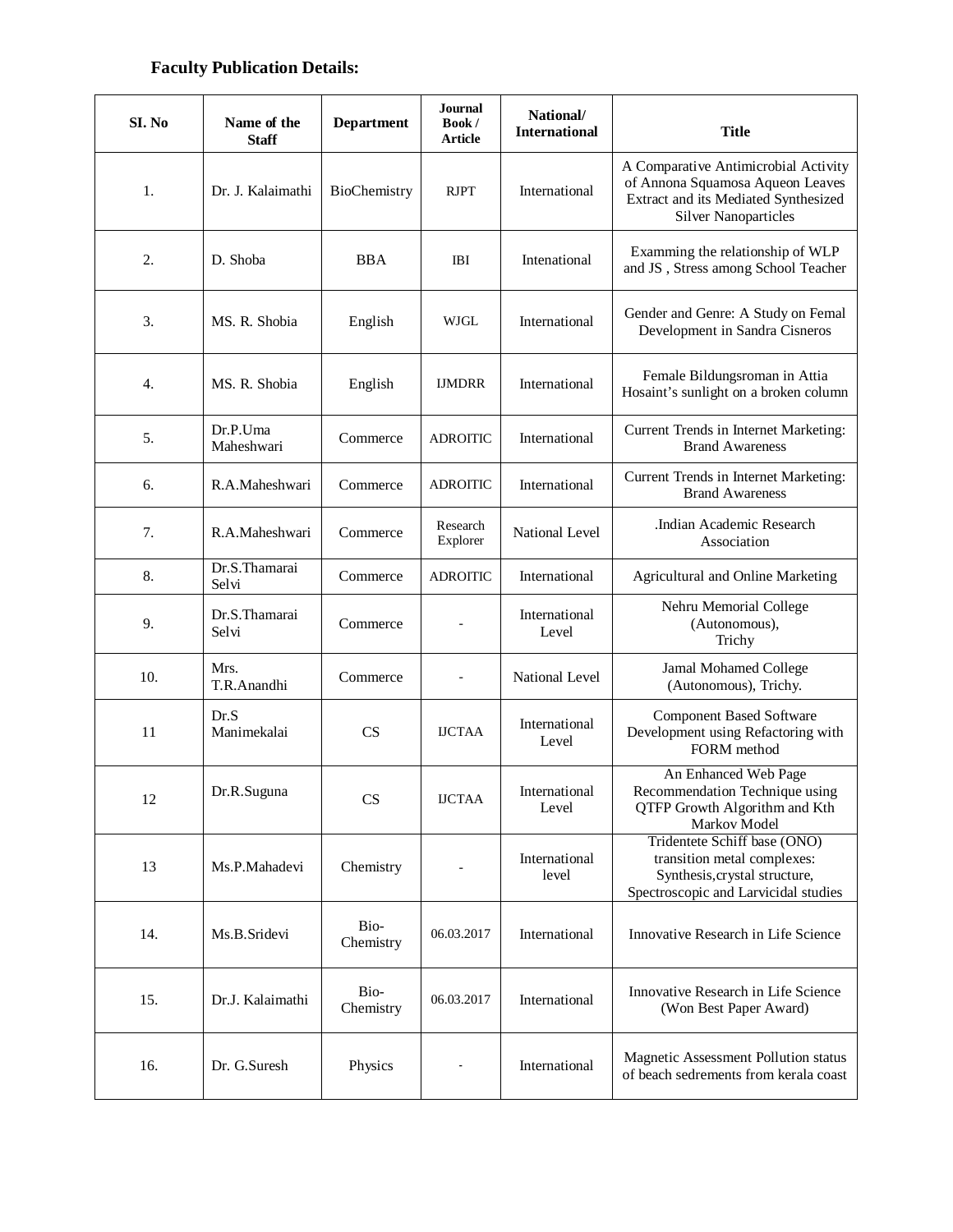| Name of the Staff<br><b>Date</b><br><b>Department</b> |                      |                           | State/National/International | <b>Topic of the Seminar</b>              |  |
|-------------------------------------------------------|----------------------|---------------------------|------------------------------|------------------------------------------|--|
| Ms. P. Poonguzhali                                    | Physics              | 08.08.2016                | National level Seminar       | Akilandshwari College<br>Vandivash       |  |
| Ms. D. Monica                                         | <b>Mathematics</b>   | 13.10.2016<br>/14.10.2016 | State level Seminar          | <b>IST Academy Workshop</b>              |  |
| Ms. R. Tehnmozhi                                      | <b>Bio Chemistry</b> | 06.01.2017                | State level Seminar          | Recent Trends in Microbial<br>Technology |  |
| Ms. R. Karthika                                       | <b>Bio Chemistry</b> | 23.02.2017/<br>24.02.2017 | National level Seminar       | Wildlife Biodiversity<br>Conservation    |  |

Faculty Participation in State/National/International level Seminar

# **Faculty participation in Orientation & Training Programmes**

| Name of the Staff    | <b>Department</b>    | <b>Date</b>              | Topic of the Training /<br><b>Orientation</b>                                                      | Organizer                                                                      |
|----------------------|----------------------|--------------------------|----------------------------------------------------------------------------------------------------|--------------------------------------------------------------------------------|
| Ms. B. Sridevi       | <b>Bio-Chemistry</b> | 17.10.16/<br>21.10.16    | <b>Capacity Building Programme</b>                                                                 | St. Christopher College<br>of Education, Chennai                               |
| Ms. B. Sridevi       | <b>Bio-Chemistry</b> | 17.12.16                 | NPTEL Workshop                                                                                     | CLT, IIT Madras,<br>Chennai                                                    |
| Dr. Sheeja S Rajan   | <b>Bio-Chemistry</b> | 21.02.17/<br>22.02.17    | Calibe State Level Convention                                                                      | Achariya Arts & Science<br>College, Puducherry                                 |
| Dr. D. Sandhanamalar | Chemistry            | 17.10.16/<br>21.10.16    | <b>Capacity Building Programme</b>                                                                 | St. Christopher College<br>of Education, Chennai                               |
| Ms.S.Akila           | Maths                | 17.10.16/<br>21.10.16    | <b>Capacity Building Programme</b>                                                                 | St. Christopher College<br>of Education, Chennai                               |
| Ms. D. Shoba         | <b>BBA</b>           | 03.10.16/<br>07.10.16    | <b>Capacity Building Programme</b>                                                                 | St. Christopher College<br>of Education, Chennai                               |
| Ms. R. Shobia        | English              | 03.10.16/<br>07.10.16    | <b>Capacity Building Programme</b>                                                                 | St. Christopher College<br>of Education, Chennai                               |
| Ms.M.Mangaiyargarasi | Tamil                | 03.10.16/<br>07.10.16    | <b>Capacity Building Programme</b>                                                                 | St. Christopher College<br>of Education, Chennai                               |
| Ms. R. Rajeshwari    | English              | 03.10.16/<br>07.10.16    | <b>Capacity Building Programme</b>                                                                 | St. Christopher College<br>of Education, Chennai                               |
| Ms. B. Shabeena      | Commerce             | $03/10/16$ -<br>07/10/16 | <b>Capacity Building Programme</b>                                                                 | St. Christopher College<br>of Education, Chennai                               |
| Ms. K. Manohari      | CS                   | 29.06.16 &<br>30.06.16   | Mobile App<br>Development/Workshop                                                                 | Manakula Vinayagar<br>Institute of Technology,<br>Madagadipet                  |
| Ms. K. Manohari      | CS                   | $9.12.16 \&$<br>10.12.16 | R Programming/Workshop                                                                             | Krishnasamy College of<br>Engineering &<br>Technology, Cuddalore               |
| Ms. N. Prabha        | CS                   | 9.12.16 &<br>10.12.16    | R Programming/Workshop                                                                             | Krishnasamy College of<br>Engineering &<br>Technology, Cuddalore               |
| Ms. B. Indhumathi    | CS                   | 30.07.16                 | Sensor Technology/Workshop                                                                         | Krishnasamy College of<br>Science Arts &<br>Management for Women,<br>Cuddalore |
| Ms. C. Revathi. C    | CS                   | 23.01.17 to<br>27.01.17  | Bridging the Skill Gap A Capacity<br><b>Building Workshop for Rural</b><br>Youth/national workshop | Women's Christian<br>College, Chennai                                          |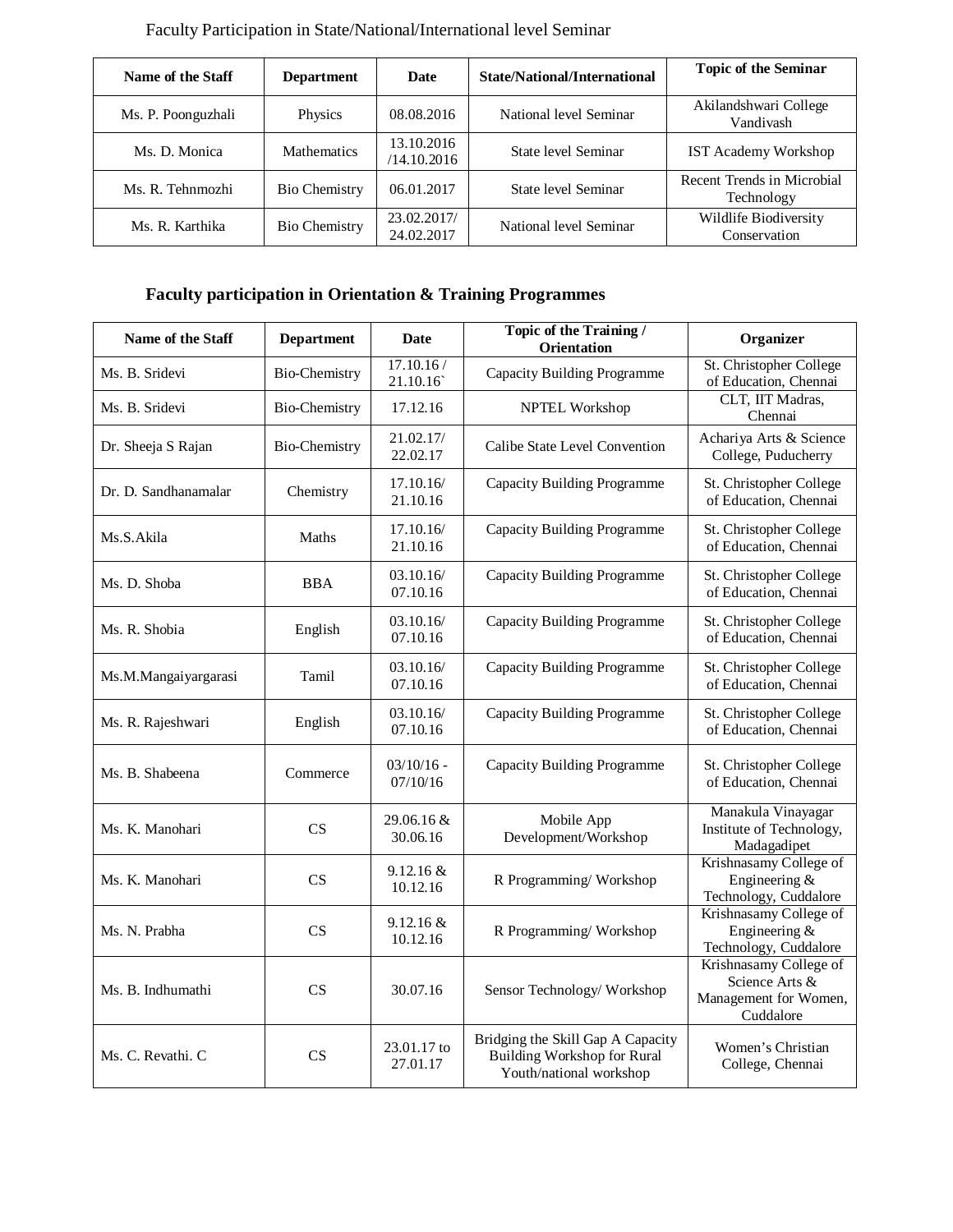| Dr. R. Suguna         | CS         | 22.03.2017                   | <b>TNOU Online Admission Training</b><br>Program | Tamil Nadu Open<br>University, Chennai                                    |
|-----------------------|------------|------------------------------|--------------------------------------------------|---------------------------------------------------------------------------|
| Dr. S Manimekalai     | <b>CS</b>  | $18.7.2016 -$<br>22.7.2016   | Horton works                                     | Sri Sairam Institute of<br>Technology, Chennai                            |
| Ms. E. Lakshmi        | <b>CS</b>  | $18.7.2016 -$<br>22.7.2016   | Horton works                                     | Sri Sairam Institute of<br>Technology, Chennai                            |
| Dr. G. Suresh         | Physics    | $17.10.2016 -$<br>21.10.2016 | Capacity Building Programme                      | St. Christopher College<br>of Education, Chennai                          |
| Ms. Kanmani Anbuselvi | Librarian  | $17.10.2016 -$<br>21.10.2016 | Capacity Building Programme                      | St. Christopher College<br>of Education, Chennai                          |
| Dr. S. Sambathkumar   | Chemistry  | 27.01.2017/<br>28.01.2017    | Workshop-FDP                                     | Khirishnaswamy College<br>of Enigneering and<br>Technology, Cuddalore     |
| Dr. D. Sandhanamalar  | Chemistry  | 04.08.2016<br>/05.08.2016    | Workshop-FDP                                     | Sri Manakula Vinayagar<br>Engineering College,<br>Madagadipet, Puducherry |
| Ms. D. Shoba          | <b>BBA</b> | 25.07.2016/<br>26.07.2016    | Workshop-FDP                                     | SA College of<br>Engineering, Chennai                                     |
| Ms. B. Shabeena       | Commerce   | $25.07.16-$<br>26.07.17      | Workshop-FDP                                     | ICT Academy of TN.                                                        |
| Dr. R.Satheeskumar    | Physics    | 27.01.2017/<br>28.01.2017    | Workshop-FDP                                     | Khirishnaswamy College<br>of Enigneering and<br>Technology, Cuddalore     |

| <b>No.of Faculty</b>    | International level | <b>National Level</b> | State level              |
|-------------------------|---------------------|-----------------------|--------------------------|
| Attended                | -                   |                       |                          |
| Presented               |                     |                       | $\overline{\phantom{0}}$ |
| <b>Resource Persons</b> |                     |                       | -                        |

#### **Workshop**

| No. of Faculty                     | International<br>National level<br>level |                          | State level |  |
|------------------------------------|------------------------------------------|--------------------------|-------------|--|
| <b>Attended Seminars/Workshops</b> |                                          |                          |             |  |
| Presented papers                   |                                          | $\overline{\phantom{a}}$ |             |  |
| <b>Resource Persons</b>            |                                          | -                        |             |  |

2.6 Innovative processes adopted by the institution in Teaching and Learning:

 Summer Internship, Experiential learning, Industrial visit, Invited lecture through Video conferencing, NPTEL online videos, Spoken tutorial courses and lectures, webinar, You tube presentation, State/National level seminar.

2.7 Total No. of actual teaching days During this academic year

180 days

2.8 Examination/ Evaluation Reforms initiated by

 The Institution (for example: Open Book Examination, Bar Coding, Double Valuation, Photocopy, Online Multiple Choice Questions)

- Scale of punishment for malpractice in CIA and ESE.
- Inclusion of evaluation components III & IV for II UG and PG.
- Paper Presentation (minimum one) and/or publication of articles in journals (minimum one) are mandatory for submission of M.Phil dissertation.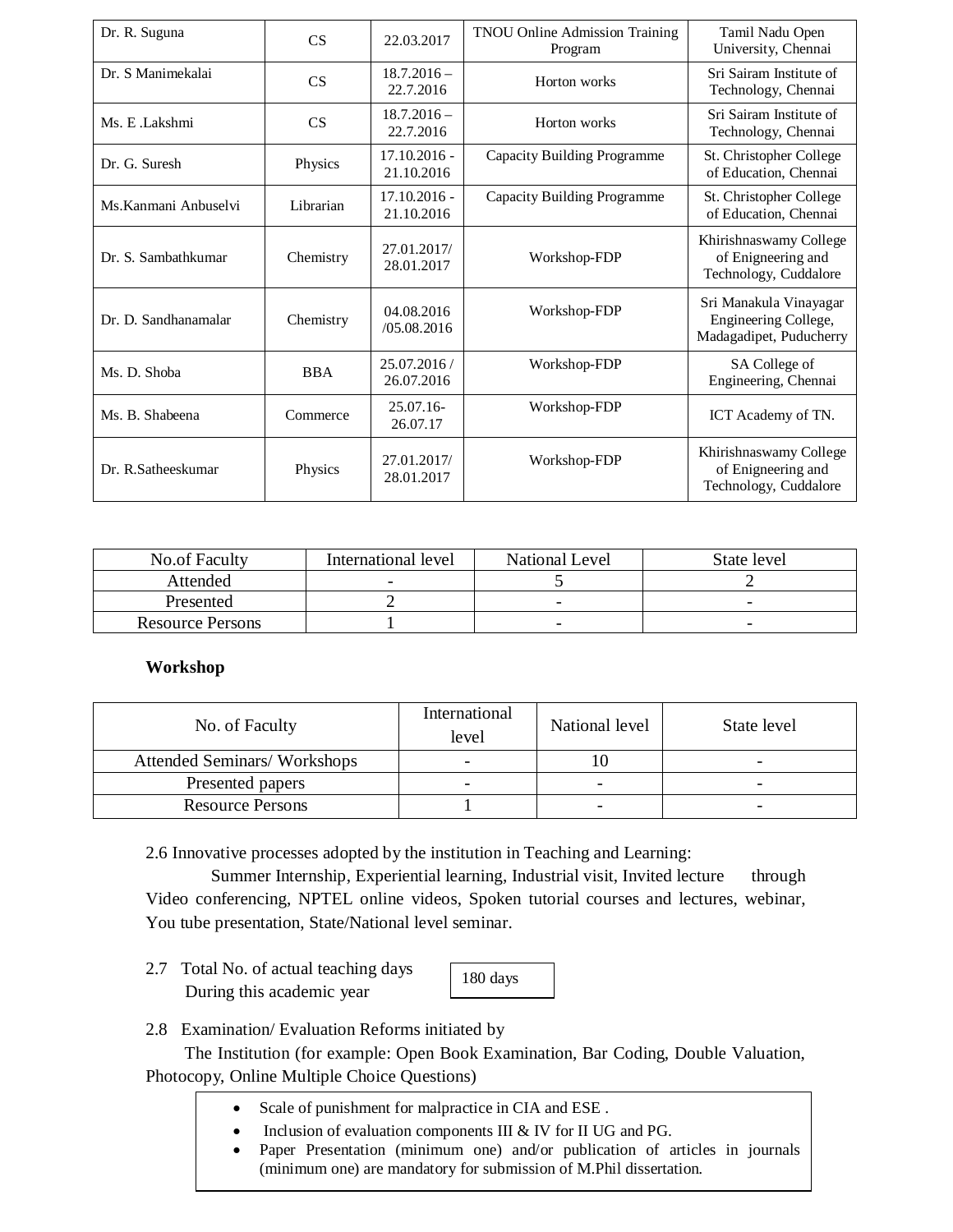2.9 No. of faculty members involved in curriculum restructuring/revision/syllabus development as member of Board of Study/Faculty/ Curriculum Development

2.10 Average percentage of attendance of students

| 88.13 |  |  |
|-------|--|--|
|       |  |  |

2.11 Course/Programme wise distribution of pass percentage : Refer annexure

| SI.            |                      | Total no. of         | <b>Division</b>            |       |         |      |        |  |
|----------------|----------------------|----------------------|----------------------------|-------|---------|------|--------|--|
| N <sub>0</sub> | <b>Department</b>    | students<br>appeared | <b>Distincti</b><br>on $%$ | $I\%$ | $\Pi\%$ | III% | Pass % |  |
| $\mathbf{1}$   | Tamil                | 32                   | 7.0                        | 80.0  | 13.3    |      | 94     |  |
| $\overline{2}$ | English -<br>"A" Sec | 70                   |                            | 26.0  | 62.3    | 12.0 | 99     |  |
| 3              | English - "B" Sec    | 64                   |                            | 22.0  | 58.7    | 19.0 | 98     |  |
| $\overline{4}$ | <b>BBA</b>           | 41                   | 3.0                        | 63.0  | 35.0    |      | 98     |  |
| 5              | <b>B.Com</b>         | 43                   |                            | 66.0  | 31.7    | 2.0  | 95     |  |
| 6              | B. Com (CA)          | 38                   | 3.0                        | 82.0  | 15.8    |      | 100    |  |
| 8              | Biochemistry         | 31                   | 7.0                        | 48.0  | 44.4    |      | 87     |  |
| 9              | Chemistry            | 45                   | 17.0                       | 71.0  | 11.9    |      | 93     |  |
| 10             | Mathematics- "A"Sec  | 67                   | 10.0                       | 67.0  | 22.4    |      | 100    |  |
| 11             | Mathematics - "B"Sec | 61                   | 25.0                       | 63.0  | 11.9    |      | 97     |  |
| 12             | Physics              | 47                   | 22.0                       | 50.0  | 28.3    |      | 98     |  |
| 13             | Comp. Sci - "A" Sec  | 41                   | 15.0                       | 83.0  | 2.4     |      | 100    |  |
| 14             | Comp. Sci - "B" Sec  | 39                   | 18.0                       | 82.0  | 0.0     |      | 100    |  |
| 15             | BCA - "A" Sec        | 46                   | 4.0                        | 87.0  | 8.7     |      | 100    |  |
| 16             | $BCA -$<br>"B" Sec   | 41                   | 13.0                       | 74.0  | 12.8    |      | 95     |  |

#### **PG Course**

|        |                         | Total no. of |                          | <b>Division</b> |                          |                          |        |  |
|--------|-------------------------|--------------|--------------------------|-----------------|--------------------------|--------------------------|--------|--|
| Sl. No | <b>Department</b>       | students     | <b>Distincti</b>         | $I\%$           | $\mathbf{H} \mathcal{A}$ | Ш                        | Pass % |  |
|        |                         | appeared     | on $%$                   |                 |                          | $\frac{6}{9}$            |        |  |
|        | M.A Tamil               | 20           | 30.0                     | 70.0            |                          |                          | 100    |  |
| 2      | M.A English             | 35           | $\overline{\phantom{a}}$ | 65.0            | 35.0                     | ۰                        | 97     |  |
| 3      | M. Com                  | 17           | $\overline{\phantom{0}}$ | 88.0            | 11.0                     | $\overline{\phantom{0}}$ | 100    |  |
| 4      | M.Sc Chemistry          | 10           | 30.0                     | 67.0            |                          |                          | 90     |  |
|        | <b>M.Sc Mathematics</b> | 33           | 12.1                     | 81.0            | 6.0                      |                          | 94     |  |
| 6      | M.Sc Comp. Sci          | 24           | 29.1                     | 71.0            |                          |                          | 100    |  |
| $\tau$ | <b>MCA</b>              | 15           | 20.0                     | 80.0            | ۰                        |                          | 100    |  |

**M.Phil Course**

|        |                           | Total no. of         | <b>Division</b>             |      |         |                          |        |
|--------|---------------------------|----------------------|-----------------------------|------|---------|--------------------------|--------|
| Sl. No | <b>Department</b>         | students<br>appeared | <b>Distincti</b><br>on $\%$ | I %  | $\Pi\%$ | Ш<br>$\frac{6}{9}$       | Pass % |
|        | M.Phil Tamil              | ⋀                    | 88.0                        | 13.0 | -       | $\overline{\phantom{0}}$ | 100    |
|        | M.Phil English            | 10                   |                             | 100  | -       |                          | 100    |
|        | M.Phil Commerce           | 13                   | 69.0                        | 31.0 | -       |                          | 100    |
|        | <b>M.Phil Mathematics</b> | 13                   | 62.0                        | 38.0 | -       |                          | 100    |
|        | M.Phil Comp.Sci           | 14                   | 43.0                        | 57.0 | -       |                          | 100    |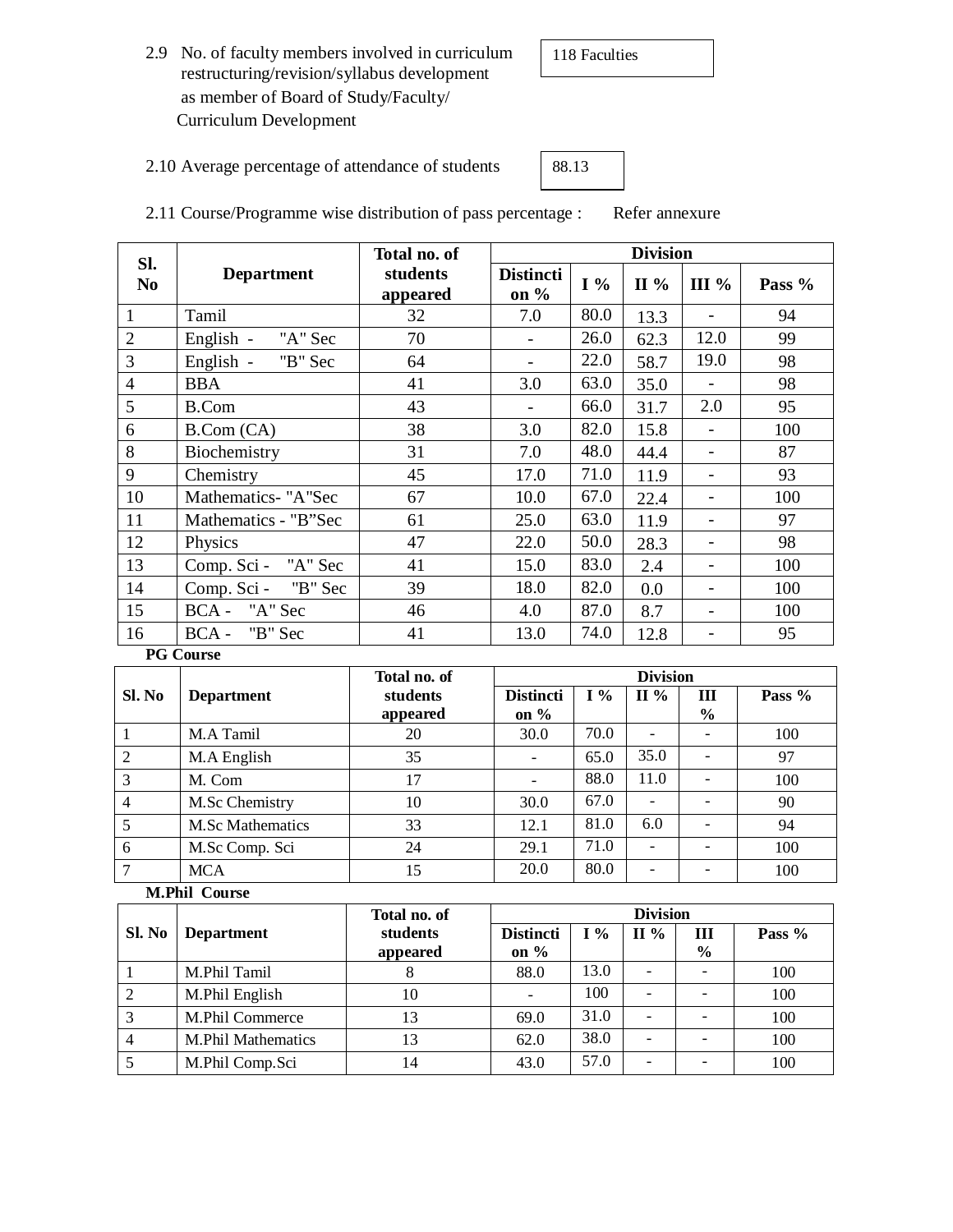- 2.12 How does IQAC Contribute/Monitor/Evaluate the Teaching & Learning processes:
	- 1. Evolving Policy.
		- Second revision on UG, PG and M.Phil course profile
		- Drafted norms for submission of M.Phil dissertation and paper Presentation (minimum one) and/or publication of articles in journals(minimum one) is mandatory.
		- Drafted evaluation component for Theory cum Practical.
		- Policy on inclusion of evaluation components III & IV for II UG and PG.
		- Scale of punishment for malpractice in CIA and ESE.
		- Recommending for the award of best department and best student (UG/PG)
	- 2. ISO internal audit and external surveillance audit.
	- 3. Making the faculty to participate in conferences on quality related themes organized by reputed institutions.
	- 4. Continuous monitoring and monthly review of academic enrichment activities which includes department seminar, summer internship programme, experiential learning, class seminar & Journal club, Invited lecture through videoconferencing & Industrial visit.

| <b>Faculty / Staff Development Programmes</b>                                                                     | Number of<br>faculty<br>benefitted |
|-------------------------------------------------------------------------------------------------------------------|------------------------------------|
| Refresher courses                                                                                                 | 45                                 |
| UGC – Faculty Improvement Programme                                                                               | 0                                  |
| HRD programmes                                                                                                    | 0                                  |
| Soft skill Training                                                                                               | 30                                 |
| <b>Orientation Programme</b><br><b>Faculty Training and Development</b><br><b>Value Education</b><br><b>NPTEL</b> | 105<br>30<br>29<br>41              |
| Faculty exchange programme                                                                                        | 0                                  |
| Staff training conducted by the university                                                                        | 0                                  |
| Staff training conducted by other institutions                                                                    | 0                                  |
| Summer / Winter schools, Workshops, etc.                                                                          | 0                                  |
| Others                                                                                                            |                                    |

#### 2.13 Initiatives undertaken towards faculty development

2.14 Details of Administrative and Technical staff

| Category                    | <b>Permanent</b><br><b>Employees</b> | Number of   Number of  <br><b>Vacant</b><br><b>Positions</b> | Number of<br>permanent<br>positions filled<br>during the Year | Number of<br>positions<br>filled<br>temporarily |
|-----------------------------|--------------------------------------|--------------------------------------------------------------|---------------------------------------------------------------|-------------------------------------------------|
| <b>Administrative Staff</b> |                                      |                                                              |                                                               |                                                 |
| <b>Technical Staff</b>      | 49                                   |                                                              |                                                               |                                                 |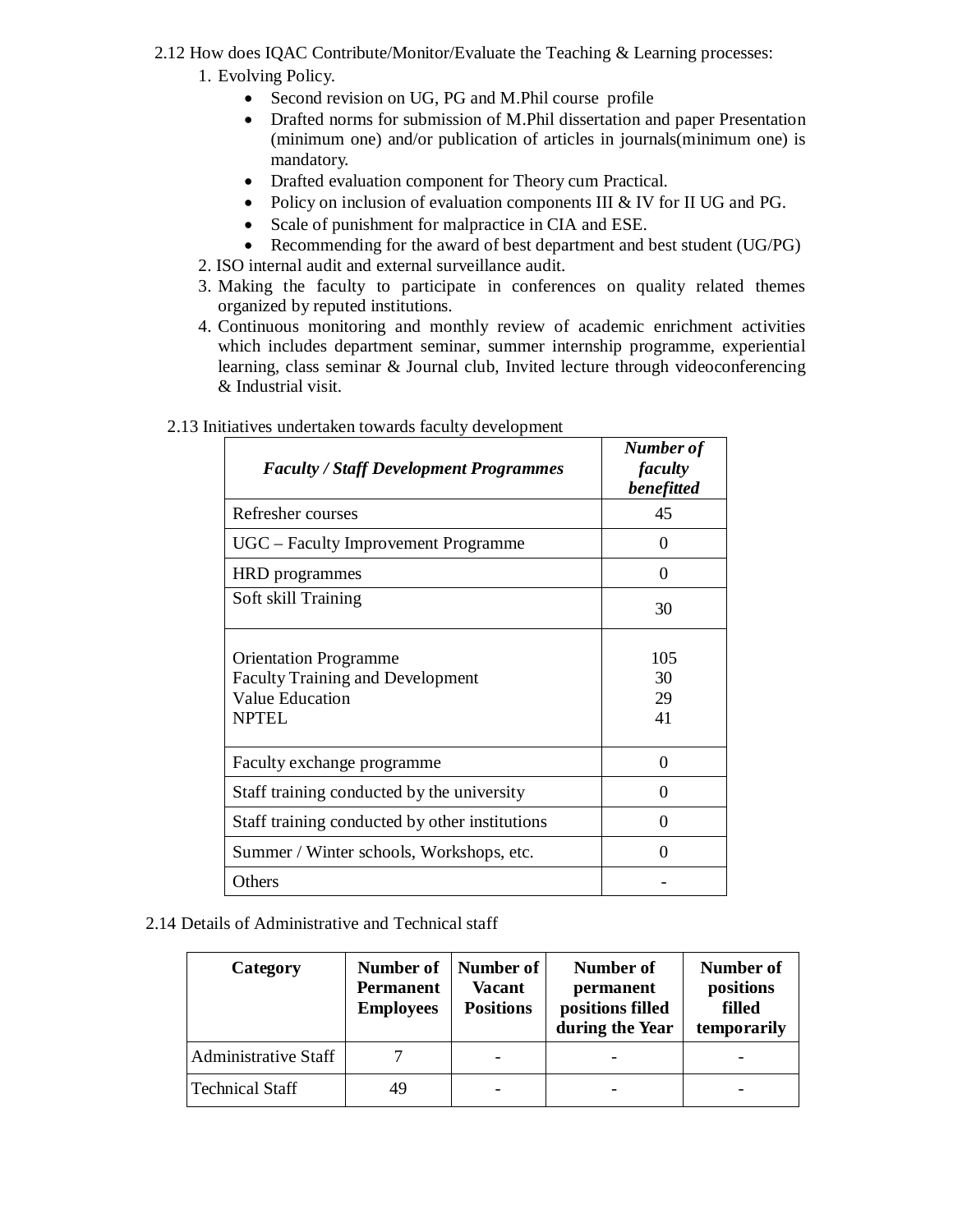# **Criterion – III**

#### **3. Research, Consultancy and Extension**

3.1 Initiatives of the IQAC in Sensitizing/Promoting Research Climate in the institution

- $\checkmark$  Motivate the Faculty members to register for Ph.D.
- $\checkmark$  Upgrade the PG departments to M.Phil / Ph.D research programmes.
- $\checkmark$  Organize the orientation programmes to initiate the research activities.
- $\checkmark$  Motivate the M.Phil and Ph.D Scholars to publish the research articles compulsorily.
- $\checkmark$  Motivate the faculties with doctorate to submit the proposals to the funding agencies like UGC, DST, FIST, SAP, TNSCST and DBT for getting sponsored projects, developing departments and for organizing programmes.
- $\checkmark$  Insist the PG Science students to submit the project proposals to TNSCST for getting sponsored for their projects.
- $\checkmark$  Encourage the students and faculties to participate in the off campus research activities such as Summer Internship Programmes, Laboratory and Library visit.
- $\checkmark$  Ensure the incentive and appreciation for the research related activities made by faculties and students in the College Day function.

#### 3.2 Details regarding major projects

|                            | Completed   Ongoing | Sanctioned | Submitted |
|----------------------------|---------------------|------------|-----------|
| Number                     |                     |            |           |
| <b>Outlay in Rs. Lakhs</b> |                     |            |           |

3.3 Details regarding minor projects

|                     | Completed | <b>Ongoing</b> | Sanctioned | Submitted |
|---------------------|-----------|----------------|------------|-----------|
| Number              |           |                |            |           |
| Outlay in Rs. Lakhs |           |                |            |           |

3.4 Details on research publications

|                                 | International | <b>National</b> | Others      |
|---------------------------------|---------------|-----------------|-------------|
| Peer Review Journals            |               |                 |             |
| <b>Non-Peer Review Journals</b> |               |                 |             |
| e-Journals                      |               |                 |             |
| Conference proceedings          |               |                 | $3$ (state) |

3.5 Details on Impact factor of publications:

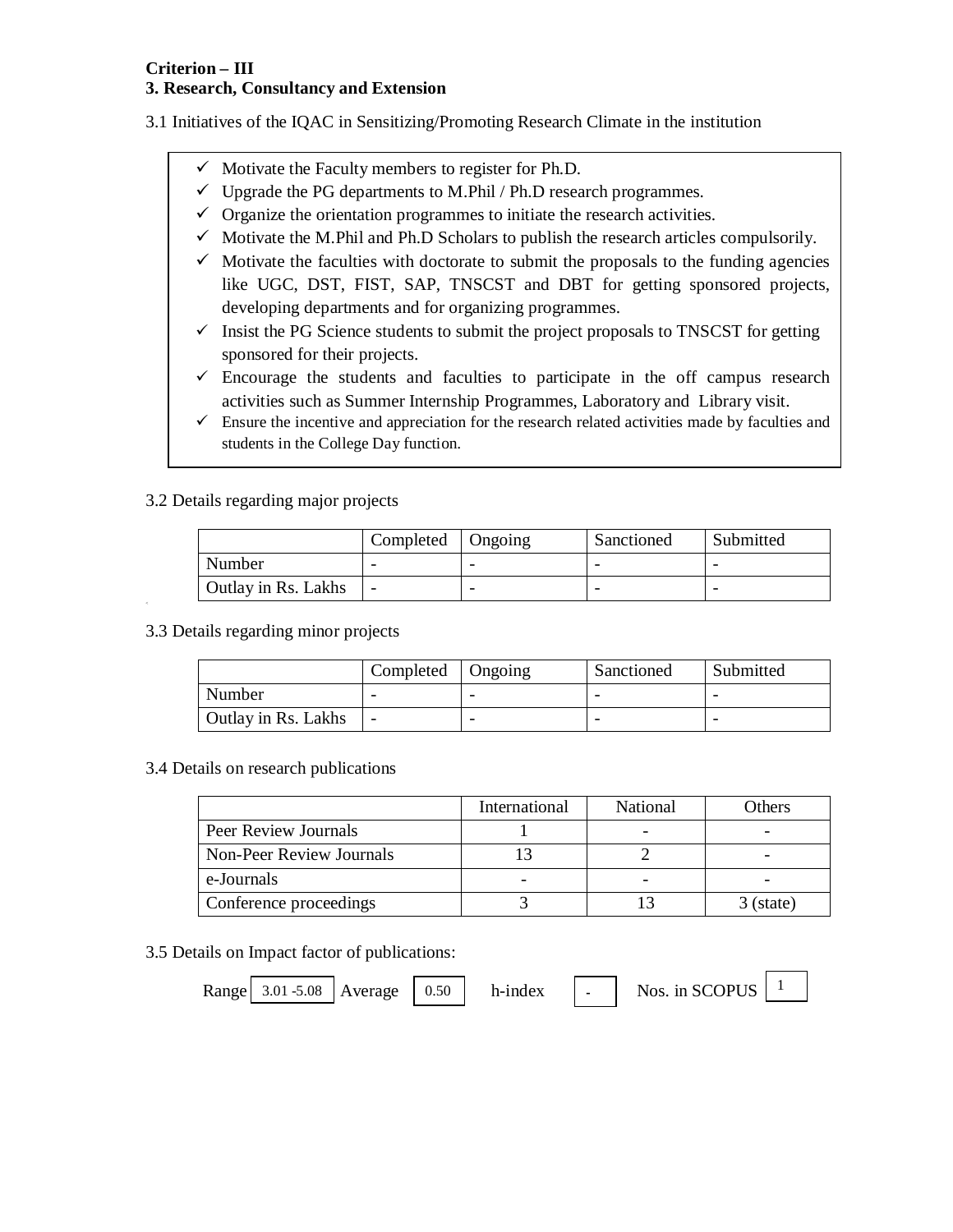3.6 Research funds sanctioned and received from various funding agencies, industry and other organisations

|                                                                                                                                 | Nature of the Project                                  |                          | Duration<br>Year             | Name of the<br>funding<br>Agency |                          | Total grant<br>Sanctioned<br>(Rs.) | Received                     |  |
|---------------------------------------------------------------------------------------------------------------------------------|--------------------------------------------------------|--------------------------|------------------------------|----------------------------------|--------------------------|------------------------------------|------------------------------|--|
| Major projects                                                                                                                  |                                                        |                          | $\qquad \qquad \blacksquare$ | -                                |                          |                                    |                              |  |
| <b>Minor Projects</b>                                                                                                           |                                                        |                          | $\qquad \qquad \blacksquare$ | $\overline{\phantom{0}}$         |                          | $\qquad \qquad -$                  | -                            |  |
| <b>Interdisciplinary Projects</b>                                                                                               |                                                        |                          | $\qquad \qquad \blacksquare$ |                                  |                          |                                    |                              |  |
| Industry sponsored                                                                                                              |                                                        |                          |                              |                                  |                          |                                    |                              |  |
| Projects<br>University/College                                                                                                  | sponsored<br>by                                        | the                      |                              |                                  |                          |                                    |                              |  |
| Students research projects                                                                                                      |                                                        |                          | One                          | <b>TNSCST</b>                    |                          | 10,000                             |                              |  |
| Any other(Specify)                                                                                                              |                                                        |                          |                              | -                                |                          |                                    | -                            |  |
| Total                                                                                                                           |                                                        |                          | $\overline{\phantom{0}}$     | -                                |                          | 10,000                             | -                            |  |
| 3.7 No. of books published i) With ISBN No.<br><b>Chapters in Edited Books</b>                                                  |                                                        |                          |                              |                                  |                          |                                    |                              |  |
|                                                                                                                                 | ii) Without ISBN No.                                   |                          |                              |                                  |                          |                                    |                              |  |
|                                                                                                                                 | 3.8 No. of University Departments receiving funds from |                          |                              |                                  |                          |                                    |                              |  |
|                                                                                                                                 |                                                        |                          | UGC-SAP                      |                                  | CAS                      | <b>DST-FIST</b>                    |                              |  |
|                                                                                                                                 |                                                        | <b>DPE</b>               |                              |                                  |                          |                                    | <b>DBT</b> Scheme/funds      |  |
| Autonomy<br><b>CPE</b><br><b>DBT</b> Star Scheme<br>3.9 For colleges<br><b>INSPIRE</b><br>Any Other (specify)<br><b>CE</b><br>✓ |                                                        |                          |                              |                                  |                          |                                    |                              |  |
| 3.10 Revenue generated through consultancy                                                                                      |                                                        |                          |                              |                                  |                          |                                    |                              |  |
| 3.11 No. of conferences organized by the Institution                                                                            |                                                        |                          |                              |                                  |                          |                                    |                              |  |
|                                                                                                                                 | Level                                                  |                          | International                | National                         | <b>State</b>             | University                         | College                      |  |
|                                                                                                                                 | Number                                                 | $\overline{\phantom{a}}$ |                              | 6                                | $\mathbf{2}$             | $\overline{\phantom{a}}$           | $\qquad \qquad \blacksquare$ |  |
|                                                                                                                                 | Sponsoring<br>agencies                                 |                          |                              | $\overline{\phantom{0}}$         | $\overline{\phantom{0}}$ |                                    | $\qquad \qquad \blacksquare$ |  |

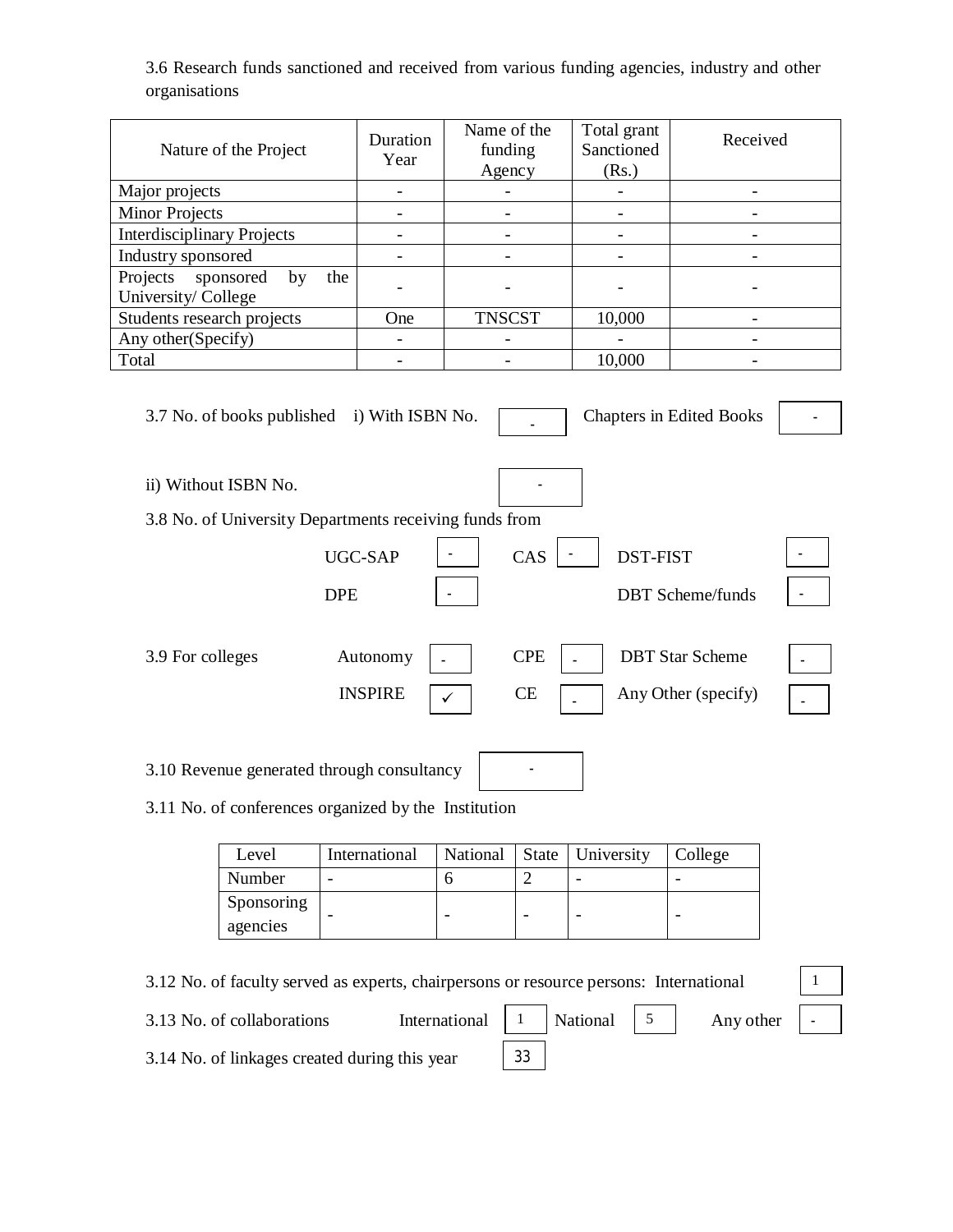3.15 Total budget for research for current year in lakhs :

|       |     | From Funding agency   Rs. 10,000   From Management of University/College   Nil |  |
|-------|-----|--------------------------------------------------------------------------------|--|
| Total | Nil |                                                                                |  |

3.16 No. of patents received this year

| Type of Patent |         | Number |
|----------------|---------|--------|
| National       | Applied |        |
|                | Granted |        |
| International  | Applied |        |
|                | Granted |        |
| Commercialised | Applied |        |
|                | Granted |        |

3.17 No. of research awards/ recognitions received by faculty and research fellows Of the institute in the year

| Total   International   National   State   University   Dist   College |  |  |  |
|------------------------------------------------------------------------|--|--|--|
|                                                                        |  |  |  |

| 3.18 No. of faculty from the Institution<br>who are Ph. D. Guides<br>and students registered under them | $\overline{2}$<br>6              |                     |    |
|---------------------------------------------------------------------------------------------------------|----------------------------------|---------------------|----|
| 3.19 No. of Ph.D. awarded by faculty from the Institution                                               | $\overline{2}$                   |                     |    |
| 3.20 No. of Research scholars receiving the Fellowships (Newly enrolled $+$ existing ones)              |                                  |                     |    |
| <b>SRF</b><br><b>JRF</b>                                                                                | Project Fellows                  | Any other           |    |
| 3.21 No. of students Participated in NSS events:                                                        |                                  |                     |    |
|                                                                                                         | University level                 | State level         |    |
|                                                                                                         | National level                   | International level |    |
| 3.22 No. of students participated in NCC events:                                                        |                                  |                     |    |
|                                                                                                         | University level                 | State level         | 66 |
|                                                                                                         | National level<br>22             | International level |    |
| 3.23 No. of Awards won in NSS:                                                                          |                                  |                     |    |
|                                                                                                         | University level                 | State level         |    |
|                                                                                                         | National level                   | International level |    |
| 3.24 No. of Awards won in NCC:                                                                          |                                  |                     |    |
|                                                                                                         | University level                 | State level         | 6  |
|                                                                                                         | National level<br>$\overline{2}$ | International level |    |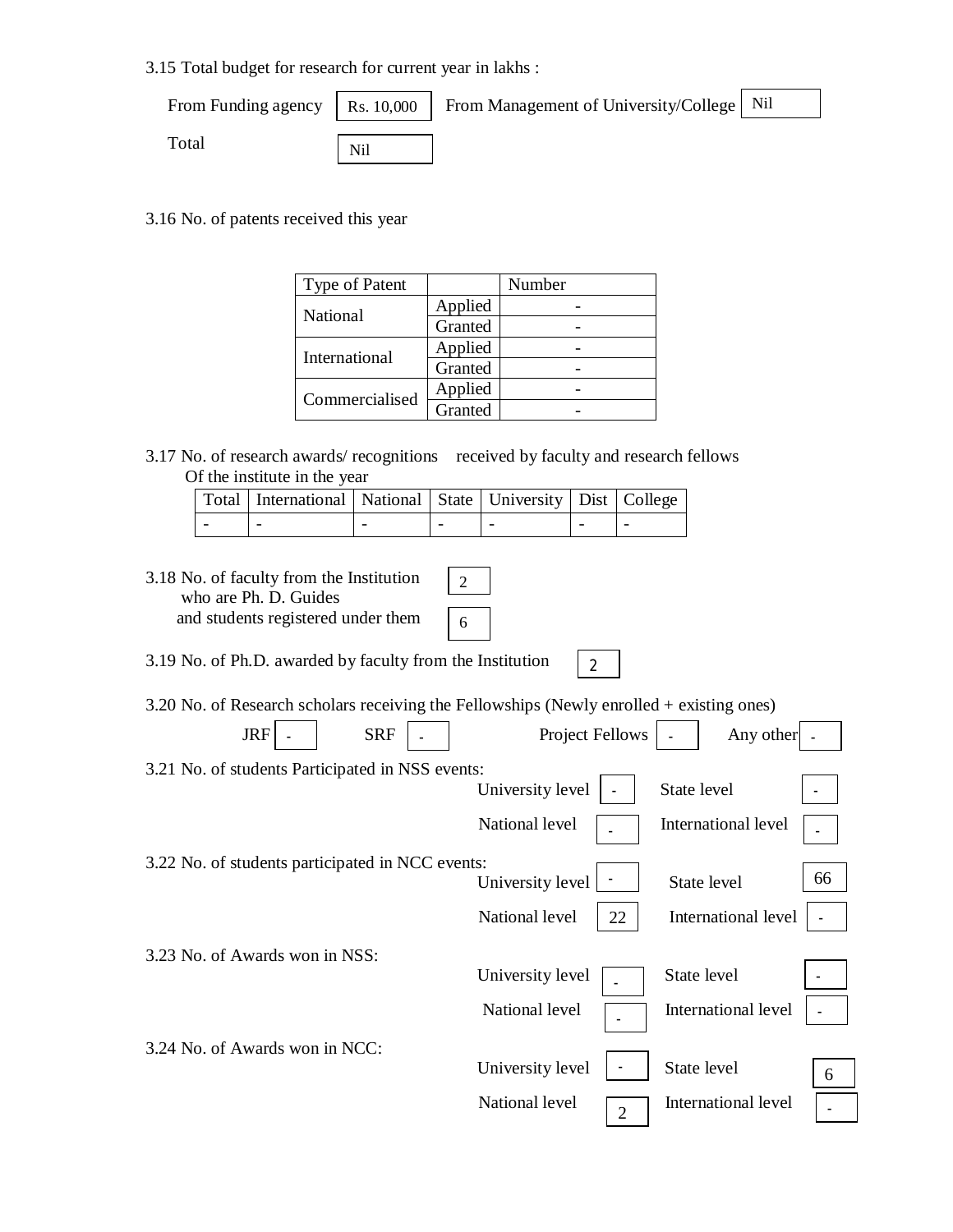

3.26 Major Activities during the year in the sphere of extension activities and Institutional Social Responsibility

| S. No | Date                           | <b>Activity</b>                                                                                                                                                                                                                                                                                           | Person/Organiser<br><b>Resource</b><br>along with TACW                                                                                      | <b>Number</b><br>of<br><b>Participants</b> |
|-------|--------------------------------|-----------------------------------------------------------------------------------------------------------------------------------------------------------------------------------------------------------------------------------------------------------------------------------------------------------|---------------------------------------------------------------------------------------------------------------------------------------------|--------------------------------------------|
|       | <b>National Service Scheme</b> |                                                                                                                                                                                                                                                                                                           |                                                                                                                                             |                                            |
| 1     | 09.07.2016                     | NSS Inauguration                                                                                                                                                                                                                                                                                          | Selvavinayagam, Former<br>Dr.<br>syndicate member barathidasan<br>university, trichy.                                                       | 134                                        |
| 2.    | 23.07.2016                     | "Crime against women's issue"                                                                                                                                                                                                                                                                             | Ms. T.Kavitha SI Department of<br>police Ms.Joyce Counselor<br>Ms Amudhamozhi, Family court<br>judge                                        | 134                                        |
| 3.    | 13.08.16                       | Objectives of NSS- sense of social and<br>civic responsibility                                                                                                                                                                                                                                            | Dr. Arunkumar, Assistant<br>Professor in English<br>Ms.Mangaiyargarasi<br><b>Assistant Proffer in Tamil</b><br>Co-ordinator and the members | 134                                        |
| 4.    | 15.08.16                       | Independence day programme Speech<br>and scientific advancement and its<br>merits and demerits after the session,<br>the students from<br>NSS unit I&II<br>cleaned the college campus                                                                                                                     | Indira soundarajan,<br>writer, Madurai,                                                                                                     | 134                                        |
| 5.    | 27.08.2016                     | Mundiyampakkam<br>Village<br>and<br>conducted the Rally about Rain Water<br>Hervesting.<br>Gave plants to the students and the<br>students<br>planted<br>it<br>on<br>the<br>Mundiyampakkam<br>Government<br>school Campus.                                                                                | Mr.<br>Rajavel,<br>President<br>of<br>Mundiyampakkam Village gave                                                                           | 134                                        |
| 6.    | 10.09.2016                     | The Students performed their skits on<br>various topic and their performance<br>enacted in the college auditorium. In<br>next session, Documentary film about<br>First-Aid has been displayed to the<br>students.                                                                                         | Dr.P.Umamaheshwari<br>,TACW<br>Ms.B.Indhumathy,TACW                                                                                         | 134                                        |
| 7.    | 24.09.2016                     | The students from Unit I & II gone to<br>the Mundiyampakkam village and<br>created an awareness about savings in<br>Post office and Banks, In afternoon<br>session, they had questionaries session<br>with the about water facilities,<br>electricity etc.,                                               | Dr.P.Umamaheshwari,TACW<br>Ms.B.Indhumathy,<br><b>TACW</b><br>Ms.P.Mahadevi, TACW<br>R.RufeenaTACW<br>Ms.G.Gunalakshmi,TACW                 | 134                                        |
| 8.    | 26.11.2016                     | The students created an awareness<br>about community college in the<br>Mundiyampakkam village and the<br>students gathered the details about the<br>people who are willing to join in the<br>community college and they shown<br>the video about Community college<br>and its uses to the village people. | Ms.P.Mahadevi, TACW<br>R.RufeenaTACW                                                                                                        | 134                                        |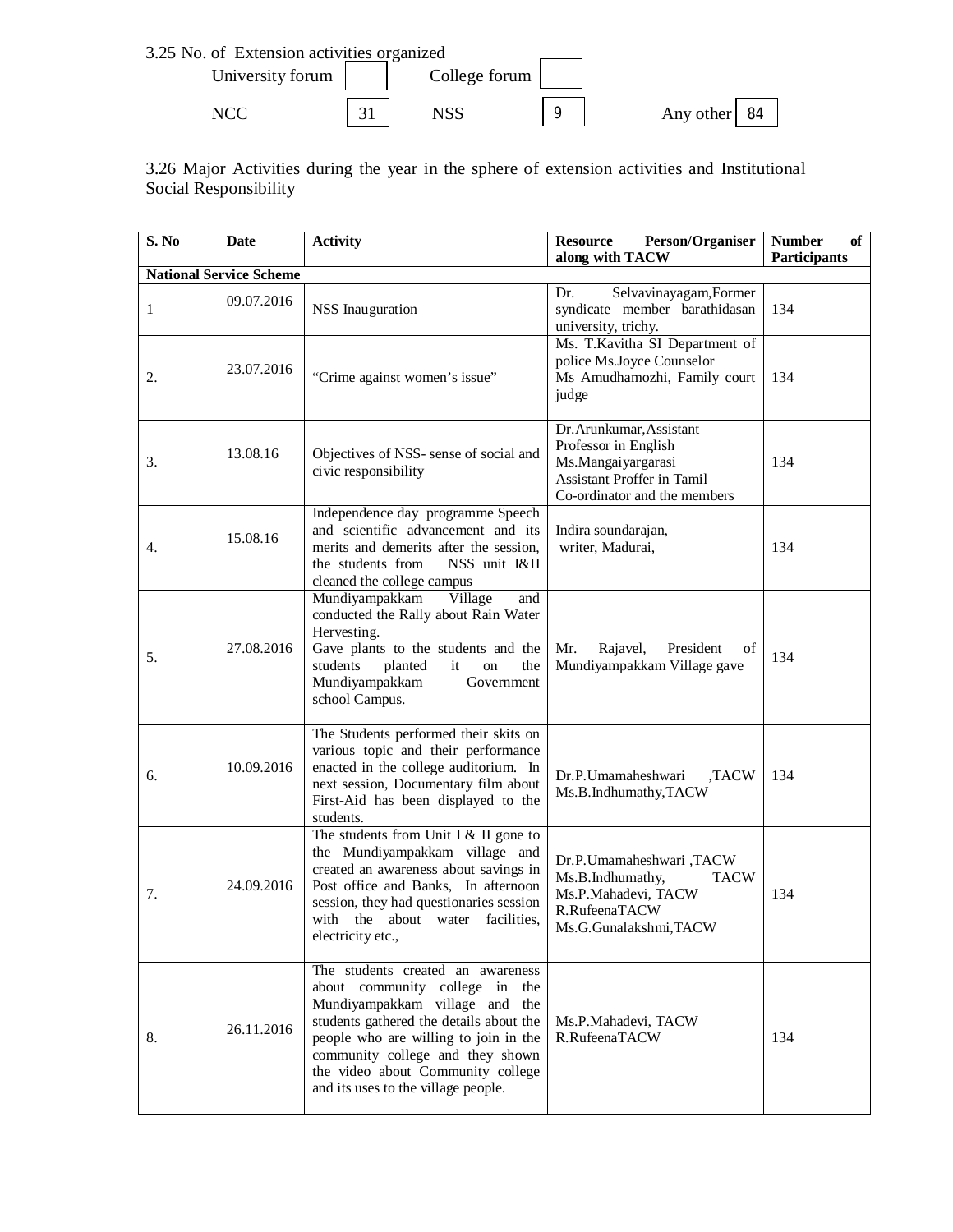| 9.                           | 07.03.2017 | Valediction Programme- Pointed out<br>that the Magazine called "Nakkirar" is<br>best<br>example<br>for<br>the<br>women<br>empowerment                           | 134                                                                                                              |                                              |  |
|------------------------------|------------|-----------------------------------------------------------------------------------------------------------------------------------------------------------------|------------------------------------------------------------------------------------------------------------------|----------------------------------------------|--|
| <b>Social Service League</b> |            |                                                                                                                                                                 | Incharge, TACW                                                                                                   |                                              |  |
| 1                            | 09.07.2016 | SSL Club Inauguration<br>Guest Lecture in Needs of Extension<br>Programme                                                                                       | Dr. Sevanayagam,<br>Syndicate<br>Former<br>Member,<br>Bharathidasan University, Trichy                           | 101                                          |  |
| 2                            | 23.07.2016 | Guest Lecture on protection and<br>awareness on Women's Protection                                                                                              | Ms. Kavitha, SI<br>Ms. Joyice, Consultant,<br>Ms. Amuthampzhi, Family Court<br>Judge, Villupuram                 | 102                                          |  |
| 3                            | 13.08.2016 | Guest Lecture on Women's Rights                                                                                                                                 | Ms.<br>Sinduja<br>and<br>Freeda<br>Advocate, Villupuram                                                          | 96                                           |  |
| 4                            | 15.08.2016 | Guest Lecture on Personal hygiene,<br>Women's care and Basic Problems of<br>Women                                                                               | Tamilarasi,<br>Ms.<br>Staff Nurse, Mundiyambakkan,<br>GH.                                                        | 91                                           |  |
| 5                            | 27.08.2016 | Lecture on Hygiene, advantages and<br>disadvantages                                                                                                             | Kalaimathi,<br><b>TACW</b><br>Ms.<br>Ms. M. Kalaivani, TACW<br>Ms. N. Prabavathi, TACW<br>Ms. S. Rajavalli, TACW | 101                                          |  |
| 6                            | 10.09.2016 | We went to outreach program to<br>ANBU ELLAM, Panampattu road,<br>Villupuram discussed about how to<br>maintain the daily health and hygiene<br>and their needs | Kalaimathi,<br><b>TACW</b><br>Ms.<br>Ms. M. Kalaivani, TACW<br>Ms. N. Prabavathi, TACW<br>Ms. S. Rajavalli, TACW | 100                                          |  |
| 7                            | 24.09.2016 | Lecture on the topic of interpersonal<br>communication<br>Leadership<br>and<br>motivation.                                                                      | Ms. Joivelin, Counsellor, MR<br>Trust, Villupuram                                                                | 99                                           |  |
| 8                            | 26.11.2016 | Lecture on developing optimistic view<br>and inculcating moral values                                                                                           | Kalaimathi,<br><b>TACW</b><br>Ms.<br>Ms. M. Kalaivani, TACW<br>Ms. N. Prabavathi, TACW<br>Ms. S. Rajavalli, TACW | 98                                           |  |
| 9                            | 10.12.2016 | We went to outreach program to<br>ANBU ELLAM, Panampattu road,<br>Villupuram. Students are serviced for<br>the old age people.                                  | Dr.J.Kalaimathi,TACW<br>Ms. M. Kalaivani, TACW<br>Ms. N. Prabavathi, TACW<br>Ms. S. Rajavalli, TACW              | 96                                           |  |
| 10                           | 24.12.2016 | We went to outreach program to<br><b>VELA</b><br>SCHOOL,<br>Villupuram.<br>Awareness and Practices on personal<br>health and hygiene.                           | Dr.J.Kalaimathi,TACW<br>Ms. M. Kalaivani, TACW<br>Ms. N. Prabavathi, TACW                                        | 98                                           |  |
| 11                           | 26.01.2017 | Lecture on need of Women education<br>for the society and health                                                                                                | Dr.J.Kalaimathi,TACW<br>Ms. M. Kalaivani, TACW<br>Ms. N. Prabavathi, TACW                                        | 92                                           |  |
| <b>Environmental Club</b>    |            |                                                                                                                                                                 |                                                                                                                  |                                              |  |
| 1                            | 09.07.16   | Club Inauguration                                                                                                                                               | Dr. Selvanayagam,                                                                                                | Club<br>All<br><b>Students</b>               |  |
| $\overline{2}$               | 23.07.16   | Women Issues                                                                                                                                                    | S.I Kavitha, Counseling Member.                                                                                  | All<br>Club<br><b>Students</b>               |  |
| 3                            | 13.08.16   | <b>Eological Survey</b>                                                                                                                                         | <b>TACW Students</b>                                                                                             | Thumbur<br>Village<br>106<br>Students        |  |
| $\overline{4}$               | 15.08.16   | Awareness about the plastic paper,<br>plastic bottle wastage and Electronic<br>Goods.                                                                           | <b>TACW Students</b>                                                                                             | Thumbur<br>Village                           |  |
| 5                            | 27.08.16   | Professional Development our Skills.                                                                                                                            | Mr. M. Kangeyan                                                                                                  | All<br>Club<br>Students                      |  |
| 6                            | 10.09.16   | "Plastic<br>Creating<br>awareness<br>on<br>Eduation" Lecture on "Degradable and<br>Non-Degradable things"                                                       | <b>TACW Students</b>                                                                                             | Thumbur<br>Village<br>100<br><b>Students</b> |  |
| 7                            | 24.09.16   | Importance of Tree Plantation                                                                                                                                   | District<br>Forest<br>officers<br>Mr.Rajulu(ExEducationalOfficer)                                                | 106 Students                                 |  |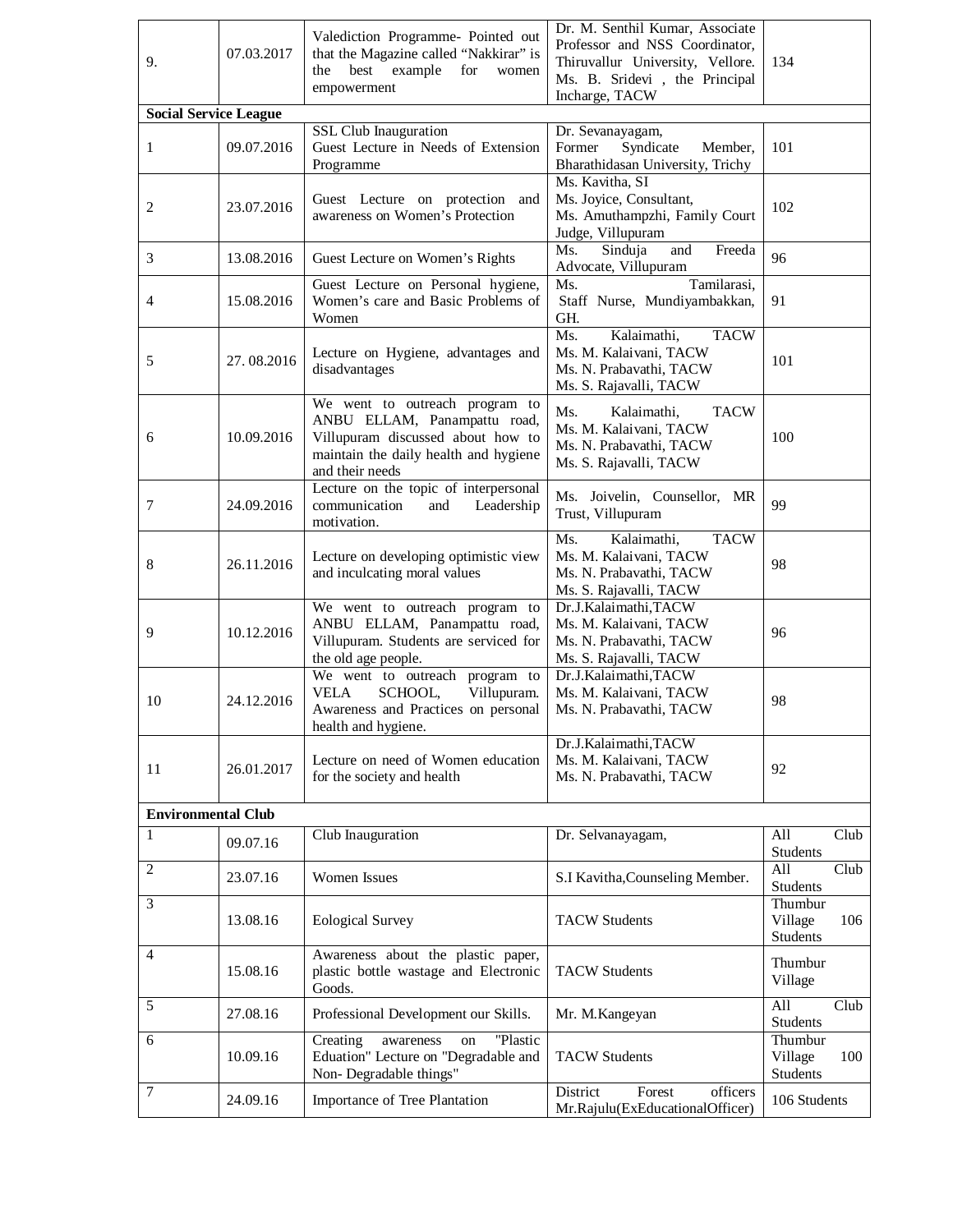| $\overline{8}$         | 26.11.16 | Survey for related higher studies both<br>10th and 12th                                                                                                                                     | <b>TACW Students</b>                                                                                    |                                                          |
|------------------------|----------|---------------------------------------------------------------------------------------------------------------------------------------------------------------------------------------------|---------------------------------------------------------------------------------------------------------|----------------------------------------------------------|
| 9                      | 10.12.16 | Rally for Creating awareness on<br>"Environmental Pollution"                                                                                                                                | <b>TACW Students</b>                                                                                    | Students<br>Thumbur<br>Village<br>106<br><b>Students</b> |
| 10                     | 24.12.16 | Ozone<br>Depletion,<br>Green<br>House effect and global warming.                                                                                                                            | <b>TACW Students</b>                                                                                    | 106 Students                                             |
| 11                     | 26.01.17 | "Women<br>Environmental<br>under<br>Pollution"                                                                                                                                              | <b>TACW Students</b>                                                                                    | 106 Students                                             |
| 12                     | 06.03.17 | Valediction                                                                                                                                                                                 | <b>TACW Students</b>                                                                                    | 103 Students                                             |
| <b>Youth Red Cross</b> |          |                                                                                                                                                                                             |                                                                                                         |                                                          |
| 1                      | 09.07.16 | Club Inauguration<br>Guest Lecture on Needs of Extension<br>Programme.                                                                                                                      | Dr. Selvanayagam,<br>Former Syndicate Member<br>Bharathidhasan University<br>Thrichy                    | 111                                                      |
| 2                      | 23.07.16 | Guest Lecture on Women Related<br><b>Issues</b>                                                                                                                                             | Sub-Inspector<br>Ms.Kavitha,<br>of<br>Police,<br>Family<br>Court,<br>and<br>Villupuram                  | 111                                                      |
| 3                      | 13.08.16 | History, Origin, Development and<br>Objectives of Indian Red Cross<br>Society<br>Women's Health Care,<br>Personal<br>Health Care, Family Health Care,<br>Balanced Diet, and Good Sanitation | Dr. R. Suguna<br>Ms.C.Aishwarya<br>Ms.Siriyapushpam<br><b>Assistant Professors, TACW</b>                | 109                                                      |
| $\overline{4}$         | 15.08.16 | Personal Hygiene, Health Effects and<br>consequences of Poor<br>Personal<br>Hygiene, Personal Hygiene - Better<br><b>Health Channel</b><br>Child Vaccination and its needs                  | Dr. R. Suguna<br>Ms.C.Aishwarya<br>Ms.Siriyapushpam<br>Ms. Pavithra<br><b>Assistant Professor, TACW</b> | 98                                                       |
| 5                      | 27.08.16 | Village Visit - Sathanur Village<br>Lecture on Women Health Care<br>Rally on Personal Hygiene                                                                                               | Dr. R. Suguna<br>Ms.C.Aishwarya<br>Ms.Siriyapushpam<br>Ms. Pavithra<br><b>Assistant Professor, TACW</b> | 105                                                      |
| 6                      | 10.09.16 | Alcoholism, Health Effects and steps<br>to quit drinking alcohol                                                                                                                            | Dr. R. Suguna<br>Ms.C.Aishwarya<br>Ms.Siriyapushpam<br>Ms. Pavithra<br>Assistant Professor, TACW        | 101                                                      |
| 7                      | 24.09.16 | Women<br>Health<br>Care<br>regarding<br>personal hygiene, menstrual problems                                                                                                                | Dr.Shabari,<br><b>DGO</b><br>of<br>Mundiyambakkam<br>Govt.<br>Hospital                                  | 101                                                      |
| 8                      | 26.11.16 | Village Visit - Sathanur Village<br>Importance of education in our life                                                                                                                     | Dr. R. Suguna<br>Ms.C.Aishwarya<br>Ms.Siriyapushpam<br>Ms. Pavithra<br><b>Assistant Professor, TACW</b> | 103                                                      |
| 9                      | 10.12.16 | Disaster Management Programme                                                                                                                                                               | Mr.A.Anandh<br>Babu,<br><b>IRCS</b><br>Member, , Ms.Amudha from<br>IRCS, Villupuram                     | 100                                                      |
| 10                     | 24.12.16 | Village Visit - Sathanur Village<br>Lecture on Importance of Polio<br>Vaccination<br>Rally on Road Rules and Safety<br>Measures                                                             | Ms.C.Aishwarya<br>Ms.Siriyapushpam<br>Assistant Professor, TACW                                         | 95                                                       |
| 11                     | 26.01.17 | First Aid Awareness on breathing,<br>choking and heavy bleeding                                                                                                                             | Ms.Sheeja<br>Rajan, Dean (S),<br><b>TACW</b>                                                            | 98                                                       |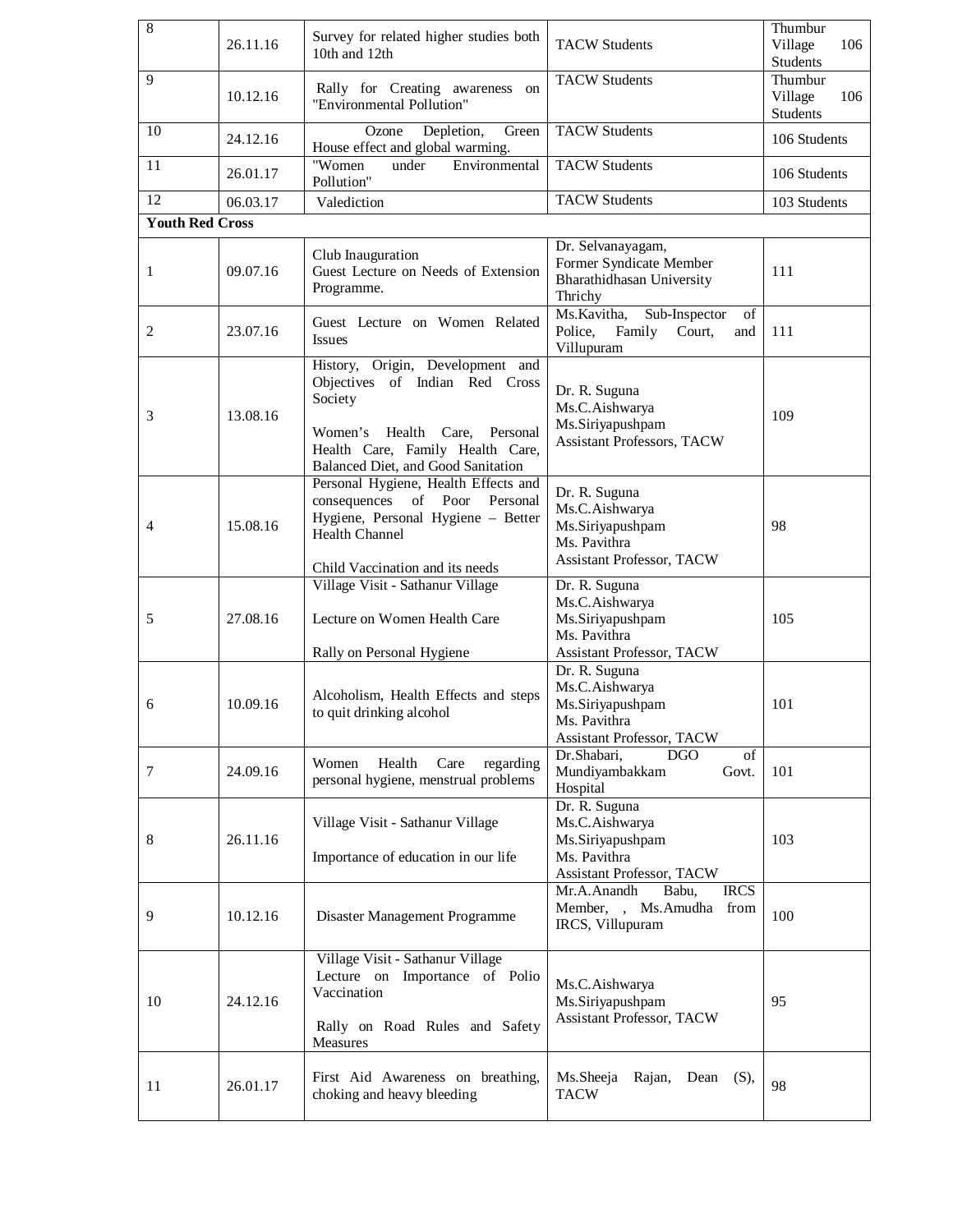| <b>Literacy Club</b>   |            |                                                                                                                                                                                                                       |                                                                                                      |                                        |
|------------------------|------------|-----------------------------------------------------------------------------------------------------------------------------------------------------------------------------------------------------------------------|------------------------------------------------------------------------------------------------------|----------------------------------------|
| 1                      | 09.07.16   | Club Inauguration<br>Guest Lecture on Needs of Extension<br>Programme                                                                                                                                                 | Dr. Selvanayagam,<br>Former Syndicate Member<br>Bharathidhasan University<br>Thrichy                 | 119                                    |
| 2                      | 23.07.16   | Lecture on "Education" Issues                                                                                                                                                                                         | Ms.Pavithra.<br>Mr. Maria Selvam<br><b>Assistant Professors, TACW</b>                                | 111                                    |
| 3                      | 13.08.16   | Personal Hygiene, Health Effects and<br>consequences of Poor Personal<br>Hygiene, Personal Hygiene - Better<br><b>Health Channel</b><br>Child Vaccination and its needs                                               | Ms.T.R.Anandhi<br>Ms.Pavithra.<br>Mr. Maria Selvam<br>M.Naveena<br><b>Assistant Professors, TACW</b> | 109                                    |
| 4                      | 15.08.16   | Students were participated in the<br>Independence<br>Day<br>Celebration.<br>Village<br>school<br><b>Students</b><br>has<br>participated the event like skit, song<br>speech.<br>Guest Lecture<br>on"<br>Health<br>And | Ms.T.R.Anandhi<br>Ms.Pavithra.<br>Mr. Maria Selvam<br>M.Naveena<br><b>Assistant Professors, TACW</b> |                                        |
| 5                      | 27.08.16   | Hygiene". Delivered about Healthy<br>eatingg and tips                                                                                                                                                                 | Mr Sasi Kala, (HMDI).<br>Dr Mariya Selvam                                                            | 105                                    |
| 6                      | 10.09.16   | "Environmental Education"<br>Afternoon<br>session<br>The<br>student<br>prepared chart and plug cards on<br>"Environmental Education".                                                                                 | Ms.T.R.Anandhi<br>Ms.Pavithra.<br>Mr. Maria Selvam<br>M.Naveena<br><b>Assistant Professors, TACW</b> | 101                                    |
| 7                      | 24.09.16   | conducted<br>Literacy<br>rally<br>about air pollution, water pollution etc<br>in sanimedu village.                                                                                                                    | Ms.T.R.Anandhi<br>Ms.Pavithra.<br>Mr. Maria Selvam<br>M.Naveena<br>Assistant Professors, TACW        | 101                                    |
| 8                      | 26.11.16   | Yoga was conducted for<br>student in the afternoon important of<br>education, stress<br>health<br>the<br>management.                                                                                                  | Ms.T.R.Anandhi<br>Ms.Pavithra.<br>Mr. Maria Selvam<br>M.Naveena<br>Assistant Professors, TACW        | 103                                    |
| 9                      | 10.12.16   | Discussion on road safety and road<br>rules was important later in the<br>afternooon session healthy food habit<br>was discussed                                                                                      | Ms.T.R.Anandhi<br>Ms.Pavithra.<br>Mr. Maria Selvam<br>M.Naveena<br><b>Assistant Professors, TACW</b> | 100                                    |
| 10                     | 24.12.16   | Training and career guidence<br>discusion on career<br>and<br>group<br>conducted.In<br>prospects was<br>the<br>afternoon session gave a guest lecture<br>on menstrual cycle.                                          | Ms Sumathy                                                                                           | 95                                     |
| 11                     | 26.01.17   | Republic day was celebrated<br>in a grant manner in our college, later<br>students talked about patriotism and<br>its performed drama and dance.                                                                      | Ms.T.R.Anandhi<br>Ms.Pavithra.<br>Mr. Maria Selvam<br>M.Naveena<br><b>Assistant Professors, TACW</b> | 98                                     |
| <b>Population Club</b> |            |                                                                                                                                                                                                                       |                                                                                                      |                                        |
| 1                      | 09.07.2016 | Inauguration                                                                                                                                                                                                          | Dr. Selvanayagam                                                                                     | All<br>club<br>Students                |
| 2                      | 23.07.2016 | Rally for creating<br>awareness on<br>"Population Control"                                                                                                                                                            | <b>TACW Students</b>                                                                                 | Ariyalur<br>village<br>103<br>students |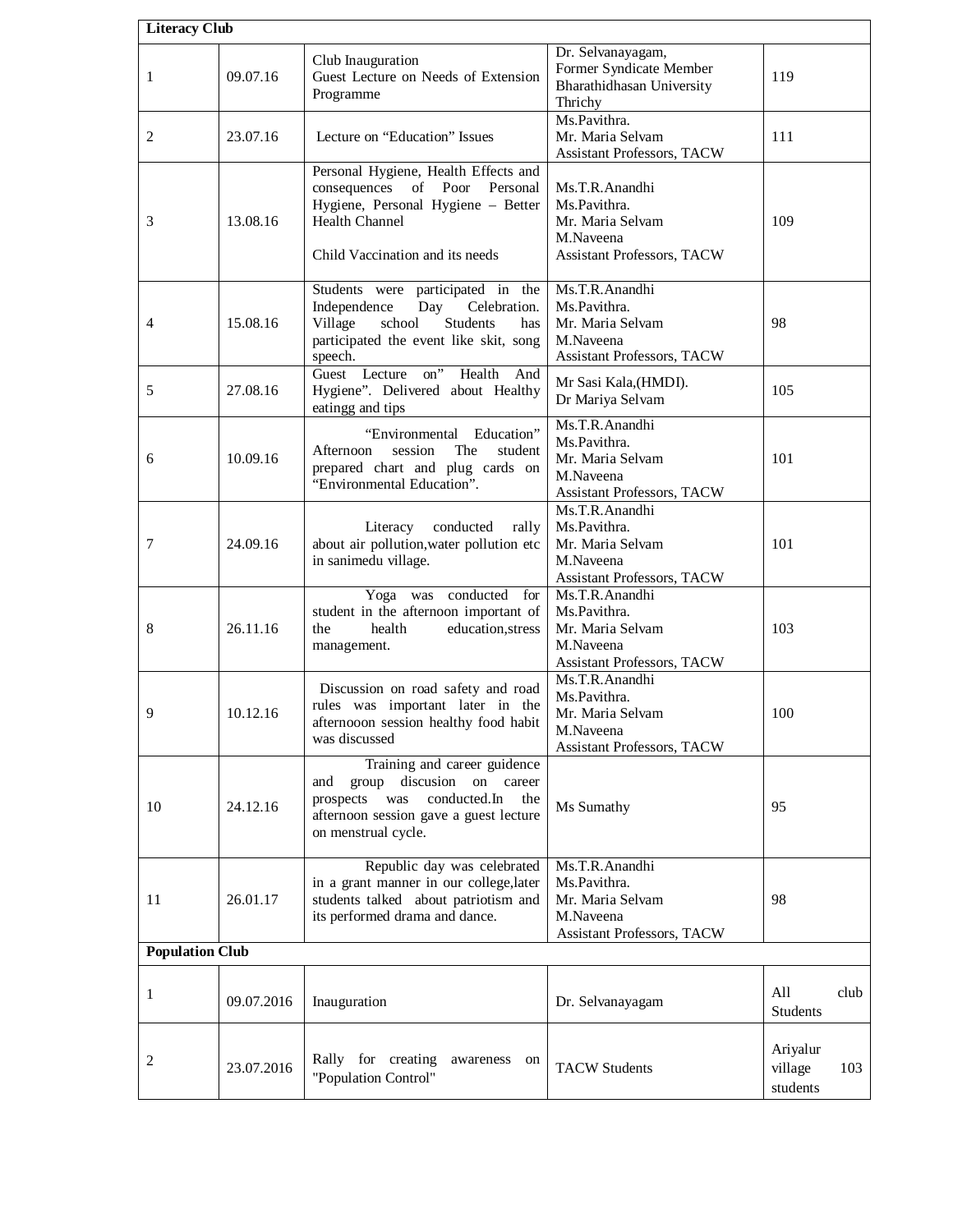| 3                    | 13.08.2016 | Lecture about "Need for women<br>health care"                                                                                                                                                                                                                                                                             |                        | <b>TACW Students</b>                                                                                             |                                       | 100 Students                          |  |
|----------------------|------------|---------------------------------------------------------------------------------------------------------------------------------------------------------------------------------------------------------------------------------------------------------------------------------------------------------------------------|------------------------|------------------------------------------------------------------------------------------------------------------|---------------------------------------|---------------------------------------|--|
| $\overline{4}$       | 15.08.2016 | "Important<br>control<br>measures<br>to<br>population"                                                                                                                                                                                                                                                                    | <b>TACW Students</b>   | 98 Students                                                                                                      |                                       |                                       |  |
| 5                    | 27.08.2016 | Present the topic "Govt.Schemes for<br>women and child care"                                                                                                                                                                                                                                                              | Ms. Dhivya Devi, HMDI. |                                                                                                                  | 99 Students                           |                                       |  |
| 6                    | 10.06.2016 | Rally for creating awareness on<br>"Health and hygienic food"                                                                                                                                                                                                                                                             |                        | <b>TACW Students</b>                                                                                             |                                       | Ariyalur<br>98<br>village<br>students |  |
| 7                    | 24.09.2016 | Present<br>the<br>video<br>about<br>"Mienstrualhygiene and child line<br>awareness video"                                                                                                                                                                                                                                 |                        | <b>TACW Students</b>                                                                                             | 98 Students                           |                                       |  |
| 8                    | 26.11.2016 | Lecture<br>about"<br>Nutrition<br>Foods<br>for Women, Health issues for adult's<br>girls and Family planning".                                                                                                                                                                                                            |                        | Ms. Sumathi, Staff Nurse                                                                                         | 95 Students                           |                                       |  |
| 9                    | 10.12.2016 | Lecture<br>about<br>the<br>of<br>topic<br>"Women related problems".                                                                                                                                                                                                                                                       | <b>TACW Students</b>   |                                                                                                                  |                                       | 97 Students                           |  |
| 10                   | 24.12.2016 | Skit in the topic of "Women related<br><b>TACW Students</b><br>problems"                                                                                                                                                                                                                                                  |                        |                                                                                                                  | Ariyalur<br>village<br>95<br>students |                                       |  |
| 11                   | 26.01.2017 | General<br>about<br>awareness<br>the<br>"Menstrual hygiene and child line"                                                                                                                                                                                                                                                | <b>TACW Students</b>   |                                                                                                                  |                                       | 82 Students                           |  |
| 12                   | 06.03.2017 | Valediction                                                                                                                                                                                                                                                                                                               |                        | <b>TACW Students</b>                                                                                             |                                       | 101 Students                          |  |
| <b>Rotaract Club</b> |            |                                                                                                                                                                                                                                                                                                                           |                        |                                                                                                                  |                                       |                                       |  |
| 1                    | 09.07.2016 | Rotaract club Inauguration was held on in<br>the college                                                                                                                                                                                                                                                                  |                        | Ms. R.Saraswathi TACW<br>Ms.R. Rajeswari, TACW                                                                   |                                       | 112                                   |  |
| $\overline{2}$       | 23.07.16   | Adapted village Kulathur and conducted a<br>health survey.                                                                                                                                                                                                                                                                |                        | Ms. R.Saraswathi TACW<br>Ms.R. Rajeswari, TACW                                                                   |                                       | 112                                   |  |
| 3                    | 13.08.16   | Lecture on the importance of diet and<br>documentary films on issues like health and<br>social problems                                                                                                                                                                                                                   |                        | R.Saraswathi,<br>Ms.<br>Assistant<br>Professor Department of C.S                                                 |                                       | 112                                   |  |
| $\overline{4}$       | 15.08.16   | Independence day celebration,<br>gave a<br>lecture on the Importance of immunization                                                                                                                                                                                                                                      |                        | Ms.R.<br>Rajeswari,<br>Assistant<br>professor of English                                                         |                                       | 112                                   |  |
| 5                    | 27.08.16   | Rotaract club Installation program was held                                                                                                                                                                                                                                                                               |                        | Assistant<br>Ms.<br>R.Saraswathi,                                                                                |                                       | 112                                   |  |
| 6                    | 09.09.16   | in our college auditorium.<br>Professor Department of C.S<br>conducted a rally on the awareness of<br>Ms. R.Saraswathi,<br>Cancer and<br>Assistant Professor Department<br>Rotarct club volunteers (10 students)<br>of C.S<br>provided Herbal water<br>Nilavembu<br>$\left($<br>Kudineer) to the public at new bus stand, |                        |                                                                                                                  |                                       | 112                                   |  |
| 7                    | 10.09.16   | Villupuram.<br>Rotaract students enacted two skits on the<br>Ms. R.Saraswathi,<br>topic Humanitarian attitude and speech<br>Assistant Professor Department<br>competition was conducted on the topic<br>of C.S                                                                                                            |                        |                                                                                                                  |                                       | 112                                   |  |
| 8                    | 24.09.16   | leadership qualities.<br>36 students of Rotaract club participated in<br>a rally on " Polio Awareness along with<br>Rotary members . The Rally proceeded                                                                                                                                                                  |                        | Ms.S.Sugapriya,<br>Assistant<br>Professor in English<br>Ms.<br>R.Rajeswari,<br>Assistant<br>Professor in English |                                       | 112                                   |  |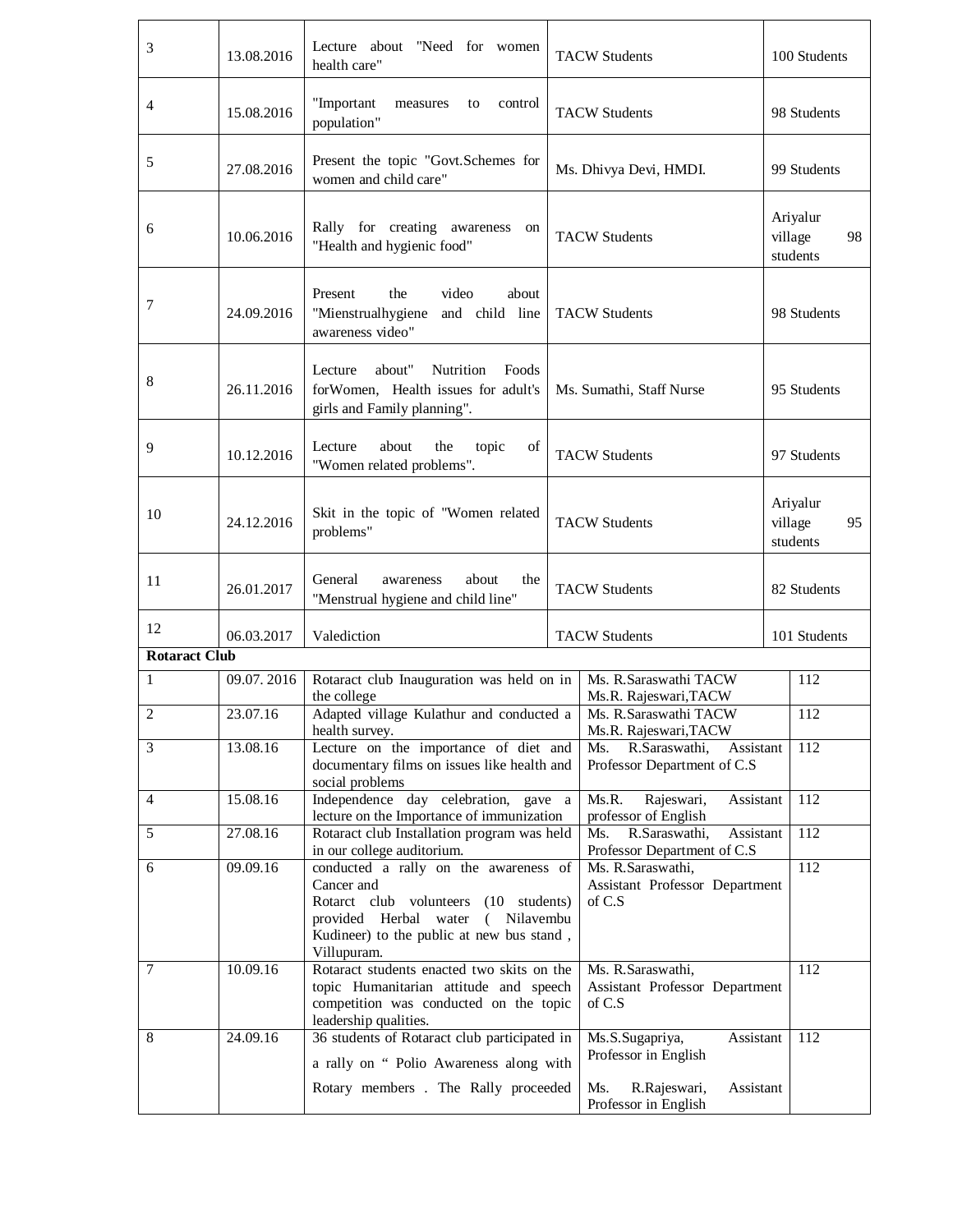|                             |                         | from Villupuram Railway Junction to old                                               |                                                          |                |  |
|-----------------------------|-------------------------|---------------------------------------------------------------------------------------|----------------------------------------------------------|----------------|--|
|                             |                         | bus stop.                                                                             |                                                          |                |  |
|                             |                         |                                                                                       |                                                          |                |  |
| 9                           | 26.11.16                | Rotaract Club members went to Kulathur<br>Village at 10.00am and spread awareness     | Assistant<br>Ms.S.Sugapriya,<br>Professor in English     | 112            |  |
|                             |                         | among villagers about the Community                                                   |                                                          |                |  |
|                             | Colleges                |                                                                                       | Ms.<br>R.Rajeswari,<br>Assistant<br>Professor in English |                |  |
| 10                          | 24.12.17                | Rotaract Club members went to Kulathur                                                | Ms. R.Saraswathi TACW                                    | 112            |  |
|                             |                         | Village and Conducted a Cancer Screening<br>test in collaboration Adayar Cancer       | Ms.R. Rajeswari, TACWS                                   |                |  |
|                             |                         | Institute, Chennai.                                                                   |                                                          |                |  |
| 11                          | 26.11.17                | Lectures on the topics Preventive measures<br>of Cancer and Role of a good leader and | Assistant<br>Ms.S.Sugapriya,<br>Professor in English     | 112            |  |
|                             |                         | role of Roataract volunteer in society                                                |                                                          |                |  |
|                             |                         | respectively.                                                                         | Ms.<br>R.Rajeswari,<br>Assistant<br>Professor in English |                |  |
| 12                          | 06.03.17                | <b>Valedication Programme</b>                                                         |                                                          | 112            |  |
| <b>National Cadet Corps</b> |                         |                                                                                       |                                                          |                |  |
| 1                           | 25.05.2016<br>to        | <b>SNIC</b>                                                                           | JAK LIRC, Srinagar                                       | 1              |  |
|                             | 05.06.2016              |                                                                                       |                                                          |                |  |
| 2                           | 22.05.2016              |                                                                                       | NCC Group Coimbatore                                     |                |  |
|                             | to<br>30.05.2016        | All India Girls Trekking Expedition -2016                                             |                                                          | 13             |  |
| 3                           | 23.5.2016               | CATC-Cum- Group level selection for TSC                                               |                                                          |                |  |
|                             | to<br>1.6.2016          | Boys & Girls / south zone Shooting<br>Capsule                                         | 15 TN Bn NCC, Erode, NCC<br>Group Coimbatore             | 5              |  |
| 4                           | 5.6.2016                |                                                                                       |                                                          |                |  |
|                             | to                      | CATC-Cum- Group level selection for TSC                                               | 15 TN Bn NCC, Erode, NCC                                 | 4              |  |
|                             | 14.6.2016               | SD &SW /south zone Shooting Camp                                                      | Group Coimbatore                                         |                |  |
| 5                           | 03.07.2016              |                                                                                       |                                                          |                |  |
|                             | to                      | <b>CATC TSC Selection Camp</b>                                                        | I(P) Girls Indep Coy NCC<br>Puducherry                   | 11             |  |
|                             | 12.07.2016              |                                                                                       |                                                          |                |  |
| 6                           | 13.07.2016<br>to        |                                                                                       | Navalkadu<br>Nagercoil                                   |                |  |
|                             | 22.07.2016              | TSC IGC Camp                                                                          |                                                          | $\,8\,$        |  |
|                             |                         |                                                                                       |                                                          |                |  |
|                             |                         |                                                                                       |                                                          |                |  |
| 7                           | 4.8.2016<br>to          |                                                                                       |                                                          |                |  |
|                             | 13.8.2016               | Handball camp                                                                         | <b>VHNSN</b> college                                     | 6              |  |
| 8                           | 5.8.2016                |                                                                                       |                                                          |                |  |
|                             | to                      | Handball camp                                                                         | Kongunadu<br>Arts& science                               | 6              |  |
|                             | 14.8.2016               |                                                                                       | college                                                  |                |  |
| 9                           | 5.09.16                 |                                                                                       |                                                          |                |  |
|                             | to<br>14.09.16          | RDC Selection & Preparatory Camp                                                      | Head<br>Group<br>quarter,<br>Pondicherry                 | 5              |  |
|                             |                         |                                                                                       |                                                          |                |  |
| $\overline{10}$             | 15.09.15<br>to 24.09.15 | <b>RDC</b> Preparatory Camp                                                           | Group<br>Head<br>quarter,                                | $\overline{3}$ |  |
|                             |                         |                                                                                       | Pondicherry                                              |                |  |
| 11                          | 25.9.2016<br>to         | RDC IGC camp                                                                          | <b>BHEL</b> (Kailasapuram)                               | 3              |  |
|                             | 4.10.2016               |                                                                                       |                                                          |                |  |
| 12                          | 26.03.2016              | Aims of NCC, Motto of NCC, objectives of                                              | NCC CTO of(6TN BN NCC                                    | 51             |  |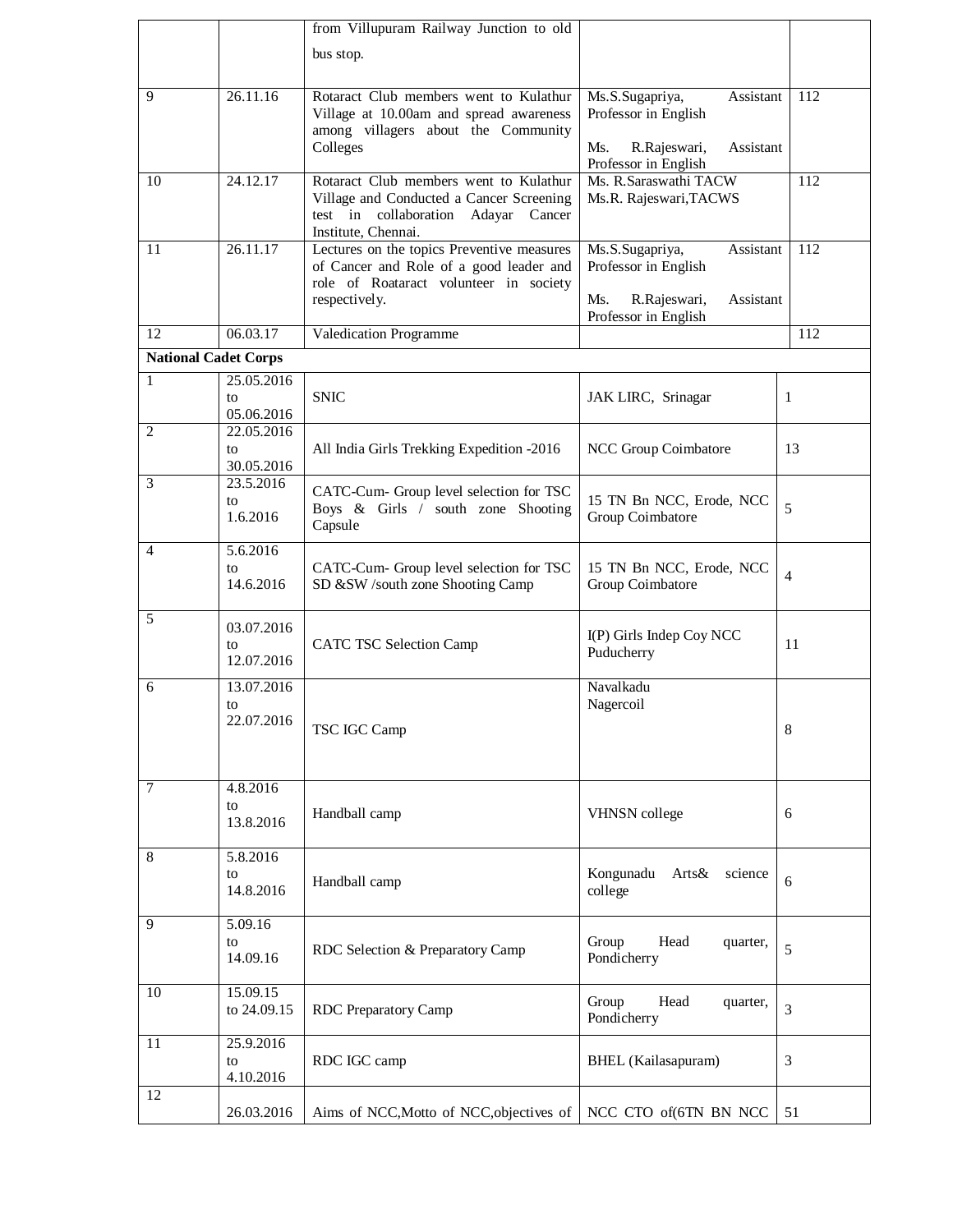|    |            | NCC, Theory on basic<br>disciplines<br>of                                                 | )in College Campus                          |    |
|----|------------|-------------------------------------------------------------------------------------------|---------------------------------------------|----|
|    |            | NCC, NCC song Practice                                                                    |                                             |    |
| 13 |            |                                                                                           |                                             |    |
|    |            | <b>Basic</b><br>drill<br>first<br>to<br>years                                             |                                             |    |
|    | 27.08.2016 | savdhan, Vishram, Dianae Mur, Bauae Mur,                                                  | NCC CTO of(6TN BN NCC                       | 45 |
|    |            | Pichae mur theory on Foot drill and weapon                                                | )in College Campus                          |    |
|    |            | drill                                                                                     |                                             |    |
| 14 |            |                                                                                           | NCC CTO of(6TN BN NCC<br>)in College Campus |    |
|    | 09.09.2016 | Theory on commands given in the parade<br>and drill practice of thachal, bayal se thachal |                                             | 49 |
|    |            | and samne se thachal                                                                      |                                             |    |
| 15 |            |                                                                                           | NCC CTO of(6TN BN NCC                       |    |
|    |            | Theory about personality development,                                                     | )in College Campus                          |    |
|    |            | skills,<br>self<br>leadership<br>awareness.                                               |                                             |    |
|    | 10.09.2016 | interpersonal relationship, communication                                                 |                                             | 46 |
|    |            | skills, time management skills.                                                           |                                             |    |
| 16 |            |                                                                                           | NCC CTO of(6TN BN NCC                       |    |
|    |            | Theory class on Health & Hygiene,                                                         | )in College Campus                          |    |
|    | 24.09.2016 | Practical class on foot drill and arm drill                                               |                                             | 51 |
| 17 |            |                                                                                           | NCC CTO of(6TN BN NCC                       |    |
|    | 30.09.2016 | Environmental awareness and conservation                                                  | )in College Campus                          | 49 |
|    |            | and Rain water Harvestation                                                               |                                             |    |
| 18 |            |                                                                                           | NCC CTO of(6TN BN NCC                       |    |
|    | 21.10.2016 | Theory class on Health & Hygiene,                                                         | )in College Campus                          | 46 |
|    |            | Practical class on foot drill and arm drill                                               |                                             |    |
| 19 |            |                                                                                           | NCC CTO of(6TN BN NCC                       |    |
|    | 25.11.2016 | Drill Practices class & Health & Hygiene<br>theory class Individual drill Practices       | )in College Campus                          | 50 |
| 20 |            |                                                                                           | NCC CTO of(6TN BN NCC                       |    |
|    |            | Health & Hygiene theory class afternoon                                                   | )in College Campus                          |    |
|    | 26.11.2016 | H&H slip test conducted &B,C Exam drill                                                   |                                             | 50 |
|    |            | test conducted                                                                            |                                             |    |
| 21 |            |                                                                                           | NCC CTO of(6TN BN NCC                       |    |
|    |            | Theory class on Map Reading & Individual                                                  | )in College Campus                          |    |
|    | 09.12.2016 | drill test are practice                                                                   |                                             | 50 |
| 22 |            |                                                                                           | NCC CTO of(6TN BN NCC                       |    |
|    | 10.12.2016 | Map reading theory test are conducted and                                                 | ) in College Campus                         | 42 |
|    |            | Drill & Arm Drill practice                                                                |                                             |    |
| 23 |            |                                                                                           | NCC CTO of 6TN BN NCC                       |    |
|    | 23.12.2016 | Map reading Conservational sign theory                                                    | )in College Campus                          | 49 |
|    |            | class were taken Individual Drill practice                                                |                                             |    |
| 24 |            | Republic Day Drill Practices<br>⤅                                                         | NCC CTO of(6TN BN NCC<br>)in College Campus |    |
|    | 24.12.2016 | Reading sign test Conducted                                                               |                                             | 49 |
| 25 |            |                                                                                           | NCC CTO of(6TN BN NCC                       |    |
|    |            | Republic Day Celebration and theory class                                                 | )in College Campus                          |    |
|    | 26.01.2017 | (100 Important question) NCC, Foot Drill                                                  |                                             | 49 |
|    |            | practices for all the cadet.                                                              |                                             |    |
| 26 |            | Theory class on health & Hygiene And                                                      | NCC CTO of(6TN BN NCC<br>)in College Campus |    |
|    | 27.01.2017 | Theory test, Foot Drill and Arm Drill                                                     |                                             | 49 |
|    |            | practice                                                                                  |                                             |    |
| 27 |            |                                                                                           | NCC CTO of(6TN BN NCC                       |    |
|    | 27.01.2017 | Drill practices for sports Day, theory class                                              | )in College Campus                          | 49 |
| 28 |            | on Judging distance, Arm drill                                                            | NCC CTO of(6TN BN NCC                       |    |
|    |            | 'B' Certificate class & conducted the exam                                                | )in College Campus                          |    |
|    | 10.02.2017 | for all                                                                                   |                                             | 47 |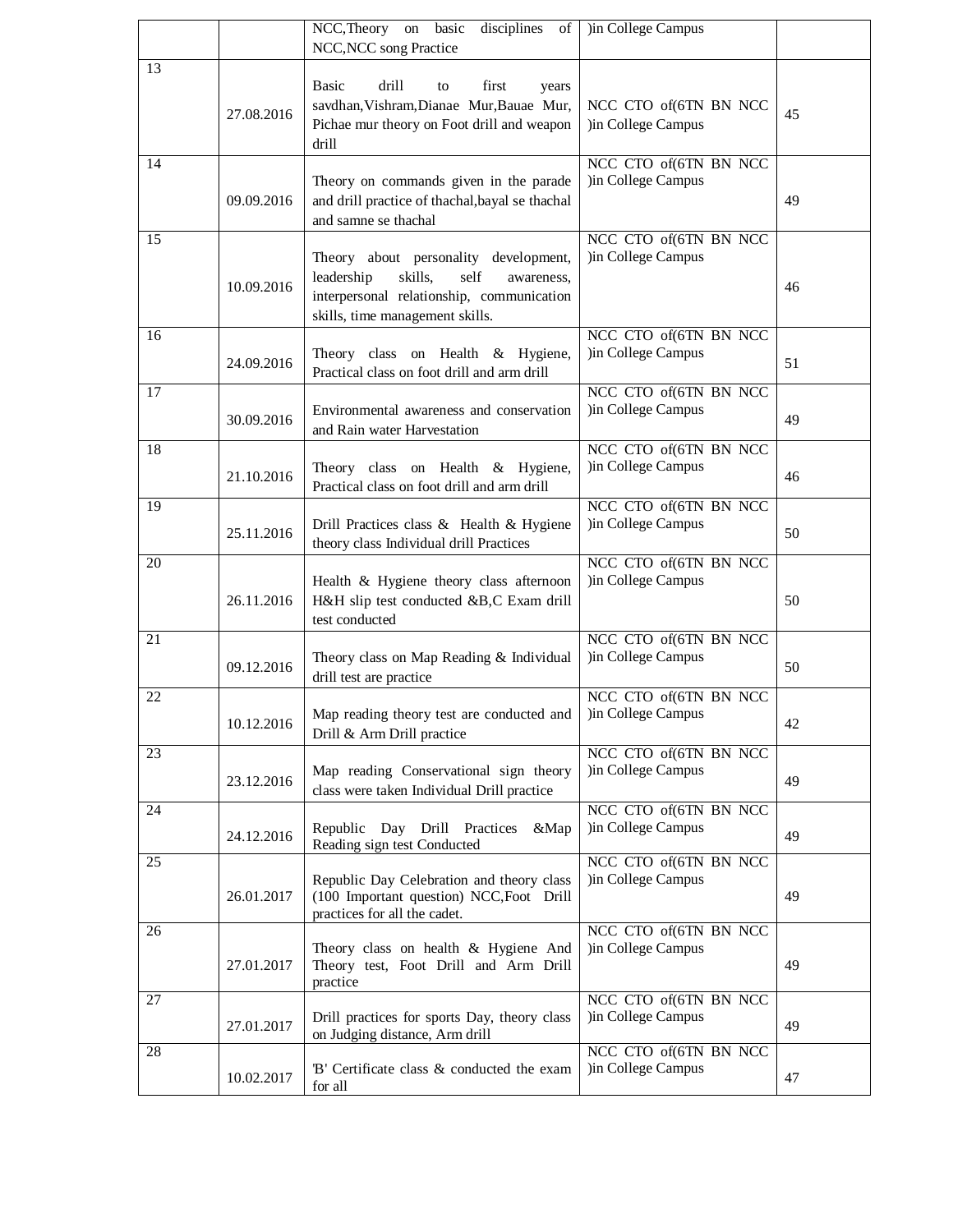| 29             | 11.02.2017                   | "B" Certificate individual Drill test for 2nd<br>Year 1 Year cadets and 3rd year practiced<br>the rifle Drill                             | NCC CTO of(6TN BN NCC<br>)in College Campus                  | 44  |
|----------------|------------------------------|-------------------------------------------------------------------------------------------------------------------------------------------|--------------------------------------------------------------|-----|
| 30             | 18.02.2017                   | B'<br>$\&$ $C'$<br>Certificate exam practice<br>conducted the test                                                                        | NCC CTO of(6TN BN NCC<br>)in College Campus                  | 48  |
| 31             | 25.02.2017                   | 'C' Certificate exam Drill & Map reading<br>practices                                                                                     | NCC CTO of(6TN BN NCC<br>)in College Campus                  | 46  |
|                | <b>Physical Fitness Club</b> |                                                                                                                                           |                                                              |     |
| 1              | 09.07.16                     | Inaugurated and Explained about the basic<br>level Yoga like Surya Namaskar                                                               | Ms. R. Kumudha<br>Ms. P. Lakshmi Priya<br>Ms. Thamarai Selvi | 81  |
| $\overline{c}$ | 09.07.16                     | Students practiced 12 stages of<br>Surya<br>Namaskar                                                                                      | Ms. R. Kumudha<br>Ms. P. Lakshmi Priya                       | 103 |
| 3              | 13.08.16                     | Independence Day Celebration and the also<br>demonstrated the sitting asanas like masana,<br>Gomakasana                                   | Ms. R. Kumudha<br>Ms. P. Lakshmi Priya                       | 90  |
| 4              | 15.08.16                     | Explained about Students practiced the<br>standing asana like Vajrasana, Ekapadanasa                                                      | Ms. R. Kumudha<br>Ms. P. Lakshmi Priya                       | 91  |
| 5              | 27.08.16                     | Explained about Students practiced the<br>standing asana like Matyasana, Vakrasana                                                        | Ms. R. Kumudha<br>Ms. P. Lakshmi Priya<br>Ms. Thamarai Selvi | 109 |
| 6              | 10.09.16                     | To teach various types of Kiriyas, Neti,<br>Jalaneti                                                                                      | Ms. R. Kumudha<br>Ms. P. Lakshmi Priya<br>Ms. Thamarai Selvi | 110 |
| 7              | 24.09.16                     | Explained about Basic level Sitting and<br>standing Asanas are practiced by our<br>students                                               | Ms. R. Kumudha<br>Ms. P. Lakshmi Priya<br>Ms. Thamarai Selvi | 110 |
| 8              | 26.11.16                     | To teach theory about nutritious food and<br>diet                                                                                         | Ms. R. Kumudha<br>Ms. P. Lakshmi Priya<br>Ms. Thamarai Selvi | 103 |
| 9              | 10.12.16                     | Gave lecture on yoga in day to day life style                                                                                             | Mr.<br>P.<br>Vengatesan<br>(Yoga Master)                     | 109 |
| 10             | 24.12.16                     | Trip to Sanimedu Village Middle School<br>Children and We practiced Some Asanas to<br>$5th$ to $7th$ students                             | Ms. P. Lakshmi Priya<br>Ms. Thamarai Selvi                   | 99  |
| 11             | 26.01.17                     | Trip to Sanimedu Village Middle School<br>Children and Our Club students<br>are<br>explained Great Awareness about our<br>Health Hygiene. | Ms. P. Lakshmi Priya<br>Ms. Thamarai Selvi                   | 104 |
| 12             | 06.03.17                     | Conduct test on Morning and We Celebrate<br>Union Valediction in our Club                                                                 | Ms. P. Lakshmi Priya<br>Ms. Thamarai Selvi                   | 115 |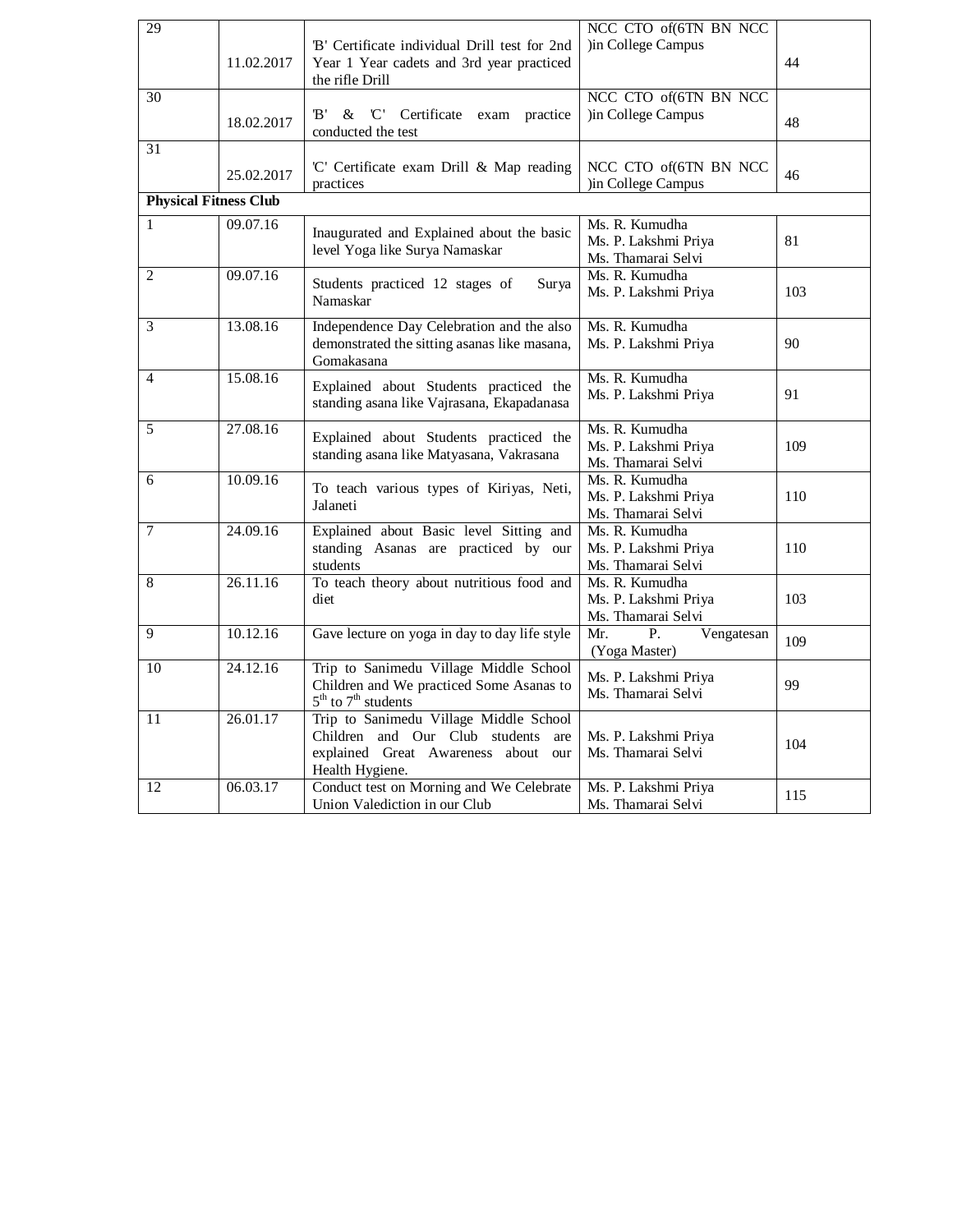## **Criterion – IV**

# **4. Infrastructure and Learning Resources**

4.1 Details of increase in infrastructure facilities:

| <b>Facilities</b>                                                                                                                                        | <b>Existing</b>     | <b>Newly</b><br>created              | Source of<br><b>Fund</b> | <b>Total</b>          |
|----------------------------------------------------------------------------------------------------------------------------------------------------------|---------------------|--------------------------------------|--------------------------|-----------------------|
| Campus area                                                                                                                                              | $1,30,674.60$ Sq.ft |                                      |                          | 1,30, 674.60<br>Sq.ft |
| Class rooms                                                                                                                                              | 58                  |                                      |                          | 58                    |
| Laboratories                                                                                                                                             | 10                  | 1                                    |                          | 11                    |
| Seminar Hall                                                                                                                                             | 1                   |                                      |                          | 1                     |
| No.<br>of<br>important<br>equipments purchased $(\geq 1$ -<br>0 lakh) during the current<br>year.<br>Value of the equipment<br>purchased during the year | 346                 | 42<br>5.47                           | Management               | 388<br>5.47           |
| (Rs. in Lakhs)<br>Others<br>1.ICT Furniture<br>2. Computer Lab<br>3. Library<br>4.Sports<br>consumables                                                  |                     | 7.48<br>2.38<br>4.76<br>4.01<br>1.89 |                          | 20.52                 |

4.2 Computerization of administration and library

| Web OPAC                                               |
|--------------------------------------------------------|
| N-List - e- journals $&$ e-books                       |
| Digital Database -Book entry, journal entry, newspaper |
| circulation                                            |
|                                                        |

4.3 Library services:

|                          | <b>Existing</b> |                        | <b>Newly Added</b> |                              | <b>Total</b>   |                        |
|--------------------------|-----------------|------------------------|--------------------|------------------------------|----------------|------------------------|
|                          | N <sub>0</sub>  | <b>Value</b>           | N <sub>0</sub>     | <b>Value</b>                 | N <sub>0</sub> | <b>Value</b>           |
| <b>Text Book</b>         | 23,175          | 4,361,491.88           | 1,672              | 2,34,924.00                  | 24,847         | 4,596,415.88           |
| Reference<br><b>Book</b> | 6,205           | 4,63,215.00            | 400                | 58,552.00                    | 6,605          | 5, 21, 767.00          |
| E-Books                  | 74,000          | 5,000.00<br>$(N-List)$ | 57,000             | $\qquad \qquad \blacksquare$ | 1,31,000       | 5,700.00<br>$(N-List)$ |
| Journals                 | 74              | 4,64,805.00            | 36                 | 2,24,424.00                  | 110            | 6,92,229.00            |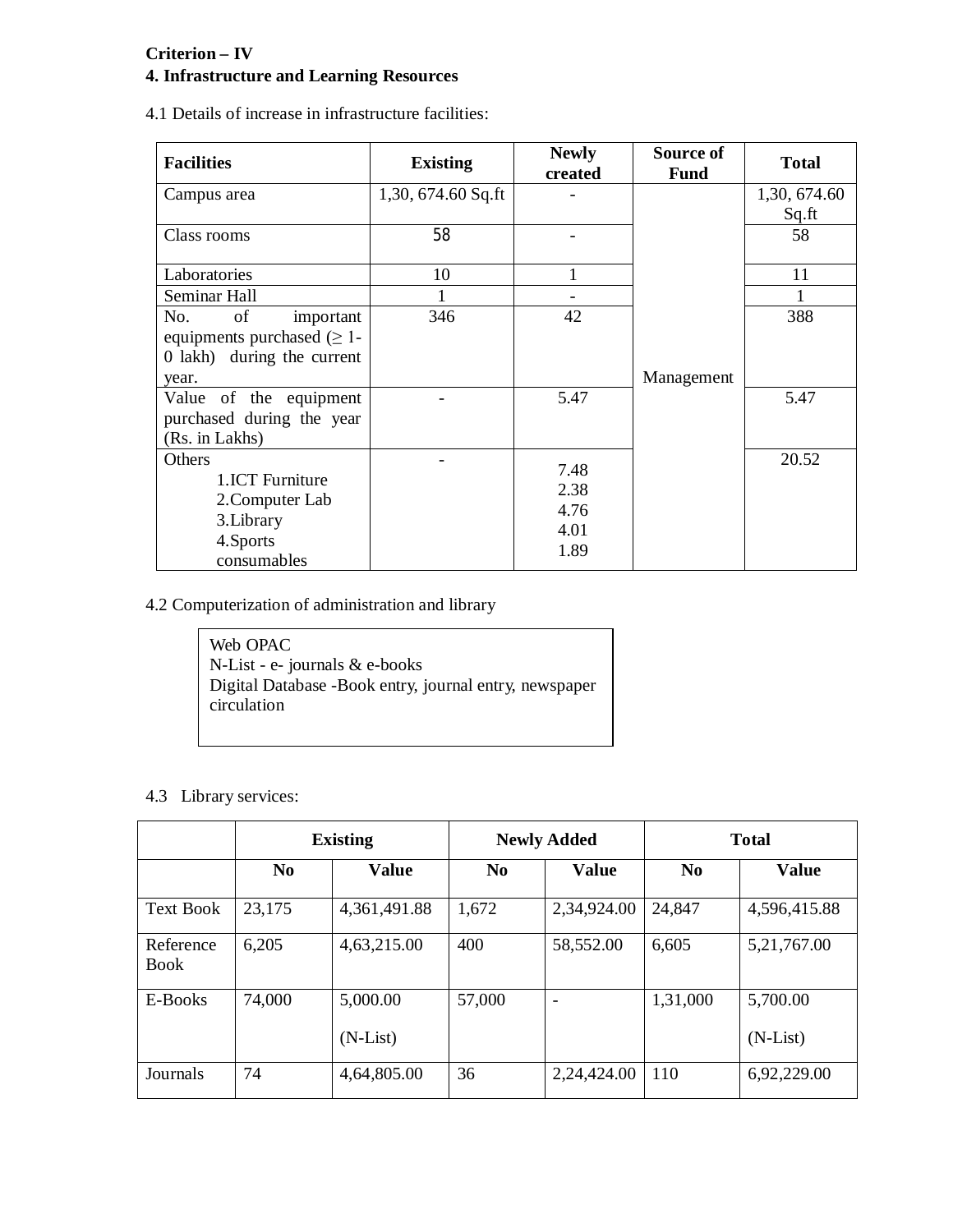| E-Journals          | 4,700           | 10,000      | 14,650                   | 5,000.00   | 19,350                   | 15,000.00   |
|---------------------|-----------------|-------------|--------------------------|------------|--------------------------|-------------|
|                     |                 | $(N-List)$  |                          | $(N-List)$ |                          | $(N-List)$  |
| Digital             | $\blacksquare$  | 1,95,000.00 | $\overline{\phantom{a}}$ | $(N-List)$ | $\overline{\phantom{a}}$ | 1,95,000.00 |
| Database            | $\qquad \qquad$ | 3,400       | $\overline{\phantom{a}}$ | 1,700.00   | $\overline{\phantom{a}}$ | 32,000.00   |
|                     |                 | (Per Month) |                          |            |                          | (Per Month) |
| $\&$<br>CD<br>Video | 186             |             | 59                       |            | 245                      |             |
| Others<br>(specify) | 219             | 63,712.00   | 90                       | 40,539     | 129                      | 1,04,251.00 |

4.4 Technology up gradation (overall)

|          | Total<br>Computers | Computer<br>Labs | Internet | <b>Browsing</b><br>Centres | Computer<br>Centres | Office | Depart-<br>ments | Others |
|----------|--------------------|------------------|----------|----------------------------|---------------------|--------|------------------|--------|
| Existing | 267                |                  | 267      |                            |                     | 22     |                  |        |
| Added    |                    |                  | -        |                            | -                   | -      |                  |        |
| Total    | 267                |                  | 267      |                            |                     | 22     |                  |        |

4.5 Computer, Internet access, training to teachers and students and any other programme for technology upgradation (Networking, e-Governance etc.)

> ICTACT Training for Cloud Computing Video Conferencing for Guest Lecture

4.6 Amount spent on maintenance in lakhs :

i) ICT

ii) Campus Infrastructure and facilities

iii) Equipments

iv) Others

| 5.253   |  |
|---------|--|
| 175     |  |
| 4 2 1 3 |  |
| 45.368  |  |

221.084

**Total :**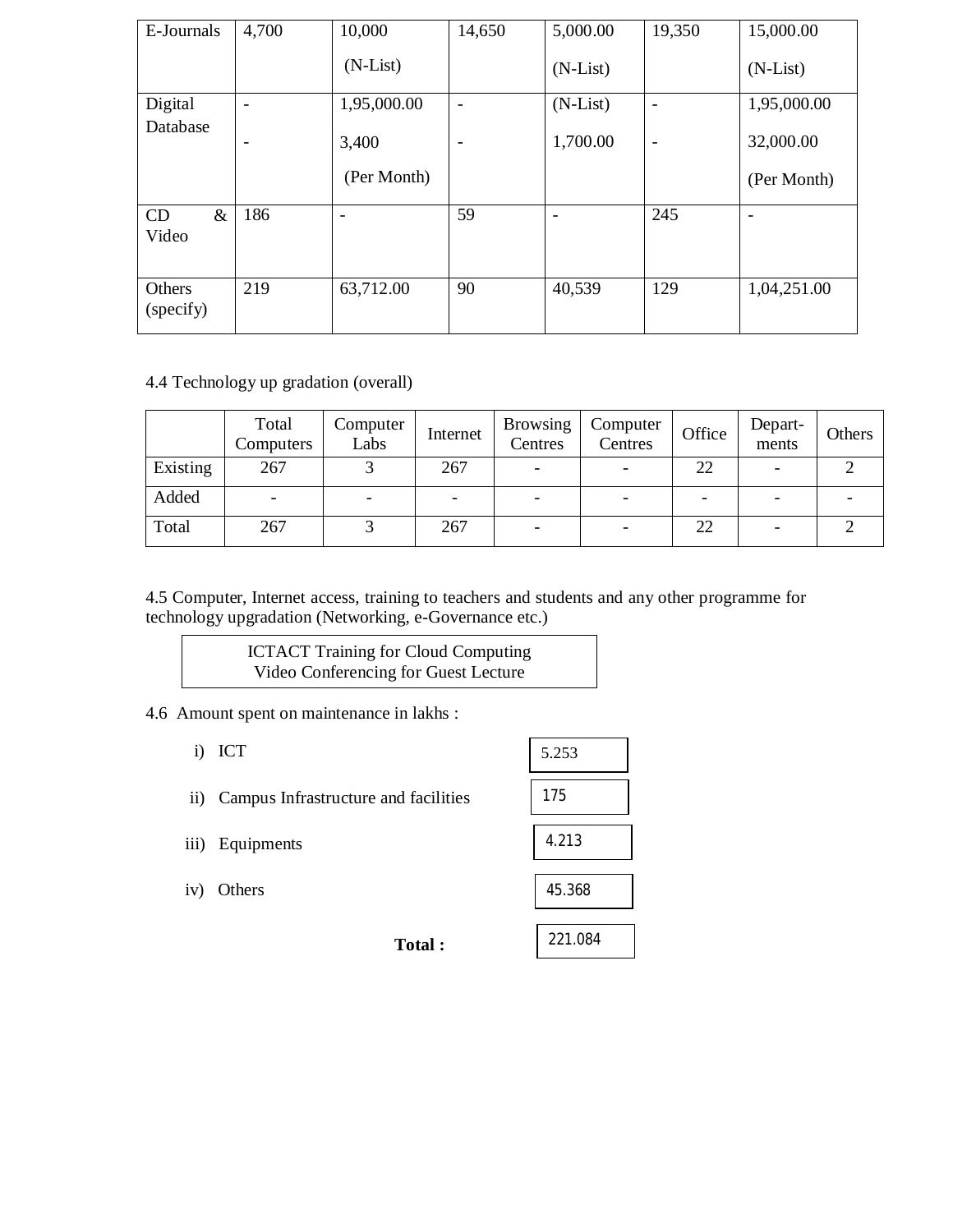## **Criterion – V 5. Student Support and Progression**

5.1 Contribution of IQAC in enhancing awareness about Student Support Services

- Faculty to provide financial assistance to economically deprived students through student welfare fund.
- Increasing the transport facility to accommodate increased student Enrolment.
- Free Internet access for PG & M.Phil.
- $\bullet$  Higher Education Awareness Camp for  $+2$  Students in Collaboration with Thiruvalluvar University .
- For the benefit of students, yoga has been offered as certificate courses.
- Student open forum and study circle are conducted to discussed various issueses faced by the women.
- Fine arts conducted for to improve their ex-curricular activities.
- Remedial classes and ward tutor conducted for slow learners to improve their academic activity.
- To face the competitive exams, aptitude training is given in the sixth hour.
- Class seminar and Journal Club are conducted to improve their students research activity.

5.2 Efforts made by the institution for tracking the progression

- Alumnae meet is conducted on  $26<sup>th</sup>$  January, 2017 392 Alumnae attended
- Outstanding Alumnae Attended Through video conference- Ms.Lalitha chandrakumar,Research in Hungary Ms.Sankari Amarnathan-Financial Manager,Ford,Chennai. Malini Subbu- US Ms.Padma Chandran- US Outstanding Alumnae Attended -Ms.Chelvi-PG Assistant Ms.Thilagavathi-Pursuing Graduation Ms.Madhupriya-MBA in sona school of management Ms.Abinaya - PG Assistant Ms.Amuthavalli- Assistanat Professor Leadership Training through Training and Development Cell, Entrepreneurship
	- Development Cell.
	- Career Guidance and Placement training to the students.
	- For the Alumnae, a separate link was established in College Website. Alumnea can give their suggestions in that link.

#### 5.3 (a) Total Number of students

| l UG       |  | $PG$   Ph. D.   Others (M. Phil) |
|------------|--|----------------------------------|
| $2315$ 301 |  |                                  |

(b) No. of students outside the state

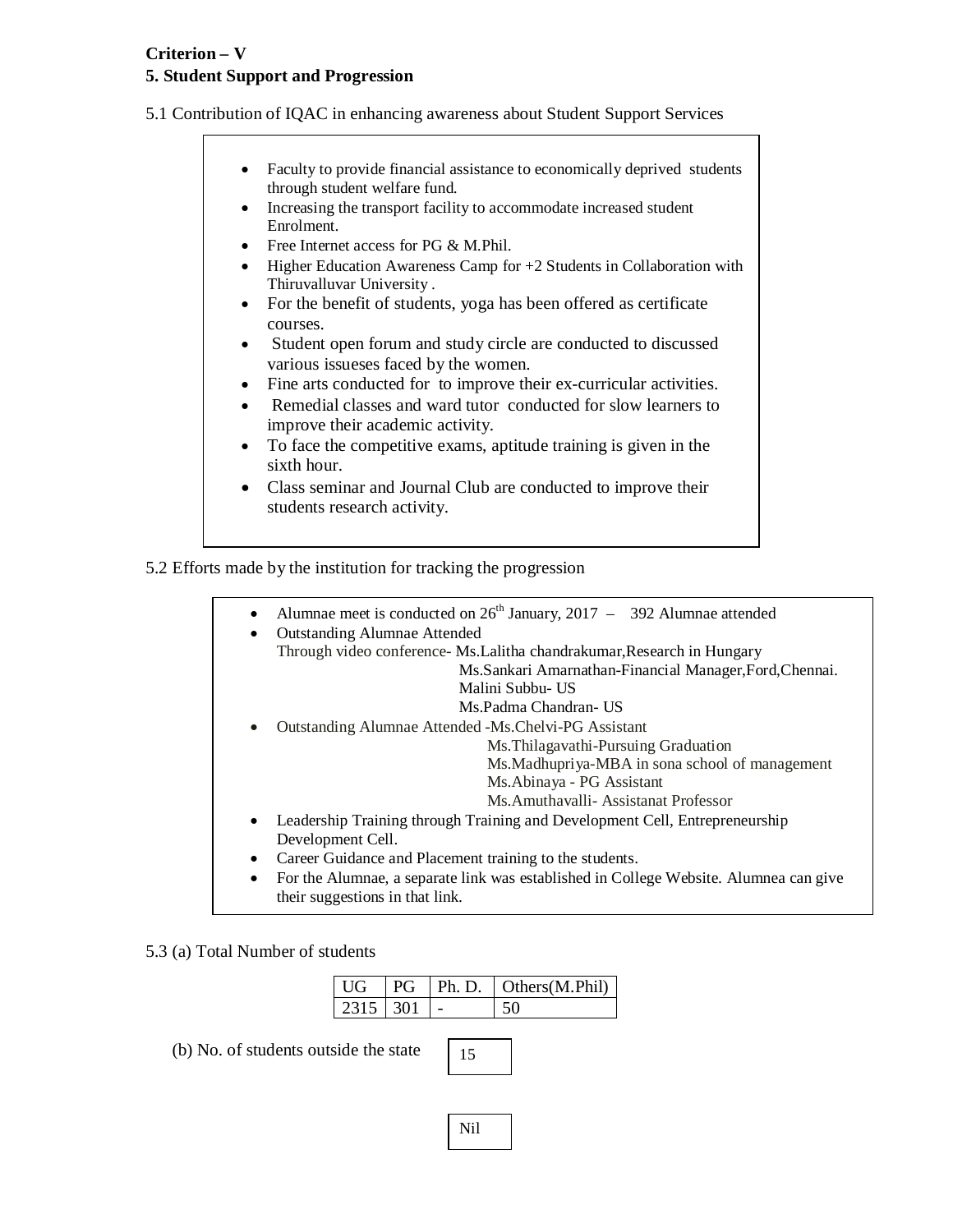(c) No. of international students



# 5.4 Details of student support mechanism for coaching for competitive examinations (If any)

| NME courses were offered to students to prepare for |
|-----------------------------------------------------|
| competitive exams include                           |

| S.No           | Name of the course                     | <b>Department</b> | No of students<br>benefited |
|----------------|----------------------------------------|-------------------|-----------------------------|
|                | Indiya Aatchipani thervu               | Tamil             | 72                          |
| $\overline{2}$ | <b>English for Competitive Exam</b>    | English           | 73                          |
| 3.             | Preparatory course for bank exam       | Commerce          | 36                          |
|                | Mathematics for competitive exams      | Maths             | 100                         |
|                | Preparatory course NET/SET Exam skills |                   | All I PG                    |

## 5.5 No. of students qualified in these examinations



|                | <b>Counselling</b> |                                                                |                                         |                                                                               |
|----------------|--------------------|----------------------------------------------------------------|-----------------------------------------|-------------------------------------------------------------------------------|
| S.No           | <b>Date</b>        | <b>Topic</b>                                                   | <b>Beneficiary</b>                      | <b>Resource Person</b>                                                        |
| -1             | 27.7.16            | Art of Living                                                  | I UG - 75                               | Counselor, Psychologist,<br>Ms.<br>Santhi,                                    |
| 2              | 24.8.16            | Coping with Stress                                             | II UG-75                                | Mother Trust Family councelling centre.                                       |
| 3              | 03.10.16           | Challenging<br>A<br>suicide & a heart<br>warming walk          | <b>III UG-75</b>                        | Mr.K.Kumar, Psychiatrist, Pondicherry                                         |
| $\overline{4}$ | 05.10.16           | Rediscover<br>vourself                                         | $P$ G<br>$\mathbf{H}$<br>&<br>M.Phil-75 | Ms.Santhi,Counsellor,Psychologist,<br>Mother Trust Family councelling centre. |
| 5              | 23.12.16           | Interaction session<br>on Addiction                            | I UG-50                                 |                                                                               |
| 6              | 11.1.17            | $\mathcal{X}$<br><i>Issues</i><br>Challenges<br>in e-<br>world | I UG - 50                               | Dr.Manimegalai, Assistant<br>Professor, HOD, TACW.                            |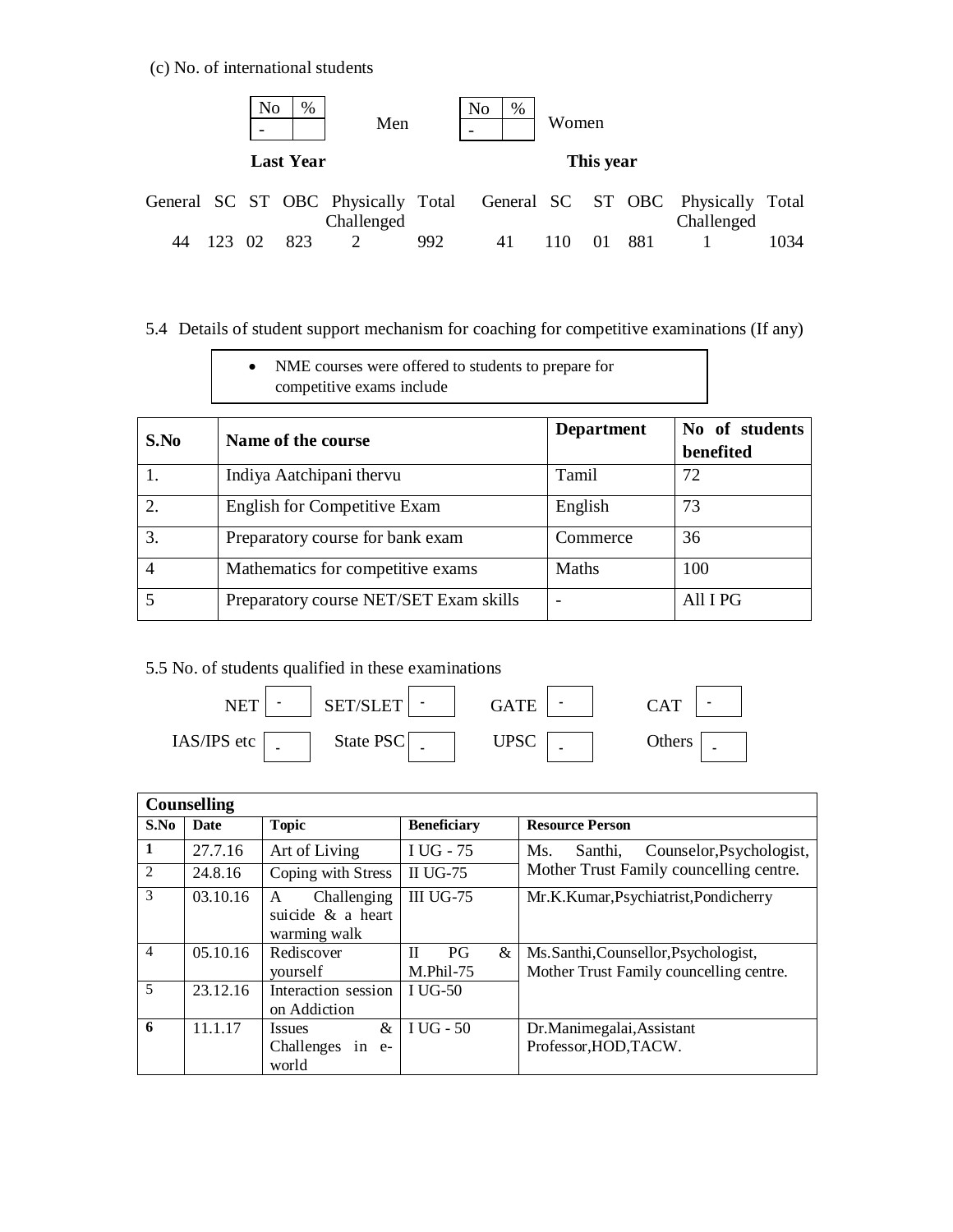# 5.6 Details of student counselling and career guidance

|                | <b>Career Guidance</b>      |                                                                             |                                                                              |                                                                             |  |  |
|----------------|-----------------------------|-----------------------------------------------------------------------------|------------------------------------------------------------------------------|-----------------------------------------------------------------------------|--|--|
| S.No           | <b>Date</b>                 | <b>Topic</b>                                                                | <b>Beneficiary</b>                                                           | <b>Resource Person</b>                                                      |  |  |
| 1              | 30.8.16<br>$\&$<br>31.08.16 | Leadership<br>Training<br>Programme                                         | Office bearers,<br>class<br>representatives<br>and<br>M.Phil<br>scholars-126 | Mr. Krishnaprasad Nair, Chief Trainer,<br>from Aadhi foundation, Chennai.   |  |  |
| $\overline{2}$ | 09.12.16                    | guidance<br>Career<br>programme                                             | III-UG&II-PG<br>$-948$                                                       | Mr.Rajaboopathi<br>Director<br>Radian IAS Academy Chennai                   |  |  |
| 3              | 16.12.16                    | Professionalism<br>&employability<br>skill development<br>programme         | $II-UG-711$                                                                  | S.Baskaran<br>HR specialist trainer<br><b>DEEHR</b> consultants Pondicherry |  |  |
| $\overline{4}$ | 27.12.16                    | Communication<br>skill development<br>programme                             | $I-UG$                                                                       | Harish kiransingh<br>Spoken English academy Pondicherry                     |  |  |
| $\overline{5}$ | 13.01.17                    | Personality<br>Development<br>$\&$<br>Motivational<br>Training<br>Programme | III-UG&II-PG<br>$-948$                                                       | G. Sathyamoorthy<br>HP Enterprises, Career development                      |  |  |
| 6              | 9.02.17                     | Higher education<br>(Abroad)                                                | III-UG&II-PG<br>$-948$                                                       | Mr.krishna Prasad<br>Senior Adviser<br>India education foundation US con    |  |  |
| $\overline{7}$ | 23.02.17                    | Professionalism<br>and Employability<br>skill development<br>programme      | II $\overline{UG - 711}$                                                     | Mr. S. Baskaran, HR specialist trainer<br>DEEHR cousnItants, Pondicherry    |  |  |
| 8              | 27.03.17                    | Training<br>for<br>competitive exams                                        | II-UG--711                                                                   | Mr.V.T.Ramesh<br>Founder, Indian IAS Academy, Chennai                       |  |  |

# 5.7 Details of campus placement

| On campus                          |                                                        |                           | <b>Off Campus</b>        |
|------------------------------------|--------------------------------------------------------|---------------------------|--------------------------|
| Number<br>Organizations<br>Visited | of Number of Students Number of Number<br>Participated | <b>Students</b><br>Placed | of<br>Students<br>Placed |
| 04                                 | Year UG & PG 92<br>Final<br><b>Students</b>            |                           |                          |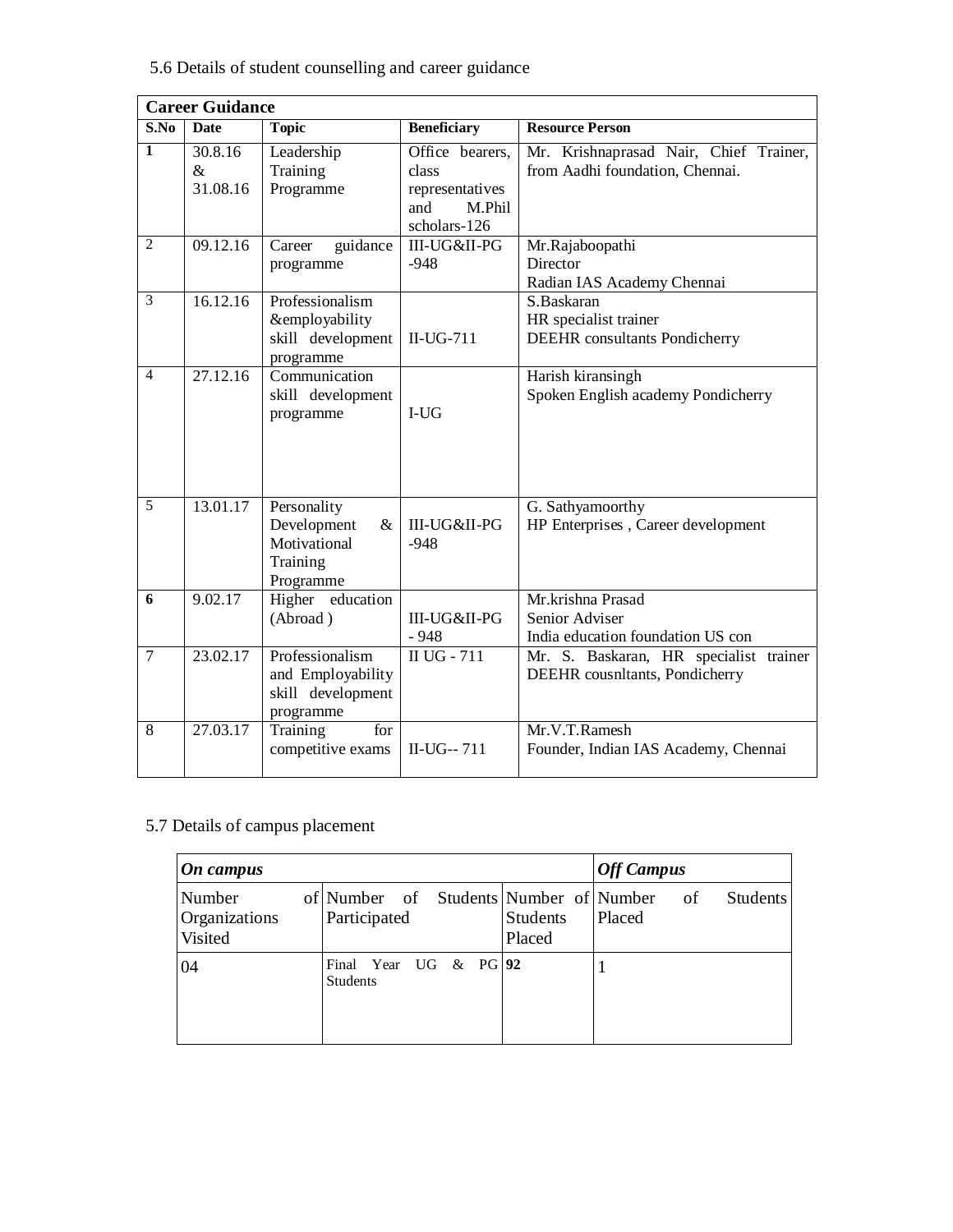- 5.8 Details of gender sensitization programmes
	- $\triangleright$  Cancer screening test were made for the peoples of Kolathur village with the help of Adayar cancer institute, Chennai.
	- $\triangleright$  Guest lectures on Family life education.
	- $\triangleright$  Guest lectures on women health, women rights, personnal hygiene and health, interpersonal communication and leadership motivation was conducted.
	- $\triangleright$  International Women's Day was celebrated on 08<sup>th</sup> March 2017 with Ms. Anusha Radhakrishnan, Motivational Speaker and Life skills Trainer, Pondicherry .
	- Course on Women studies is offered for I PG as Value Education.
	- Women Rights, Women and Health Women and Education courses are offered for III UG Students as Value education
- 5.9 Students Activities

| 5.9.1 | No. of students participated in Sports, Games and other events          |   |                |                     |  |
|-------|-------------------------------------------------------------------------|---|----------------|---------------------|--|
|       | State/ University level                                                 | 8 | National level | International level |  |
|       | No. of students participated in cultural events                         |   |                |                     |  |
|       | State/ University level                                                 |   | National level | International level |  |
| 5.9.2 | No. of medals /awards won by students in Sports, Games and other events |   |                |                     |  |
|       | Sports: State/University level                                          |   | National level | International level |  |

International level

5.10 Scholarships and Financial Support

Cultural: State/ University level **International level** National level

|                                                                           | Number of students | Amount       |
|---------------------------------------------------------------------------|--------------------|--------------|
| Financial support from institution                                        | 2097               | Rs.63,74,979 |
| Financial support from government 337                                     |                    | Rs.16,33,580 |
| Financial<br>support from other.<br>sources                               |                    |              |
| Number of students who received  -<br>International/National recognitions |                    |              |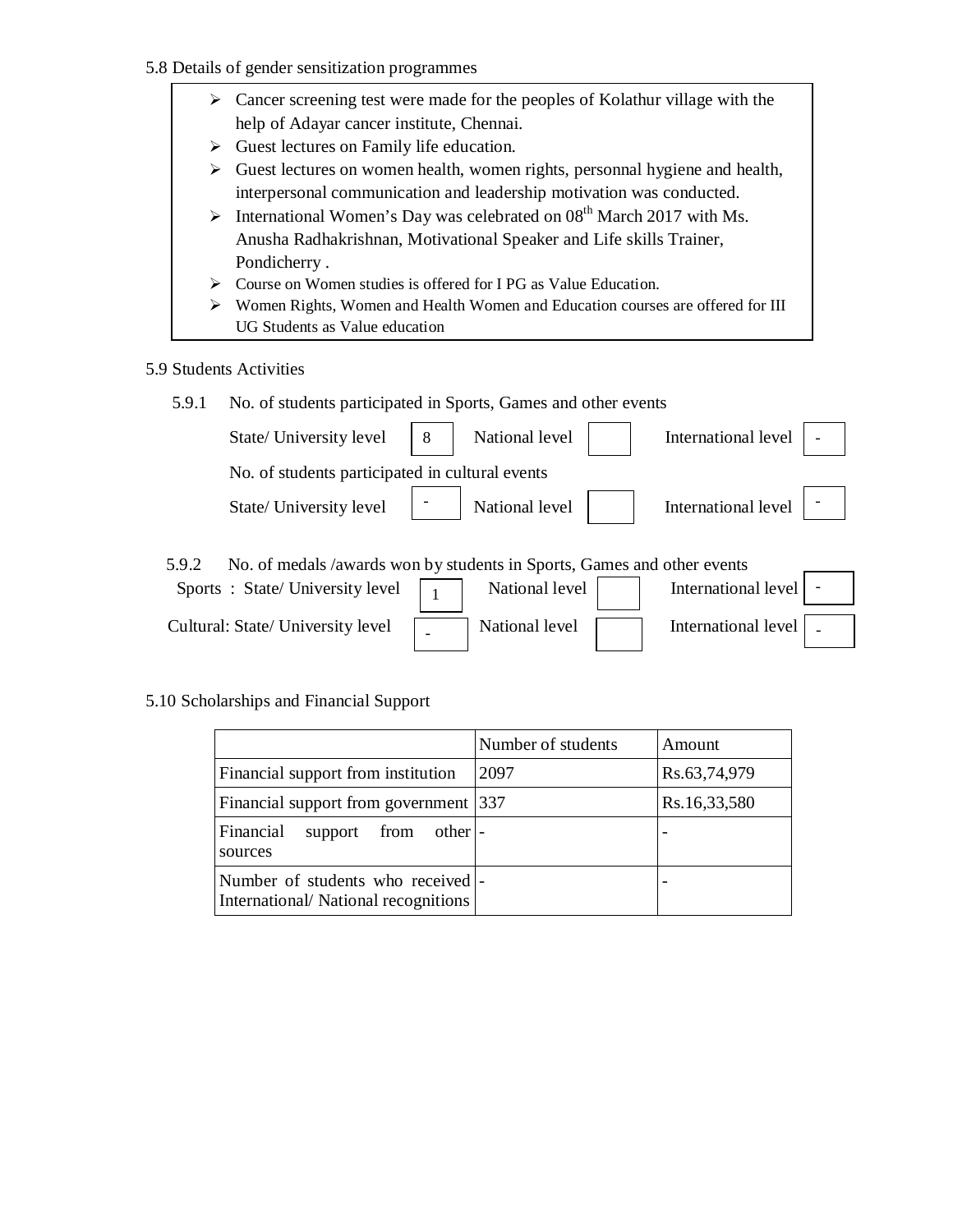#### 5.11 Student organised / initiatives

| Fairs | : State/ University level $\begin{array}{ c c c c c } \hline \end{array}$ National level $\begin{array}{ c c c c c } \hline \end{array}$                                                                           |  | International level $\vert \cdot \vert$ |  |
|-------|--------------------------------------------------------------------------------------------------------------------------------------------------------------------------------------------------------------------|--|-----------------------------------------|--|
|       | Exhibition: State/University level $\begin{vmatrix} 1 & 1 \\ 1 & 1 \end{vmatrix}$ National level $\begin{vmatrix} 1 & 1 \\ 1 & 1 \end{vmatrix}$ International level $\begin{vmatrix} 1 & 1 \\ 1 & 1 \end{vmatrix}$ |  |                                         |  |
|       | 5.12 No. of social initiatives undertaken by the students $\sqrt{ }$                                                                                                                                               |  |                                         |  |

5.13 Major grievances of students (if any) redressed: Nil

#### **Criterion – VI**

#### **6. Governance, Leadership and Management**

6.1 State the Vision and Mission of the institution

#### **VISION**

To empower rural women through quality education for the purpose of serving the humanity with social responsibilities and leadership commitments.

#### **MISSION**

 To empower young women from rural areas with emphasis on academic excellence and holistic development to face the challenges of life with courage and commitment, to be builders of a humane and just society with value orientation, and to contribute for the process of nation building.

6.2 Does the Institution has a management Information System

#### Yes.

#### **Administrative procedures including finance**

Information disseminated through Heads of the department , Coordinators, circular or e-mail.

### **Student admission**

- Prospects
- Establishment of admission information centre (off campus).
- Online application form available in the college website.
- Helpdesk ( on campus).
- Sale of application and spot admission through centres set up at nearby villages and towns.
- Advertisement through Print and local TV channels.
- Exhibition for school students.

#### **Student records**

- Bio data register
- CIA&ESE register, Galley file
- Attendance register
- Performance note book
- Student activity register
- Alumni register
- Department work done register
- Faculty work done register

#### **Evaluation and examination procedures**

As per college calendar and academic council booklet.

#### **Research Administration**

- Research and development file maintained by R&D committee.
- Research reports are in departments, general library and COE office file.

**Others** Minutes of

- Board of studies
- Academic Council
- Governing body
- IQAC
- Faculty association
- Faculty development council
- College development council
- Finance committee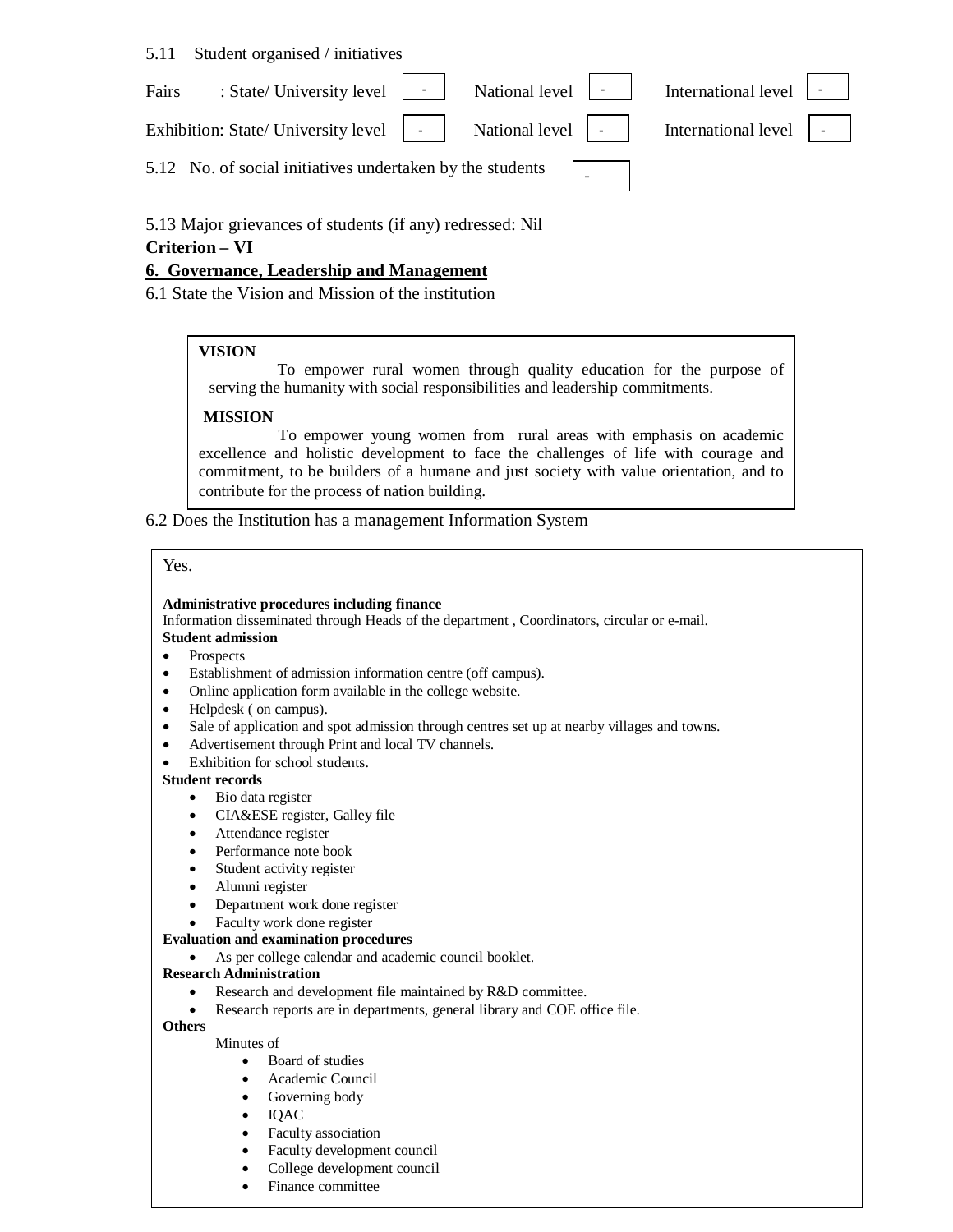- 6.3 Quality improvement strategies adopted by the institution for each of the following:
- 6.3.1 Curriculum Development
- 6.3.2 Teaching and Learning
	- Collection of review of syllabus of reputed institution
	- Discussion with experts from various walks of life.
	- Feedback from stake holders
	- Review and revision of curriculum once in three years.
	- Chalk and Talk • Group Discussion • Demonstration Experimentation • Invited lecture • State level seminar Experiential Learning • Summer internship Industrial visit • Seminar • Journal club • Study circle • Working paper • Video Conferencing • Remedial coaching • Parents meets for slow learners

#### 6.3.3 Examination and Evaluation

- Continuous internal assessment & End Semester Examination
- Improvement / Retest
- Revaluation /Re totalling/ Photocopying of Answer scripts for UG Courses
- Online CIA and ESE objective type test

#### 6.3.4 Research and Development

- Participation in seminars/ Conferences / Workshop
- Paper presentation in seminars / Conferences / Workshop
- Publication in journals
- Qualification up gradation

6.3.5 Library, ICT and physical infrastructure / instrumentation

- Library-E-books, E-learning, E- journals are available
- ICT & smart class rooms, Seminar room, auditorium etc.
- Instrumentation lab is fully equipped with sophisticated instruments
- New PG Physics & Biochemistry lab has been set up

#### 6.3.6 Human Resource Management

• Decentralised functioning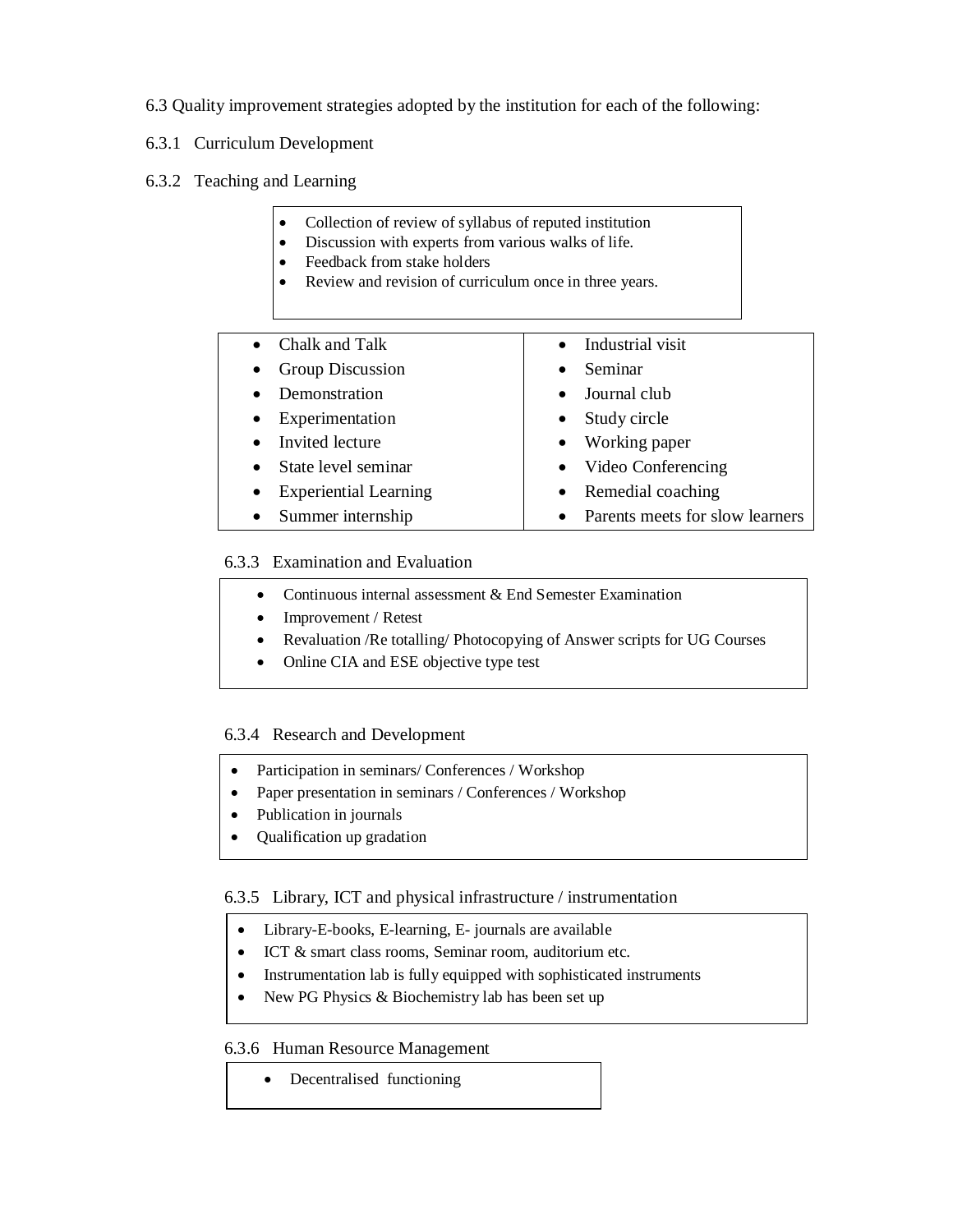### 6.3.7 Faculty and Staff recruitment

Qualified staffs are recruited (M.Phil, Ph.D, NET/SET) through

- Assessment of vacant position by Department HOD's.
- Advertisements in news papers
- Interview is conducted for selecting candidates
- Selection of candidate by the interview panel
- Final approval for selecting the candidate made by management

Industrial Visit to various Industries – 12 Visits Per Semester

There is industrial collaboration- Vocation course tie up

#### List of Industrial Visit

| <b>Department</b> | <b>Date</b>                                                                                      | <b>Name of the Industry</b>                                            |  |  |  |  |
|-------------------|--------------------------------------------------------------------------------------------------|------------------------------------------------------------------------|--|--|--|--|
| Tamil             | 07.09.16                                                                                         | Kanchipuram Ekamparanathar Kovil,<br>Bothitharmarin Asiramum           |  |  |  |  |
|                   | 14.03.17                                                                                         | Gangaikonda Sozhapuram                                                 |  |  |  |  |
| English           | 08.10.16                                                                                         | The Hindu Printing Press, Maraimalai Nagar, Chennai                    |  |  |  |  |
| Commerce          | 26.08.16                                                                                         | Flavours India Pvt. Ltd., Mettupalayam, Puducherry.                    |  |  |  |  |
|                   | 09.10.16                                                                                         | Carborundum Universal Ltd Chennai                                      |  |  |  |  |
| <b>Business</b>   | 10.08.16                                                                                         | Modern Bakers, Chennai                                                 |  |  |  |  |
| Administration    | 09.09.16                                                                                         | PEPTIC, Puducherry.                                                    |  |  |  |  |
|                   | 01.09.16                                                                                         | Chennai Mathematical Institute, Chennai                                |  |  |  |  |
| Mathematics       | 07.02.17                                                                                         | Birla Planetarium, Chennai                                             |  |  |  |  |
|                   | 14.03.17                                                                                         | Anna Planetorium, Trichy                                               |  |  |  |  |
|                   | 14.02.17                                                                                         | Bharath Sanghar Nigham LimitedChennai,                                 |  |  |  |  |
| Physics           | 10.03.17                                                                                         | Indian institute of astrophysics- Kavalur -Aalangam -<br>Javvadu Hills |  |  |  |  |
|                   | 16.12.16                                                                                         | CARD, Lignite corporation ltd Neyveli.                                 |  |  |  |  |
| Chemistry         | of<br>Chemistry,<br>Pondicherry<br>Department<br>Central<br>07.03.17<br>university, Pondicherry. |                                                                        |  |  |  |  |
| Bio-chemistry     | 02.9.16                                                                                          | CAS Marine BiologyParangipettai                                        |  |  |  |  |
|                   | 07.02.17                                                                                         | Adyar Cancer Centre, Chennai                                           |  |  |  |  |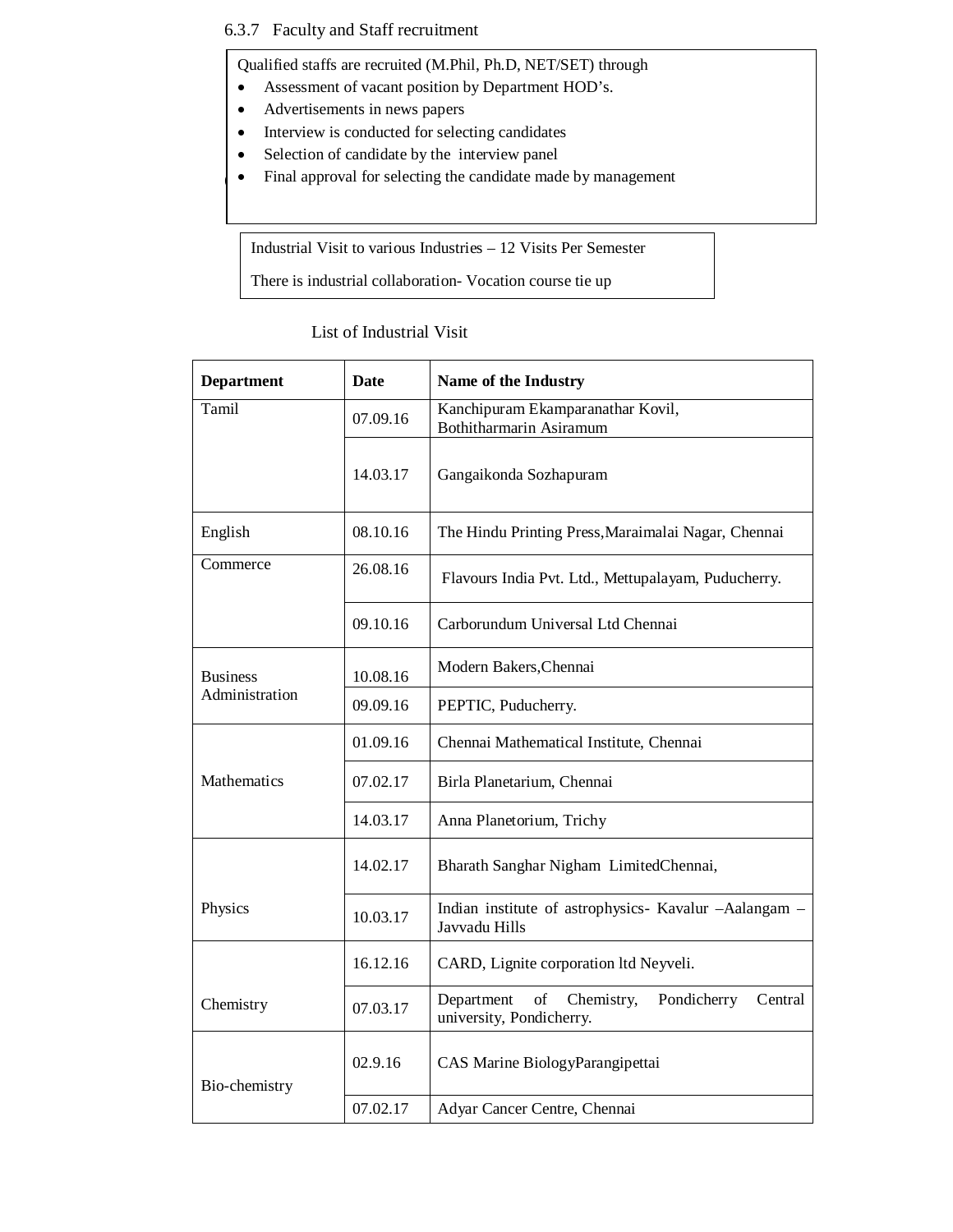|                         | 30.08.16 | IANT Software Solutions, Chennai                    |
|-------------------------|----------|-----------------------------------------------------|
| <b>Computer Science</b> | 31.08.16 | HCL Info System, Chennai.                           |
|                         | 14.03.17 | Shalom Info Tech, Bharathidasan University, Trichy. |

# **Vocational Courses 2016 – 2017 (Academic Courses)**

| <b>Department</b>   | <b>Certificate Courses</b>                        | <b>Tie-Up Agencies</b>                                                  | <b>Diploma Courses</b>               | <b>Tie-Up Agencies</b>                                                     |
|---------------------|---------------------------------------------------|-------------------------------------------------------------------------|--------------------------------------|----------------------------------------------------------------------------|
| Tamil               | Compeering                                        | Studio,<br>Prasath<br>Villupuram                                        | Journalism                           | Studio,<br>Prasath<br>Villupuram                                           |
| English             | <b>English News Reading</b>                       | AF<br>of<br><b>News</b><br>school<br>Reading, Chennai                   | <b>Broadcast</b><br>journalism       | of<br>AF<br>school<br><b>News</b><br>Reading, Chennai                      |
|                     | English Accent                                    | <b>News</b><br>AF<br>of<br>school<br>Reading, Chennai                   | Spoken English                       | of<br>Inspire<br>Institute<br>Transfermation, Pondy                        |
| <b>BBA</b>          | office<br>Front<br>Mangement                      | <b>Next</b><br>gen<br>solutions, Pondy.                                 |                                      |                                                                            |
| Commerce            | <b>CA-Foundation</b>                              | ICAI coaching centre                                                    | <b>ICWA</b>                          | <b>ICWA Chapter, Pondy</b>                                                 |
| Bio-chemistry       | Medical Coding                                    | Wellabet Solutions Pvt.<br>Chennai                                      | <b>DMLT</b>                          | E.S. Hospital, Villupuram                                                  |
| Physics             | Lap top services                                  | for<br>Rural and<br>Society<br>Education<br>Urban<br>Development, Pondy | Cell Phone Service                   | Society<br>for<br>Rural<br>and<br>Education<br>Urban<br>Development, Pondy |
| <b>Mathematics</b>  | Sci Lab                                           | Spectrum<br>solutions, Pondy                                            | Mat Lab                              | Spectrum solutions, Pondy                                                  |
| Computer<br>Science | VM Mware                                          | ICTACT, Chennai                                                         | Cloud Infrastructure<br>and Services | ICTACT, Chennai                                                            |
| Chemistry           | Analytical<br>Instument<br>techniques(II Batches) | Nice<br>Inspection<br>and<br>technical<br>services<br>ltd, Chennai      | Industrial<br>General<br>practices   | Nice<br>Inspection<br>and<br>technical<br>services<br>ltd, Chennai         |

# **Vocational Courses 2016 – 2017 (Non - Academic Courses)**

| <b>Certificate</b> | <b>Tie-Up Agencies</b>                                          | <b>Diploma</b> | <b>Tie-Up Agencies</b>                             |  |
|--------------------|-----------------------------------------------------------------|----------------|----------------------------------------------------|--|
| <b>Courses</b>     |                                                                 | <b>Courses</b> |                                                    |  |
| Hindi              | Dhakshina<br><b>Bharath</b><br>Hindi<br>Prachara Shabha, Trichy | Hindi          | Dhakshina Bharath Hindi<br>Prachara Shabha, Trichy |  |
| Classical          | E.S.Music Academy                                               | Classical      | E.S.Music Academy                                  |  |
| Dance              |                                                                 | Dance          |                                                    |  |
| Beauty             | Parlor,<br>Alangar<br>Beauty                                    | Beauty         | Parlor.<br>Beauty<br>Alangar                       |  |
| Culture            | Villupuram                                                      | Culture        | Villupuram                                         |  |
| Classical          | E.S.Music                                                       | Classical      | E.S.Music                                          |  |
| singing            | Academy, Villupuram                                             | singing        | Academy, Villupuram                                |  |
| Karate             | All India Karate Federation,                                    | Yoga           | Athisivam<br>yoga                                  |  |
|                    | Villupuram                                                      |                | centre, Villupuram                                 |  |
| Band               | Sabthaswarangal, Villupuram                                     |                |                                                    |  |
| Music              |                                                                 |                |                                                    |  |
| Yoga               | Athisivam<br>yoga                                               |                |                                                    |  |
|                    | centre, Villupuram                                              |                |                                                    |  |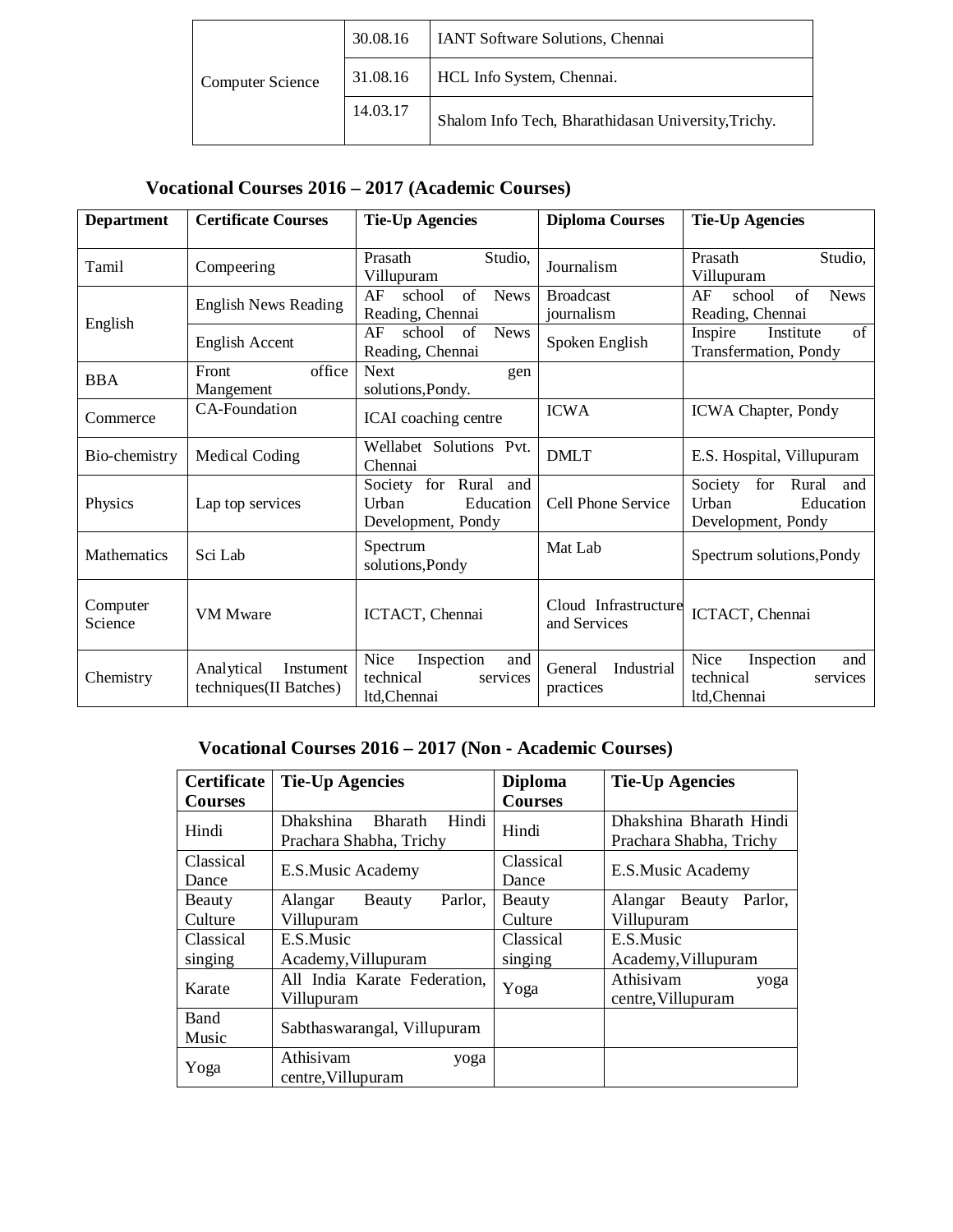6.3.9 Admission of Students

- For UG based on their 12th performance students admitted for various courses as per the guidelines received from DCE of thiruvalluvar university.
- 50% Government Quota, 50% management Quota.
- For PG based on their UG performance students admitted for various courses
- For M.Phil- Merit basis, Written entrance examination and end semester Marks
- For Ph.D entrance examination is conducted(Both external and Internal

#### 6.4 Welfare schemes for

- 50% Fee Concession in Sister Concern Education Institution for Staffs (Teaching and Non-teaching)
- Government and Management Scholarship

committee)

 $\triangleright$  Star Health Insurance

| For Students – Government Scholarships              |                       |         |                   |  |
|-----------------------------------------------------|-----------------------|---------|-------------------|--|
| of<br>the<br><b>Name</b>                            | <b>No of Students</b> | Year    | Amount (Rs.)      |  |
| scholarship                                         |                       |         |                   |  |
| SC scholarship                                      | 242                   | 2016-17 | Rs. 15, 58,580    |  |
| Minority Scholarship                                | 124                   |         | Applied<br>but    |  |
| (fresh & Renewal)                                   |                       |         | Amount<br>not     |  |
|                                                     |                       |         | mentioned<br>from |  |
|                                                     |                       |         | minority<br>the   |  |
|                                                     |                       |         | welfare           |  |
|                                                     |                       |         | department        |  |
| Govt of India Merit                                 |                       |         |                   |  |
| scholarships                                        |                       |         |                   |  |
| of<br>India<br>Govt                                 | $\Box$                |         |                   |  |
| scholarships                                        |                       |         |                   |  |
| Education<br>Higher                                 | 10                    |         | 75,000            |  |
| Scholarship                                         |                       |         |                   |  |
| Central<br>Sector                                   | 67                    |         | Applied<br>but    |  |
| Scholarship                                         |                       |         | Amount not<br>yet |  |
|                                                     |                       |         | mentioned         |  |
| For Sports Students - Management Scholarships       |                       |         |                   |  |
| Year /<br>of <sub>1</sub><br>$\mathbf{N}\mathbf{0}$ | <b>Tuition Fee+</b>   | Year    | Amount (Rs.)      |  |
| <b>Students</b>                                     | <b>Hostel</b><br>Fee+ |         |                   |  |
| <b>III BCOM CA-1</b>                                | <b>Mess Fee</b>       | 2016-17 | 4,41,500          |  |
| <b>III BCOM</b><br>$-2$                             | 1,29,500              |         |                   |  |
| B.A<br>Ш<br>Corporate                               | 2,16,000              |         |                   |  |
| Economics<br>$-3$                                   | 96,000                |         |                   |  |
|                                                     |                       |         |                   |  |
|                                                     |                       |         |                   |  |
| $II$ BBA - $1$                                      | 58,000                |         | 1,30,000          |  |
| II B.COM-1                                          | 72,000                |         |                   |  |
|                                                     |                       |         |                   |  |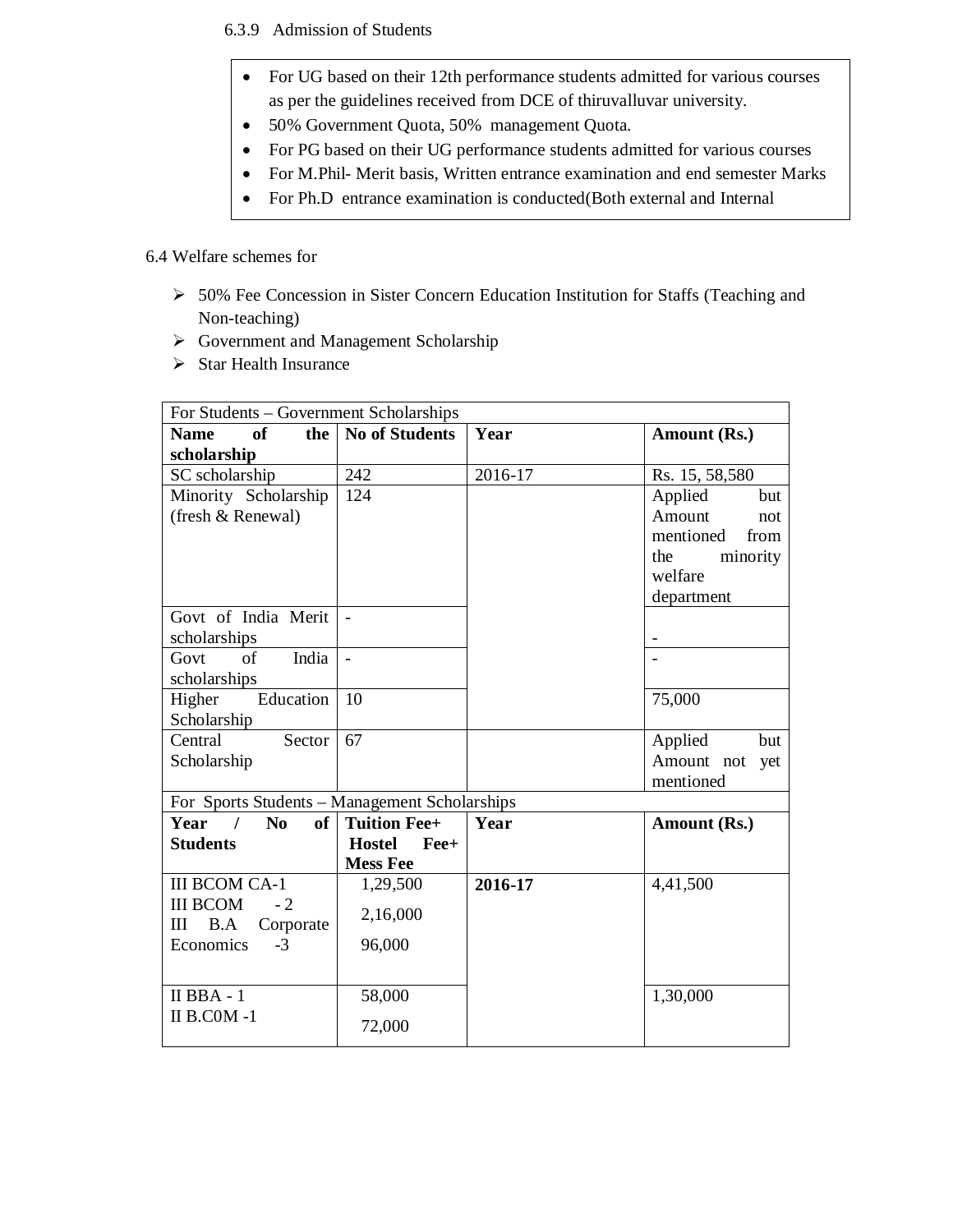#### Star Health Insurance

| S.No | Name         | Designation         | Amount (Rs.) |
|------|--------------|---------------------|--------------|
|      | Mr.Kuppusamy | <b>Bus Attender</b> | 10,000       |
|      | Mr.Gopal     | Driver              | 9,676        |
|      | Ms.Gayathri  | ES Music academy    | 1,00,000     |
|      |              | student             |              |

6.5 Total corpus fund generated



6.6 Whether annual financial audit has been done  $\vert \vee \vert$  Yes  $\vert$  No

6.7 Whether Academic and Administrative Audit (AAA) has been done?

| <b>Audit Type</b> | External |        | Internal |           |
|-------------------|----------|--------|----------|-----------|
|                   | Yes/No   | Agency | Yes/No   | Authority |
| Academic          | Yes      |        | Yes      |           |
| Administrative    | Yes      |        |          |           |

√

6.8 Does the University/ Autonomous College declares results within 30 days?

| For UG Programmes | Yes. | N <sub>0</sub> |
|-------------------|------|----------------|
| For PG Programmes | Y es |                |

6.9 What efforts are made by the University/ Autonomous College for Examination Reforms?

- Confidential examination office where entry is strictly prohibited
- Proof reading of question papers before the final examinations.
- Scrutiny board to assess the standard of question paper before the conduct of ESE.
- CCTV cameras has been installed for continuous surveillance to avoid any malpractice
- Online exam.
- Experiential learning one of the component.

6.10 What efforts are made by the University to promote autonomy in the affiliated/constituent colleges?

University nominee for statutory body.

- Timely issue of provisional degree certificate and June instant exam.
- Recognition for starting and continuations of new course.
- Conducting remedial coaching in May.

#### 6.11 Activities and support from the Alumni Association

- Alumni day is celebrated on 26th Jan every year.
- Updation of Website site for Alumnae students.
- On this day alumni share their views, experiences, any improvements to be made further for academic & non academic activities.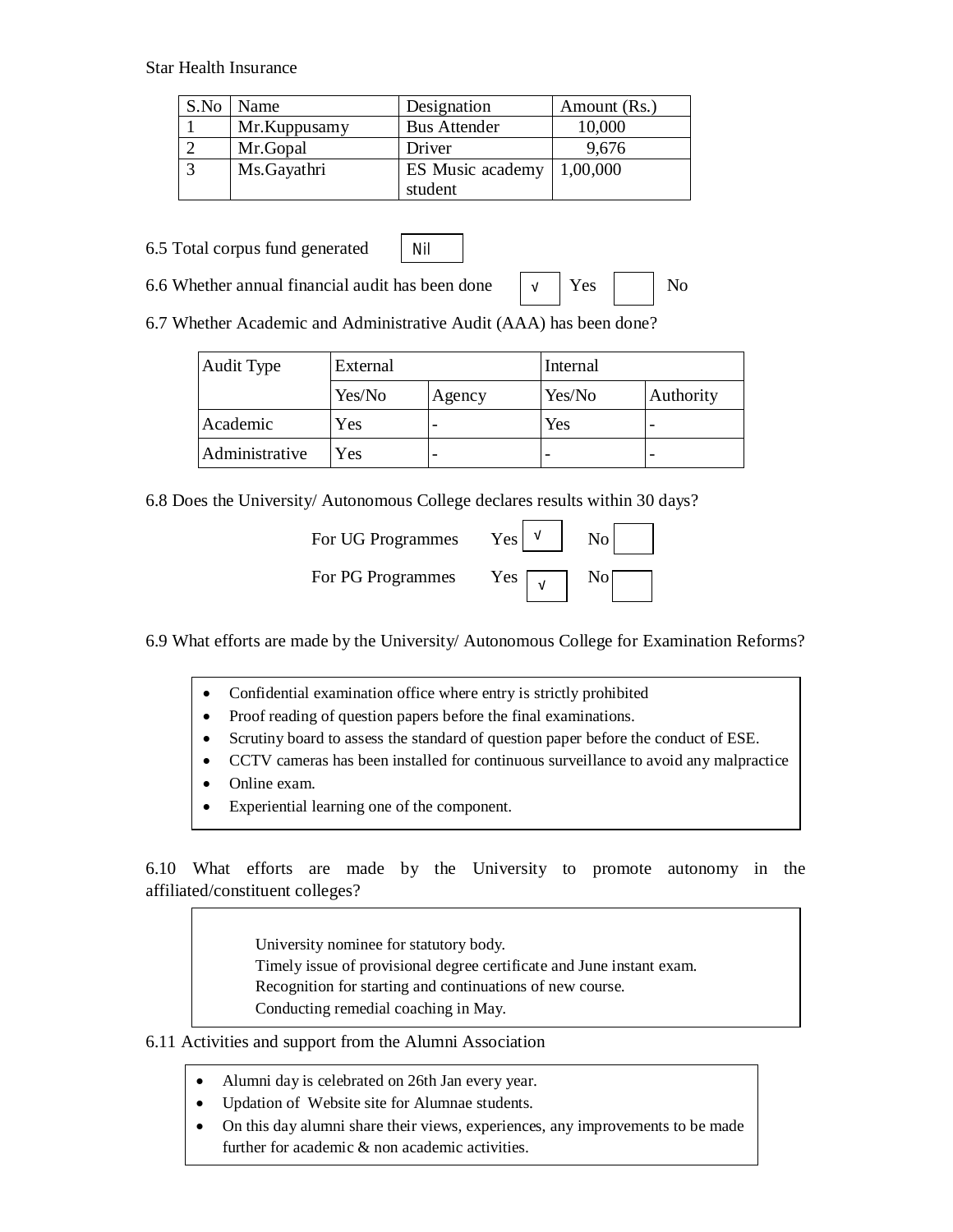#### 6.12 Activities and support from the Parent – Teacher Association

- After every CIA, there will be parents teachers meet to make the parents to be aware about their ward's academic performance, behaviour & regularity
- 6.13 Development programmes for Faculty
	- Orientation on writing Multiple Choice Question
	- Faculties were sent by IQAC to participate in Research Activities Seminar / Conference / Workshop
	- Meditation Programme for faculty.
	- ISO internal Auditor training Programme
	- Leadership Programme

6.14 Initiatives taken by the institution to make the campus eco-friendly

- Environment club has been established
- NSS students take the initiative of cleaning the campus
- Pollution free and tree plantation and Eco friendly Lawn & Greenery Campus.

#### **Criterion – VII**

#### **7. Innovations and Best Practices**

7.1 Innovations introduced during this academic year which have created a positive impact on the functioning of the institution. Give details.

- NPTEL Local Chapter was established in September 2016 in collaboration with IIT Madras as Massive Open Online Course (MOOC)- Nearly 250 students enrolled in online course.
- The college is nominated as Nodal Resource Centre for Spoken Tutorial Project in collaboration with IIT Bombay-. Nearly 1700 UG students enrolled for the course Libre office suite.
- 1939 students were written the Online Examination and received Digital Literacy Certificate in association with ICT Academy of Tamilnadu. Our campus is certified as "Fully Digital Literate Campus" by ICT Academy and MHRD.
- 62 students had done there online objective type Examination.
- Paper Presentation (min-1) and/or publication of articles in journals (min-1) is mandatory for submission of dissertation.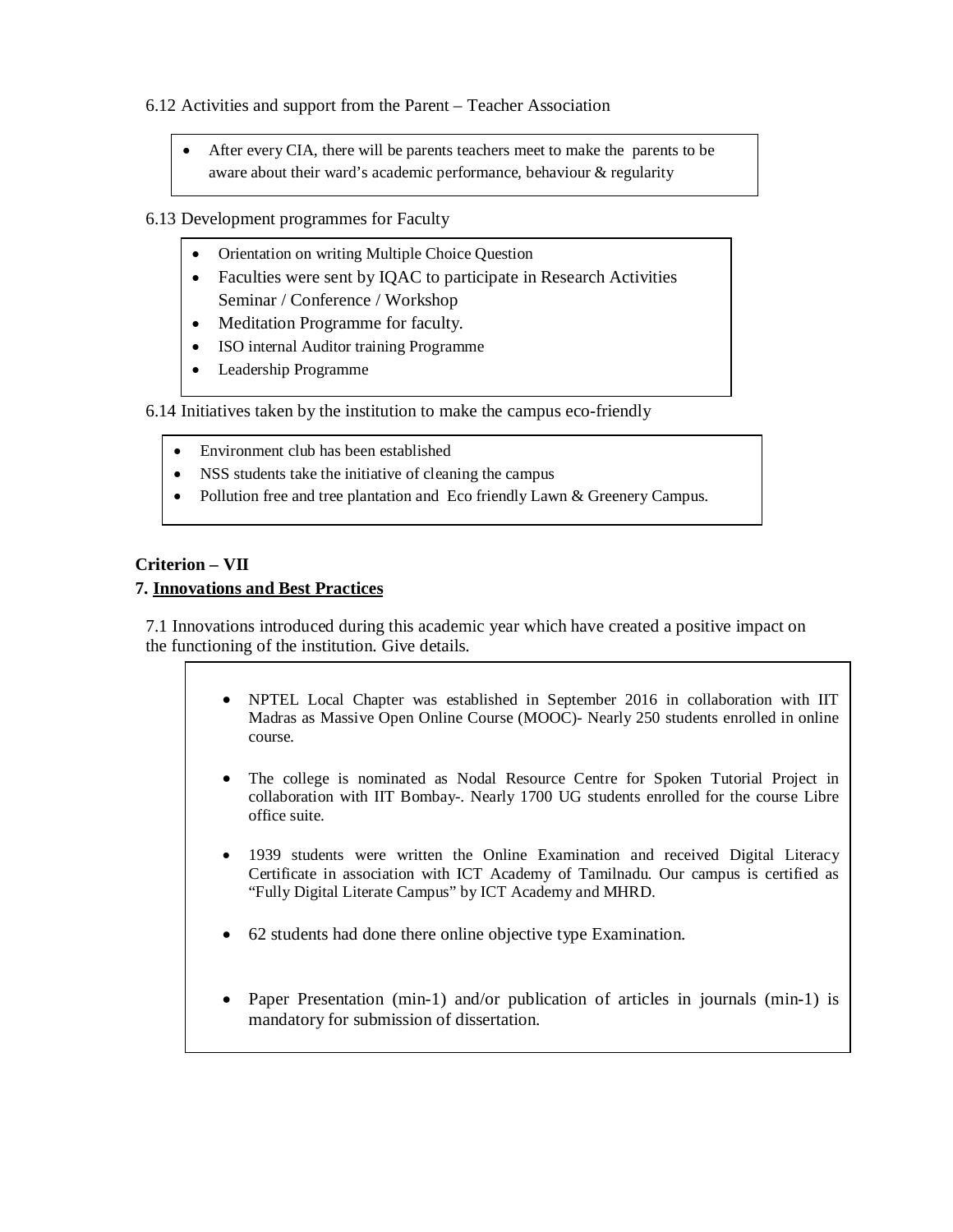7.2 Provide the Action Taken Report (ATR) based on the plan of action decided upon at the beginning of the year

- An orientation programme was conducted at the beginning of the academic year for all the teaching staff at TACW and created an opportunity for staff to get themselves focused and clarified on research and consultancies.
- DST sponsored Inspire internship camp was held from  $1<sup>st</sup>$  to  $5<sup>th</sup>$  May 2016. The camp was inaugurated by Dr. M. Lakshmanan, Professor of eminence & Scientist, Centre for Nonlinear Dynamics School of Physics, Bharathidasan University, Trichy.
- Motivational programme for  $+2$  school students was conducted on  $7<sup>th</sup>$  January 2017.Mr.A.Jayapragash Gandhi, Education consultant from Salem motivated the students. Subject experts from schools gave examination tips. Nearly 600 students from villupuram district participated in the programme.

7.3 Give two Best Practices of the institution *(please see the format in the NAAC Self-study Manuals)*

> Best Department & Student award Management Incentives to the Faculty for their contribution in research, seminar  $\&$ conferences. Management award for the Contribution of Faculty to the college

*\*Provide the details in annexure (annexure need to be numbered as i, ii,iii)*

7.4 Contribution to environmental awareness / protection

- Awareness Program was conducted through Environmental Club like planting trees, environmental pollution, advantages and disadvantages of vehicles, Go green aspects, agriculture etc.
- Guest lectures on Environmental issues.

7.5 Whether environmental audit was conducted? Y

| ρç |  |  |  |
|----|--|--|--|
|----|--|--|--|

-

7.6 Any other relevant information the institution wishes to add.